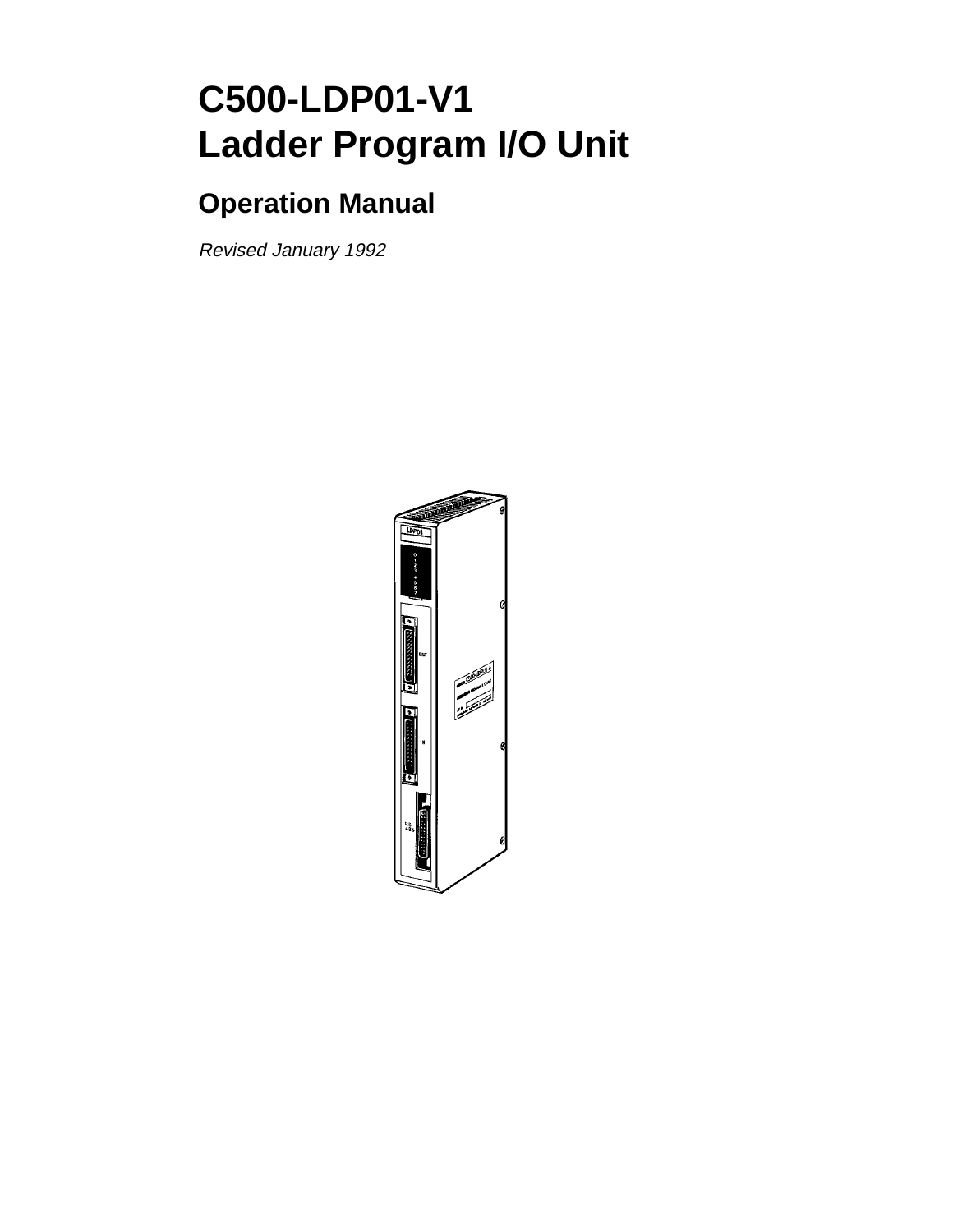#### **Notice:**

OMRON products are manufactured for use according to proper procedures by a qualified operator and only for the purposes described in this manual.

The following conventions are used to indicate and classify warnings in this manual. Always heed the information provided with them.

- **Caution** Indicates information that, if not heeded, could result in minor injury or damage to the product.
- **DANGER!** Indicates information that, if not heeded, could result in loss of life or serious injury.

#### **OMRON Product References**

All OMRON products are capitalized in this manual. The word "Unit" is also capitalized when it refers to an OMRON product, regardless of whether or not it appears in the proper name of the product.

The abbreviation "Ch," which appears in some displays and on some OMRON products, often means "word" and is abbreviated "Wd" in documentation in this sense.

The abbreviation "PC" means Programmable Controller and is not used as an abbreviation for anything else.

#### **Visual Aids**

The following headings appear in the left column of the manual to help you locate different types of information.

> **Note** Indicates information of particular interest for efficient and convenient operation of the product.

**1, 2, 3...** 1. Indicates lists of one sort or another, such as procedures, checklists, etc.

#### **OMRON, 1992**

All rights reserved. No part of this publication may be reproduced, stored in a retrieval system, or transmitted, in any form, or by any means, mechanical, electronic, photocopying, recording, or otherwise, without the prior written permission of OMRON.

No patent liability is assumed with respect to the use of the information contained herein. Moreover, because OMRON is constantly striving to improve its high-quality products, the information contained in this manual is subject to change without notice. Every precaution has been taken in the preparation of this manual. Nevertheless, OMRON assumes no responsibility for errors or omissions. Neither is any liability assumed for damages resulting from the use of the information contained in this publication.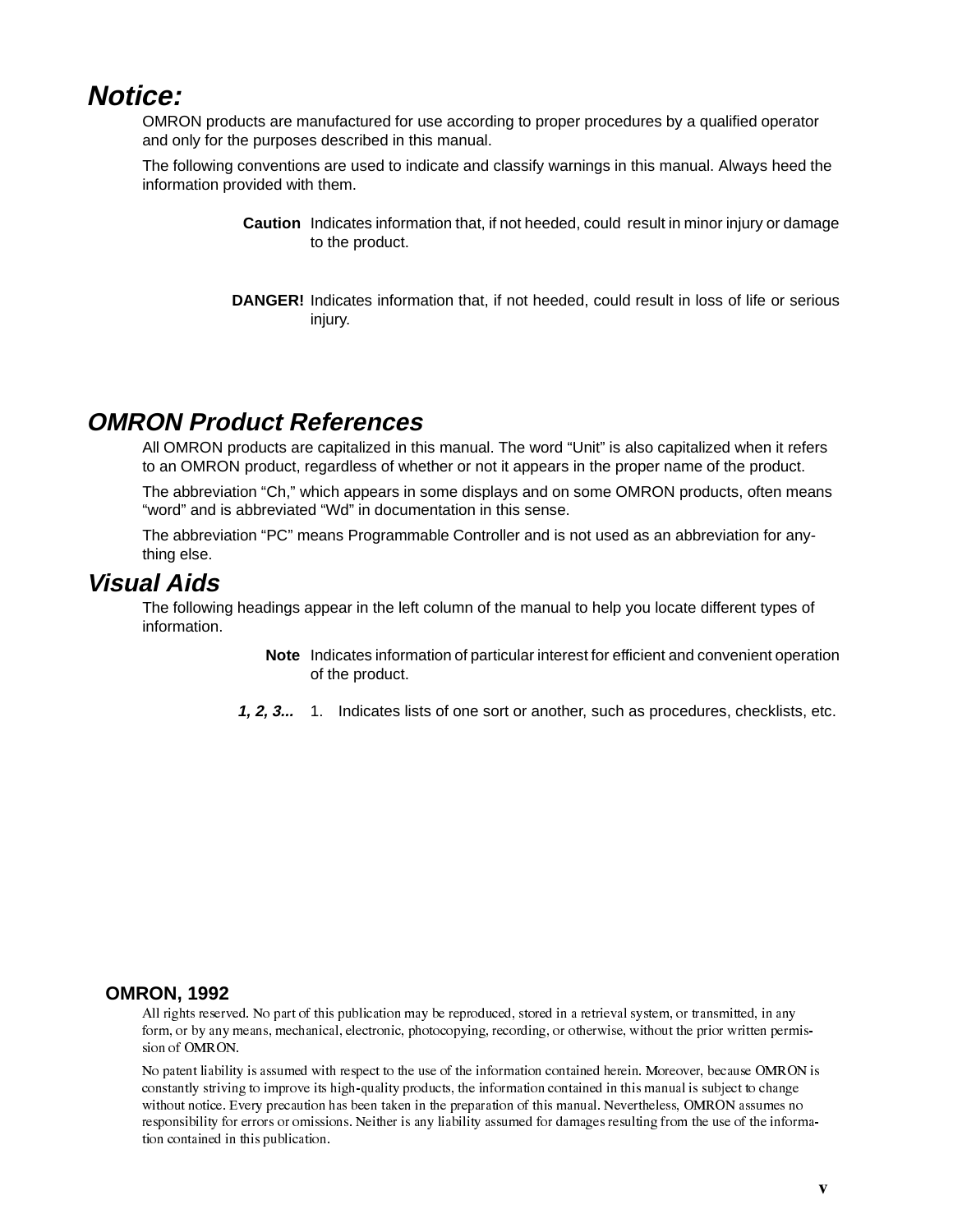# **TABLE OF CONTENTS**

|                                                         | <b>SECTION 1</b>                                 |
|---------------------------------------------------------|--------------------------------------------------|
|                                                         | 1                                                |
| $1 - 1$<br>$1 - 2$<br>$1-3$<br>$1-4$                    | Comparing the C500-LDP01 and the C500-LDP01-V1   |
|                                                         | <b>SECTION 2</b>                                 |
|                                                         | 5                                                |
| 2.1<br>22                                               | 6<br>11                                          |
|                                                         | <b>SECTION 3</b>                                 |
| $3-1$<br>3.2<br>3 <sub>3</sub><br>$3-4$<br>3.5<br>$3-6$ | 13<br>14<br>17<br>18<br>18<br>18<br>18           |
|                                                         | <b>SECTION 4</b>                                 |
|                                                         | 21                                               |
| $4-1$<br>$4-2$<br>$4-3$<br>$4 - 4$<br>4.5               | 22<br>22<br>22<br>23<br>24                       |
|                                                         | <b>SECTION 5</b>                                 |
|                                                         | 27                                               |
| 5 1<br>5 <sub>2</sub><br>5 <sub>3</sub><br>$5-4$        | Program Execution Timing<br>28<br>28<br>29<br>32 |
|                                                         | <b>SECTION 6</b>                                 |
|                                                         | 35<br>Maintenance and Troubleshooting            |
| 61<br>62                                                | 36<br>37                                         |
|                                                         | <b>Appendices</b>                                |
|                                                         | 39<br>41<br>45<br>55                             |
|                                                         | 57                                               |
|                                                         | <b>OMRON Sales Offices </b><br>59                |
|                                                         | 63                                               |
|                                                         |                                                  |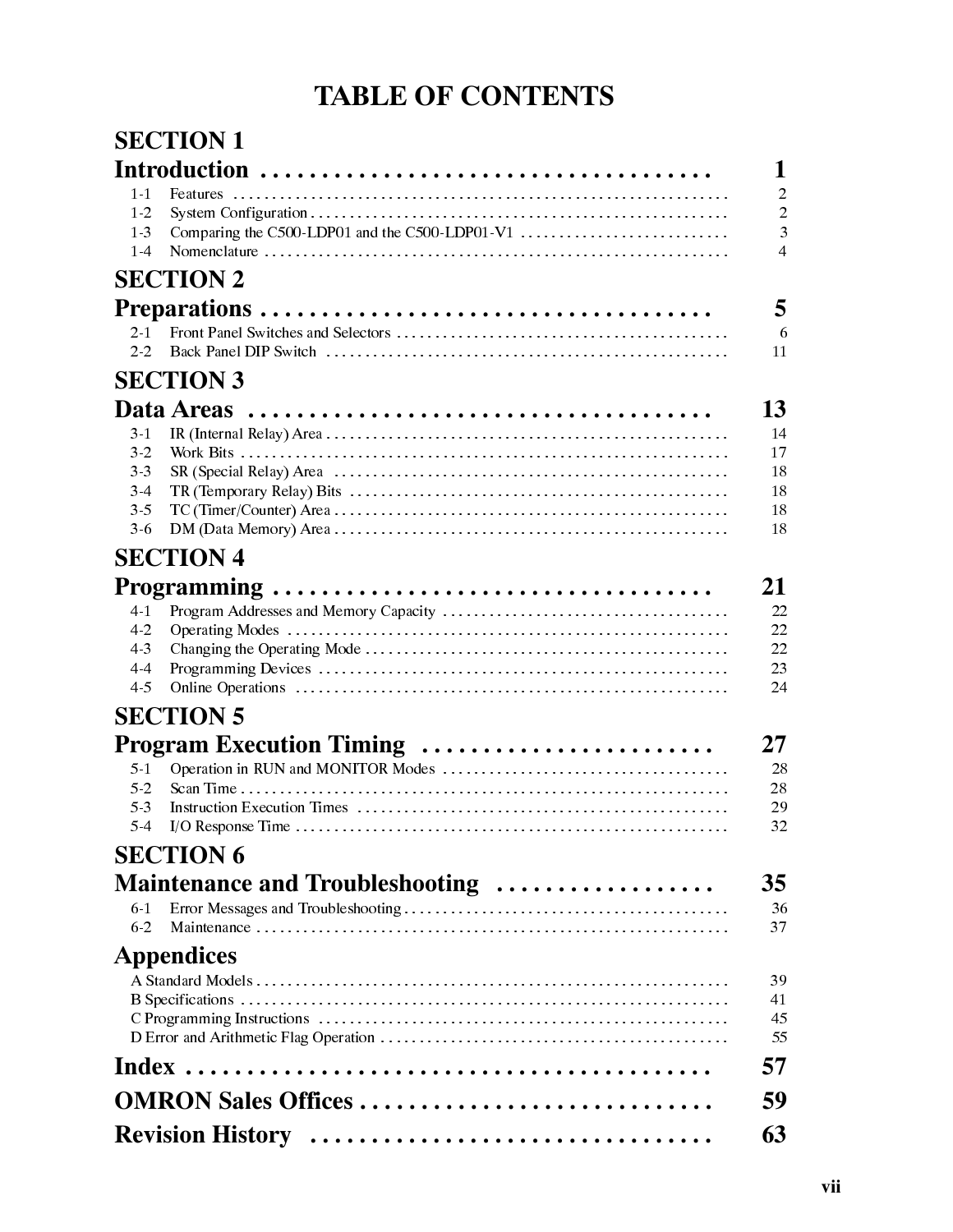# **About this Manual:**

This manual describes the installation and operation of the C500-LD01-V1 Ladder Program I/O Unit and includes the sections described below.

Please read this manual completely and be sure you understand the information provide before attempting to install and operation the Ladder Program I/O Unit**.**

**Section 1** introduces the Unit and describes its components and the way it fits into a PC system. A comparison of the C500-LD01-V1 and the C500-LD01 is also provided.

**Section 2** provides information on switch settings and how certain switch settings affect indicator operation. These switch must be set before mounting and operating the Unit.

**Section 3** describes the data areas available for use in programming the Unit.

**Section 4** provides information related to programming and operating the Unit. A list of programming instructions is provided in Appendix C Programming Instructions. Details on programming can be found in the C500 Operation Manual.

**Section 5** describes the scan of the Unit and how the operating mode affects it. It also describes scan time and I/O response time calculations and provides tables of instruction execution times.

**Section 6** provides basic troubleshooting steps, error messages provided by the indicators, and the fuse replacement procedure.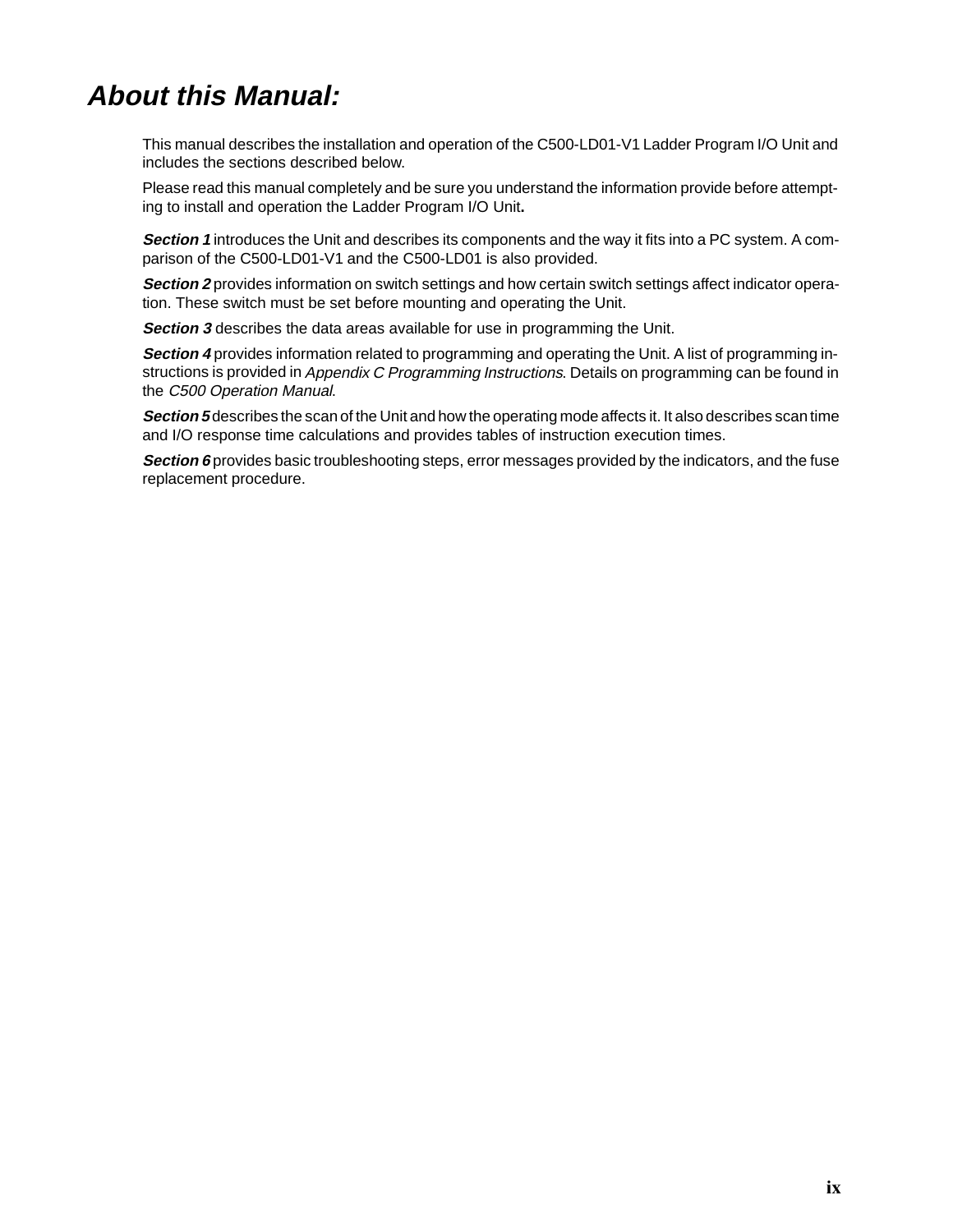# **SECTION 1 Introduction**

This section introduces the main features and applications of the Ladder Program I/O Unit and describes how it relates to I/O devices and Programming Devices. It also provides a table that describes additions made to the V1 version of the Unit and provides the names and locations of the various parts of the Unit.

| 1-3 Comparing the C500-LDP01 and the C500-LDP01-V1 $\dots$ $\dots$ $\dots$ $\dots$ $\dots$ |  |
|--------------------------------------------------------------------------------------------|--|
|                                                                                            |  |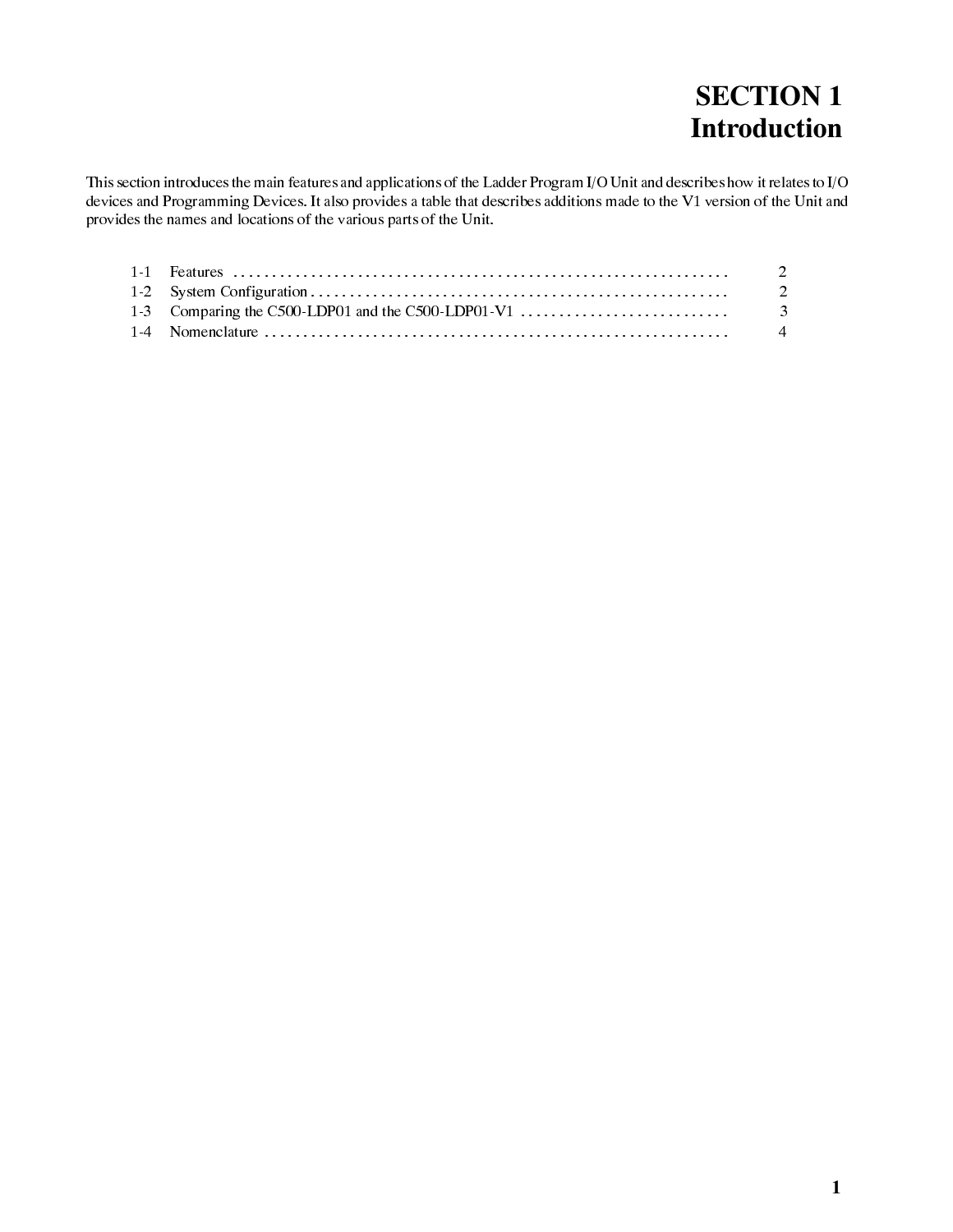| $1 - 1$<br><b>Features</b>                        |                                                                                                                                                                                                                                                                                                                                                     |
|---------------------------------------------------|-----------------------------------------------------------------------------------------------------------------------------------------------------------------------------------------------------------------------------------------------------------------------------------------------------------------------------------------------------|
|                                                   | The C500-LDP01-V1 Ladder Program I/O Unit executes a ladder program to<br>control external I/O independently of the PC. The ladder program contained in<br>the Unit is written by the user.                                                                                                                                                         |
|                                                   | The C500-LDP01-V1 Ladder Program I/O Unit can be used with the following<br>SYSMAC C-series PCs: C500, C1000H, C2000H.                                                                                                                                                                                                                              |
| <b>Applications Examples</b>                      |                                                                                                                                                                                                                                                                                                                                                     |
|                                                   | • External I/O can be controlled by the Ladder Program I/O Unit instead of the<br>PC.                                                                                                                                                                                                                                                               |
|                                                   | . The Ladder Program I/O Unit can be used as a timer.                                                                                                                                                                                                                                                                                               |
|                                                   | • The Ladder Program I/O Unit can be used as a high-speed input unit.                                                                                                                                                                                                                                                                               |
|                                                   | • By controlling external inputs and outputs, the Ladder Program I/O Unit can<br>reduce the processing load handled by the PC.                                                                                                                                                                                                                      |
| <b>C500 Instructions</b>                          | The Ladder Program I/O Unit uses the same instructions as the C500, so ladder<br>programs can be constructed in the same way. A total of 49 different instructions<br>is available. (Not all C500 instructions are supported.)                                                                                                                      |
| <b>External I/O Points:</b><br>16 Input/16 Output | The 16 DC inputs and 16 transistor outputs can be connected to external I/O de-<br>vices so the Unit can be used as for normal I/O operation. Of the 16 DC inputs, 8<br>inputs (2 groups of 4) can be set for high-speed inputs with a minimum pulse<br>width of 0.5 ms, so inputs shorter than the scan time can be detected.                      |
| PC I/O Points:<br>16 Input and 16 Output          | The Unit connects to the PC through 16 input points and 16 output points, so<br>control signals can be passed back and forth between the PC and the Unit. Fur-<br>thermore, when the I/O WRITE and I/O READ (WRIT(87)/READ(88)) instruc-<br>tions are executed in the PC program, up to 32 words of data can be transferred<br>to or from the Unit. |
| <b>Built-in Realtime Clock</b>                    | A realtime clock is built into the Unit, so it can act as a timer and manage I/O<br>timing.                                                                                                                                                                                                                                                         |

## **1-2 System Configuration**

The following figure shows a typical system configuration:



The Unit can be programmed through the GPC with Memory Pack C500-MP303-EV2, through the FIT, or through LSS running on an IBM AT/XT compatible computer. Refer to Appendix C Programming Instructions for a list of instructions. Online operations between the Unit and the GPC/FIT/LSS are possible in PROGRAM or MONITOR mode. They are not possible in RUN mode.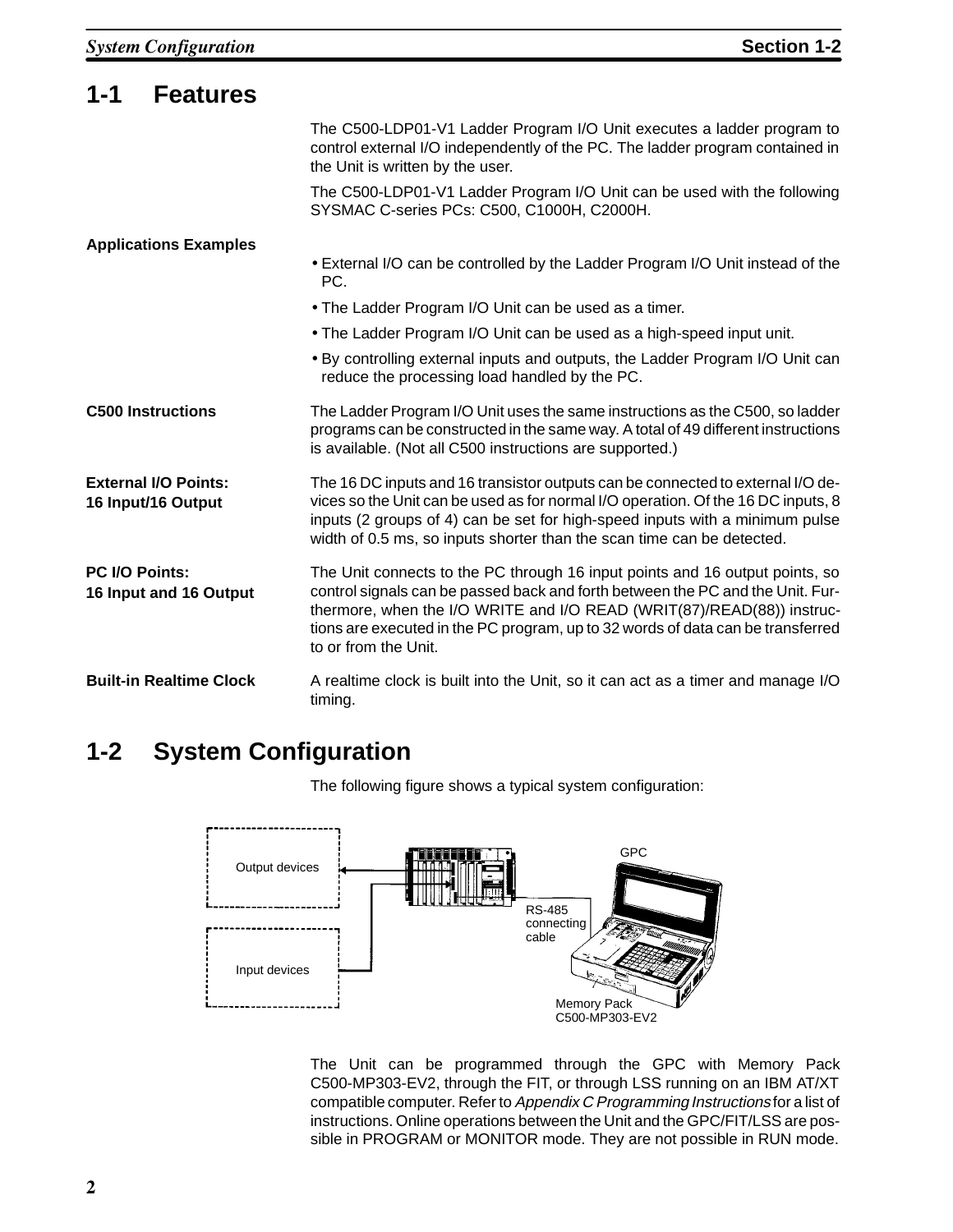## **1-3 Comparing the C500-LDP01 and the C500-LDP01-V1**

The following table shows the improvements that have been made to create the C500-LDP01-V1.

| <b>Item</b>                  | C500-LDP01                                                                                                                                                                                             | C500-LDP01-V1                                                                                                                                                                                                                                                              |
|------------------------------|--------------------------------------------------------------------------------------------------------------------------------------------------------------------------------------------------------|----------------------------------------------------------------------------------------------------------------------------------------------------------------------------------------------------------------------------------------------------------------------------|
| Instruction set              | 40 instructions                                                                                                                                                                                        | The following instructions were added to make a<br>total of 49 instructions.                                                                                                                                                                                               |
|                              |                                                                                                                                                                                                        | ASL(25): ARITHMETIC SHIFT LEFT<br>ASR(26): ARITHMETIC SHIFT RIGHT<br>ROL(27): ROTATE LEFT<br>ROR(28): ROTATE RIGHT<br>COM(29): COMPLEMENT<br>INC(38): INCREMENT<br>DEC(39): DECREMENT<br>SLD(74): ONE DIGIT SHIFT LEFT<br>SRD(75): ONE DIGIT SHIFT RIGHT                   |
| Number of<br>words allocated | 2 words<br>16 PC output bits (0000 through 0015)<br>16 PC input bits (0100 through 0115)<br>The PC cannot access the Unit using the I/O<br>WRITE and the I/O READ (WRIT(87)/READ(88))<br>instructions. | 2 words<br>16 PC output bits (0000 through 0015)<br>16 PC input bits (0100 through 0115)<br>With the proper switch settings, the PC can<br>control the Unit using the I/O WRITE and I/O<br>READ (WRIT(87)/READ(88)) instructions.<br>(Up to 32 words are written or read.) |
| Operating<br>modes           | Linked<br><b>RUN</b><br>operation<br><b>PROGRAM</b><br>Independent<br><b>RUN</b><br>operation<br><b>PROGRAM</b><br>The GPC/FIT/LSS* can operate with the Unit in<br>PROGRAM mode only.                 | Linked<br><b>RUN</b><br>operation<br><b>MONITOR</b><br>(DEBUG)<br><b>PROGRAM</b><br><b>RUN</b><br>Independent<br>operation<br><b>MONITOR</b><br>(DEBUG)<br><b>PROGRAM</b>                                                                                                  |
|                              |                                                                                                                                                                                                        | The GPC/FIT/LSS* can operate with the Unit in<br>either PROGRAM or MONITOR (debug) mode.                                                                                                                                                                                   |

\*GPC: Graphic Programming Console

FIT: Factory Intelligent Terminal<br>LSS: Ladder Support Software

Ladder Support Software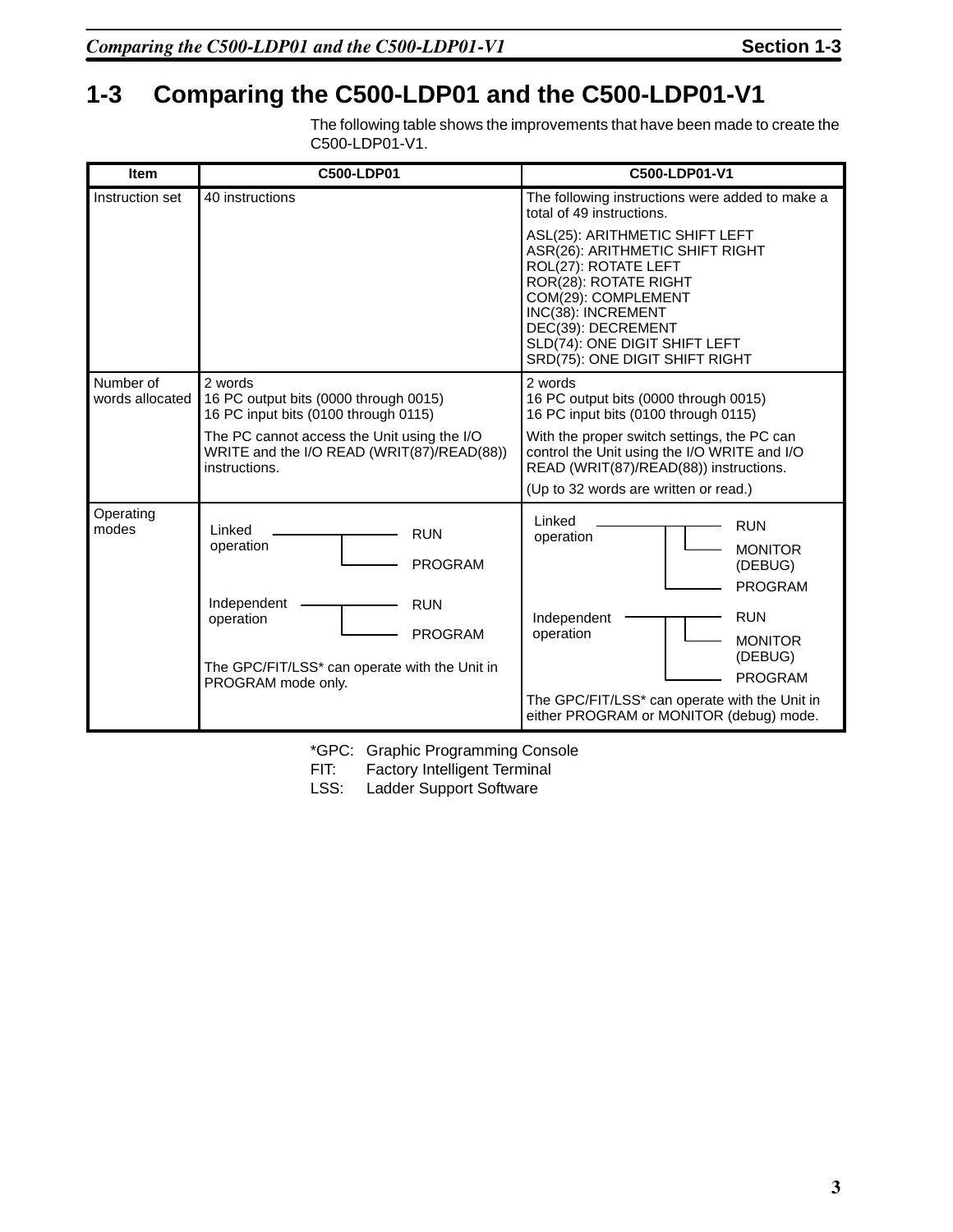## **1-4 Nomenclature**

#### **Front Panel Back Panel Back Panel Back Panel**





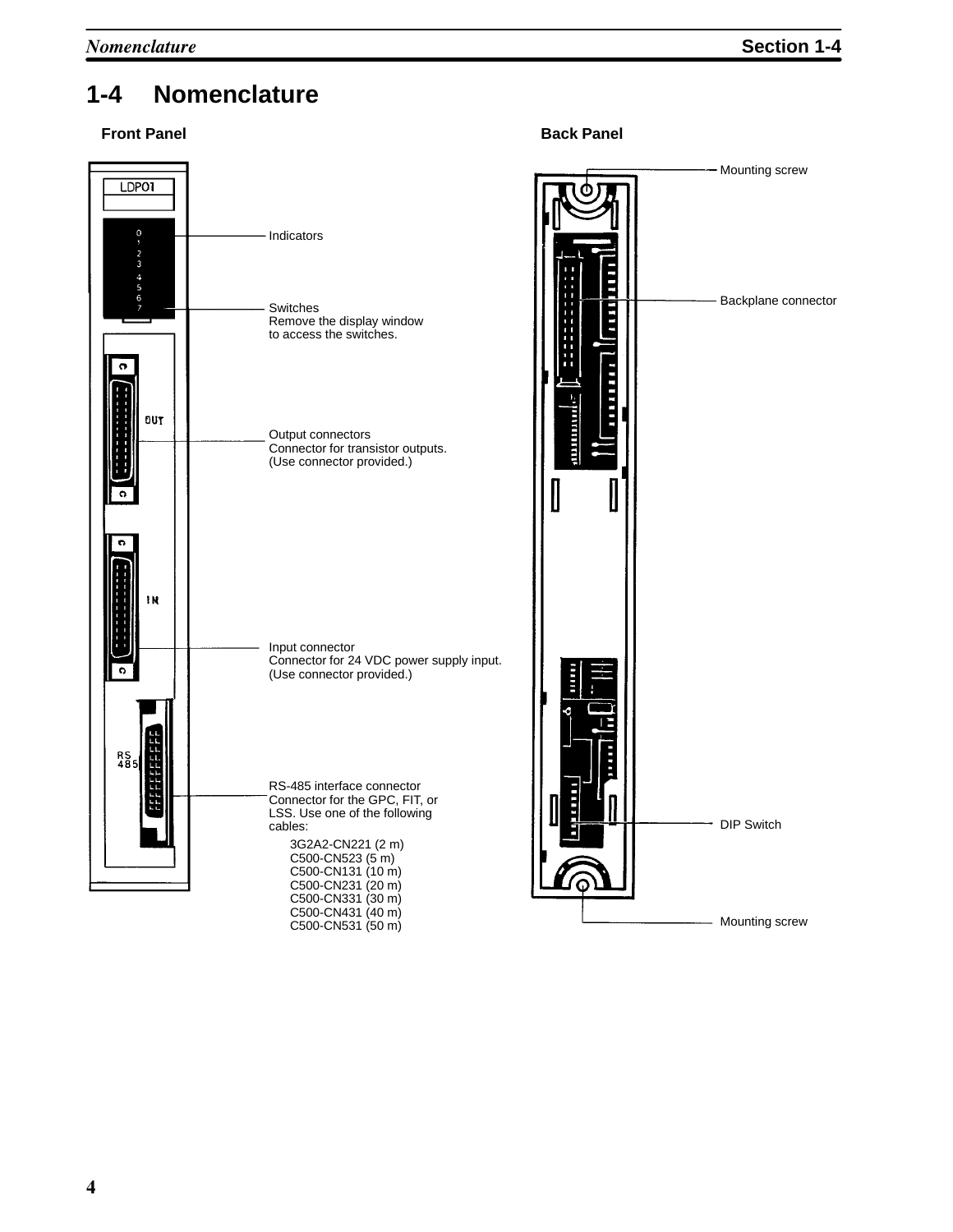# **SECTION 2 Preparations**

This section describes the switch settings required prior to operation. The operation of Unit indicators, which are controlled by a switch setting, is also described.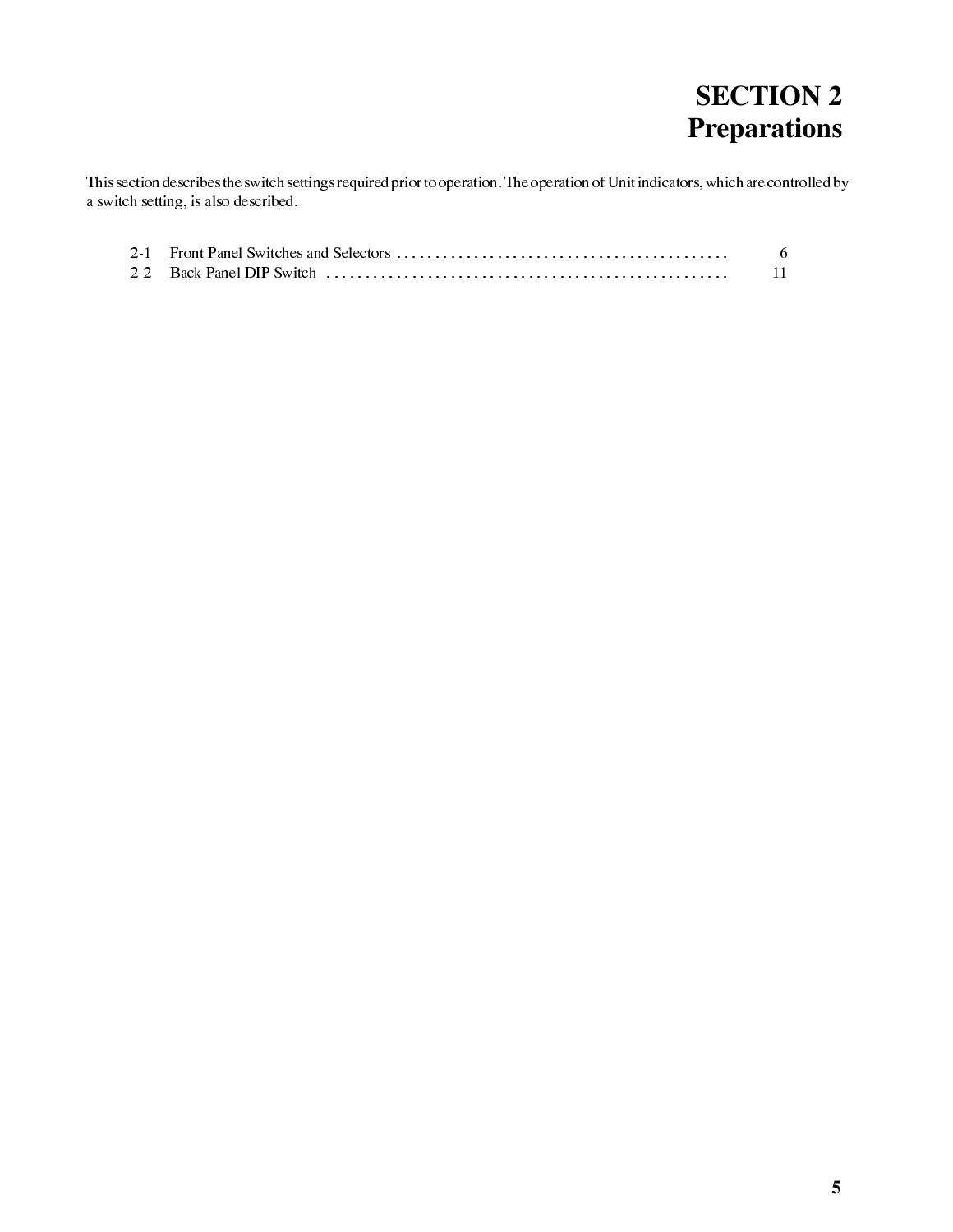### **2-1 Front Panel Switches and Selectors**

**Switch/Selector Location** Remove the display window using a standard screwdriver to access the switches and selectors shown below.



#### **Switch/Selector Functions**

| <b>Switch</b><br>No. | <b>Designation</b>  | <b>Function</b>                                                                                                                                                                                                                                                                                                                                                                      |
|----------------------|---------------------|--------------------------------------------------------------------------------------------------------------------------------------------------------------------------------------------------------------------------------------------------------------------------------------------------------------------------------------------------------------------------------------|
| SW <sub>2</sub>      | Reset switch        | The Unit can be reset and restarted by pressing the reset switch.                                                                                                                                                                                                                                                                                                                    |
|                      |                     | Note Resetting the Unit completely clears I/O bit status and data memory.                                                                                                                                                                                                                                                                                                            |
|                      |                     | If the back panel DIP switch is set for PC-linked operation, the Unit will enter RUN or<br>PROGRAM mode after resetting, depending on the status of the PC. If the back panel<br>DIP switch is set for independent operation, the Unit will enter RUN, MONITOR (debug),<br>or PROGRAM mode, depending on the setting of SW4. The same process occurs when<br>the power is turned on. |
| SW <sub>3</sub>      | Display<br>selector | Select indicator operation with this selector. Refer to the following pages for details.                                                                                                                                                                                                                                                                                             |
| SW <sub>4</sub>      | Mode selector       | Changing this selector followed by pressing and releasing SW5 will alter the operating<br>mode as shown below. This switch also determines the mode entered when power is<br>turned on or the Unit is reset.                                                                                                                                                                         |
|                      |                     | SW 4 set to up position RUN<br>SW 4 set to center  MONITOR (debug)<br>SW 4 set to down position  PROGRAM                                                                                                                                                                                                                                                                             |
| <b>SW 5</b>          | Mode switch         | When this switch is pressed and released, the Unit will enter the mode set on SW4. The<br>operation of this switch is enabled by turning on pin 5 of the back panel DIP switch, and<br>disabled by turning off pin 5.                                                                                                                                                                |
|                      |                     | The Unit cannot be switched to RUN or MONITOR mode when the program is being<br>transferred from a Programming Device or an error has occurred.                                                                                                                                                                                                                                      |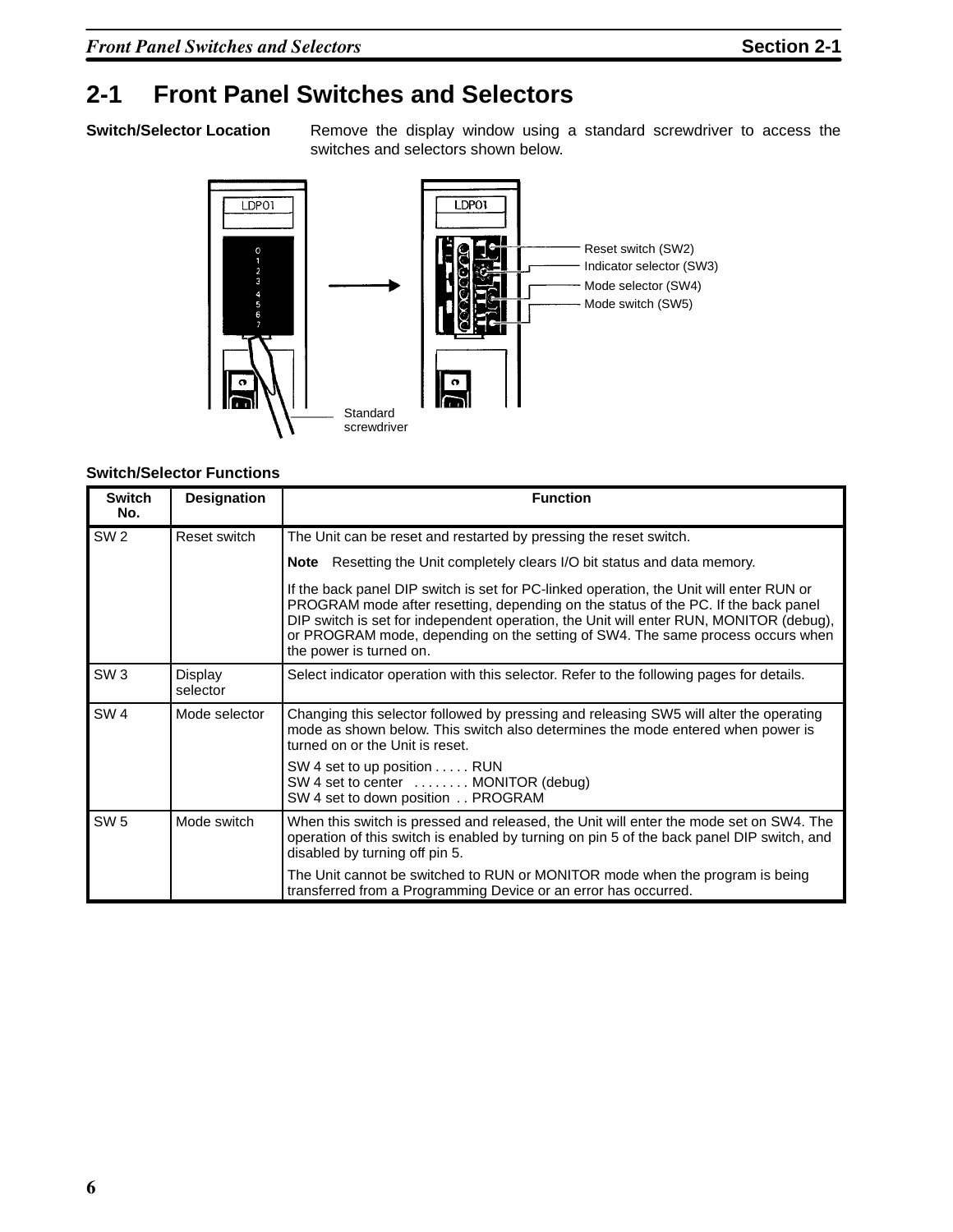**Display Selector** Switching the display selector (SW3) alters the indicator operation as follows:

| SW <sub>3</sub> | <b>Description</b>                                 | Indicator               | <b>Function</b>                  |                                                                                                                            |  |  |  |
|-----------------|----------------------------------------------------|-------------------------|----------------------------------|----------------------------------------------------------------------------------------------------------------------------|--|--|--|
| $\pmb{0}$       | Indicate operating mode                            | 0                       | <b>RUN</b>                       | Lit during operation. Not lit in PROGRAM<br>mode.                                                                          |  |  |  |
|                 |                                                    | $\mathbf 1$             | <b>MONITOR</b><br>(debug)        | Lit in MONITOR (debug) mode. Not lit in<br>RUN or PROGRAM mode.                                                            |  |  |  |
|                 |                                                    | $\overline{c}$          | PROGRAM                          | Lit in PROGRAM mode. Not lit during<br>operation.                                                                          |  |  |  |
|                 |                                                    | 3                       | PC stop                          | Lit while the PC is not in operation (either<br>in PROGRAM mode or in case of error).                                      |  |  |  |
|                 |                                                    | $\overline{4}$          | Error                            | Lit to indicate an error during operation.<br>Refer to 6-1 Error Messages and<br>Troubleshooting for details.              |  |  |  |
|                 |                                                    | 5                       | High-speed<br>input 1 is<br>set. | Lit when external input bits 0200 through<br>0203 are set for high-speed inputs (Pin 3<br>of the DIP switch is turned on). |  |  |  |
|                 |                                                    | 6                       | High-speed<br>input 2 is<br>set. | Lit when external input bits 0204 through<br>0207 are set for high-speed inputs (Pin 4<br>of the DIP switch is turned on). |  |  |  |
|                 |                                                    | $\overline{7}$          | Communica<br>ting                | Lit when the Unit is communicating with<br>the GPC, FIT, or LSS.                                                           |  |  |  |
| 1               | Indicate the status of output<br>bits 0000 to 0007 | 0                       | 0000                             | Lit while corresponding output is ON.                                                                                      |  |  |  |
|                 |                                                    | 1                       | 0001                             |                                                                                                                            |  |  |  |
|                 |                                                    | $\overline{c}$          | 0002                             |                                                                                                                            |  |  |  |
|                 |                                                    | $\,$ 3 $\,$             | 0003                             |                                                                                                                            |  |  |  |
|                 |                                                    | $\overline{\mathbf{4}}$ | 0004                             |                                                                                                                            |  |  |  |
|                 |                                                    | 5                       | 0005                             |                                                                                                                            |  |  |  |
|                 |                                                    | 6                       | 0006                             |                                                                                                                            |  |  |  |
|                 |                                                    | $\overline{7}$          | 0007                             |                                                                                                                            |  |  |  |
| $\overline{c}$  | Indicate the status of output<br>bits 0008 to 0015 | $\mathsf 0$             | 0008                             | Lit while corresponding output is ON.                                                                                      |  |  |  |
|                 |                                                    | $\mathbf 1$             | 0009                             |                                                                                                                            |  |  |  |
|                 |                                                    | $\overline{c}$          | 0010                             |                                                                                                                            |  |  |  |
|                 |                                                    | 3                       | 0011                             |                                                                                                                            |  |  |  |
|                 |                                                    | 4                       | 0012                             |                                                                                                                            |  |  |  |
|                 |                                                    | 5                       | 0013                             |                                                                                                                            |  |  |  |
|                 |                                                    | $\,6$                   | 0014                             |                                                                                                                            |  |  |  |
|                 |                                                    | $\overline{7}$          | 0015                             |                                                                                                                            |  |  |  |
| 3               | Indicate the status of input<br>bits 0100 to 0107  | $\mathsf 0$             | 0100                             | Lit while corresponding input is ON.                                                                                       |  |  |  |
|                 |                                                    | 1                       | 0101                             |                                                                                                                            |  |  |  |
|                 |                                                    | $\sqrt{2}$              | 0102                             |                                                                                                                            |  |  |  |
|                 |                                                    | 3                       | 0103                             |                                                                                                                            |  |  |  |
|                 |                                                    | 4                       | 0104                             |                                                                                                                            |  |  |  |
|                 |                                                    | $\mathbf 5$             | 0105                             |                                                                                                                            |  |  |  |
|                 |                                                    | 6                       | 0106                             |                                                                                                                            |  |  |  |
|                 |                                                    | $\overline{7}$          | 0107                             |                                                                                                                            |  |  |  |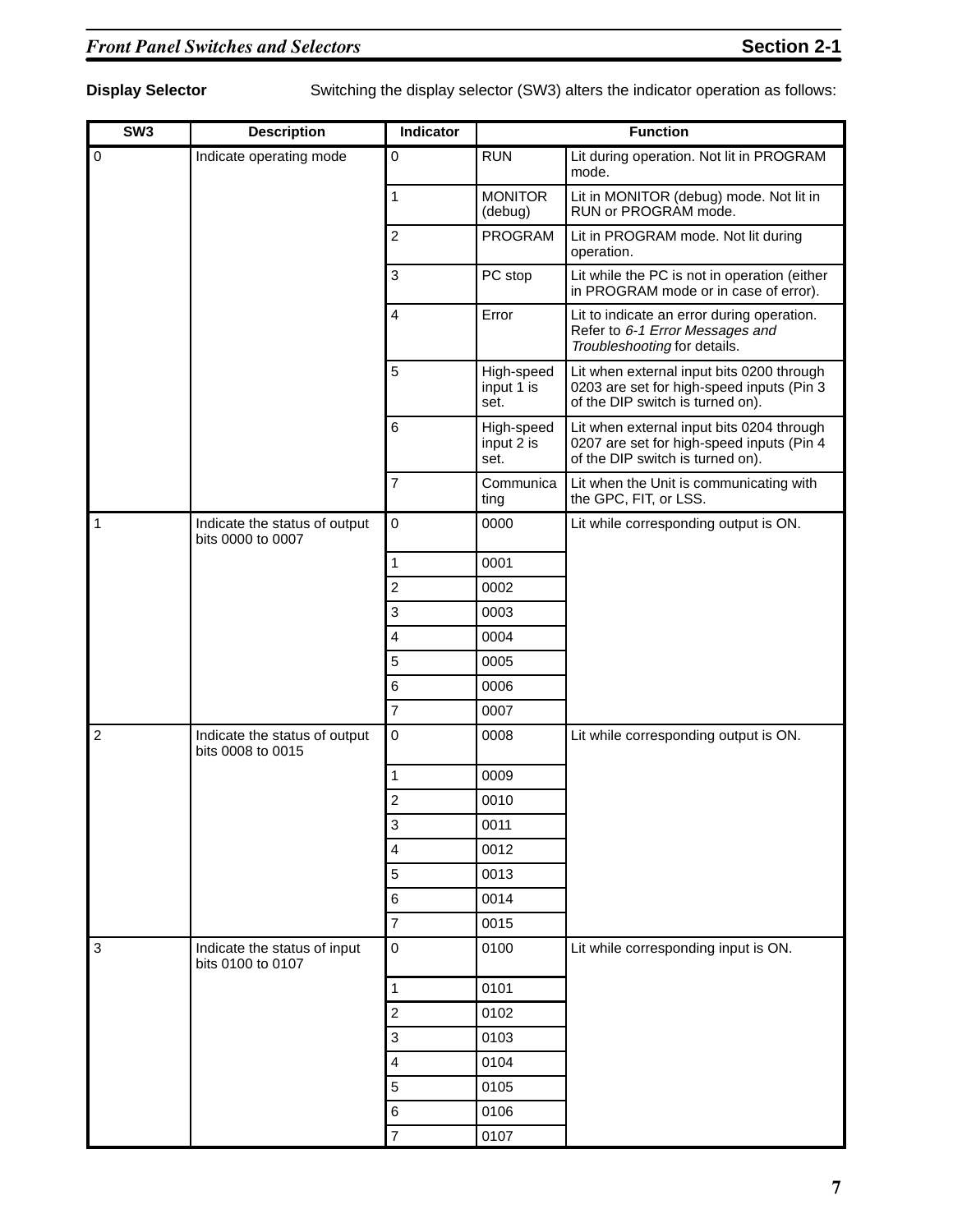| SW3             | <b>Description</b>                                             | Indicator                 |      | <b>Function</b>                       |
|-----------------|----------------------------------------------------------------|---------------------------|------|---------------------------------------|
| $\overline{4}$  | Indicate the status of input<br>bits 0108 to 0115              | $\mathbf 0$               | 0108 | Lit while corresponding input is ON.  |
|                 |                                                                | $\mathbf 1$               | 0109 |                                       |
|                 |                                                                | $\mathbf 2$               | 0110 |                                       |
|                 |                                                                | $\mathsf 3$               | 0111 |                                       |
|                 |                                                                | $\overline{4}$            | 0112 |                                       |
|                 |                                                                | $\sqrt{5}$                | 0113 |                                       |
|                 |                                                                | $\,6$                     | 0114 |                                       |
|                 |                                                                | $\overline{\mathbf{7}}$   | 0115 |                                       |
| $\overline{5}$  | Indicate the status of<br>external input bits 0200 to<br>0207  | $\mathbf 0$               | 0200 | Lit while corresponding input is ON.  |
|                 |                                                                | $\mathbf{1}$              | 0201 |                                       |
|                 |                                                                | $\mathbf 2$               | 0202 |                                       |
|                 |                                                                | $\ensuremath{\mathsf{3}}$ | 0203 |                                       |
|                 |                                                                | $\overline{\mathbf{4}}$   | 0204 |                                       |
|                 |                                                                | $\mathbf 5$               | 0205 |                                       |
|                 |                                                                | $\,6\,$                   | 0206 |                                       |
|                 |                                                                | $\overline{7}$            | 0207 |                                       |
| $6\phantom{1}6$ | Indicate the status of<br>external input bits 0208 to<br>0215  | $\mathbf 0$               | 0208 | Lit while corresponding input is ON.  |
|                 |                                                                | $\mathbf{1}$              | 0209 |                                       |
|                 |                                                                | $\boldsymbol{2}$          | 0210 |                                       |
|                 |                                                                | $\ensuremath{\mathsf{3}}$ | 0211 |                                       |
|                 |                                                                | $\overline{\mathbf{4}}$   | 0212 |                                       |
|                 |                                                                | 5                         | 0213 |                                       |
|                 |                                                                | $\,6\,$                   | 0214 |                                       |
|                 |                                                                | $\overline{\mathbf{7}}$   | 0215 |                                       |
| $\overline{7}$  | Indicate the status of<br>external output bits 0300 to<br>0307 | $\pmb{0}$                 | 0300 | Lit while corresponding output is ON. |
|                 |                                                                | $\mathbf{1}$              | 0301 |                                       |
|                 |                                                                | $\mathbf 2$               | 0302 |                                       |
|                 |                                                                | $\ensuremath{\mathsf{3}}$ | 0303 |                                       |
|                 |                                                                | $\overline{\mathbf{4}}$   | 0304 |                                       |
|                 |                                                                | $\sqrt{5}$                | 0305 |                                       |
|                 |                                                                | $\,6$                     | 0306 |                                       |
|                 |                                                                | $\overline{7}$            | 0307 |                                       |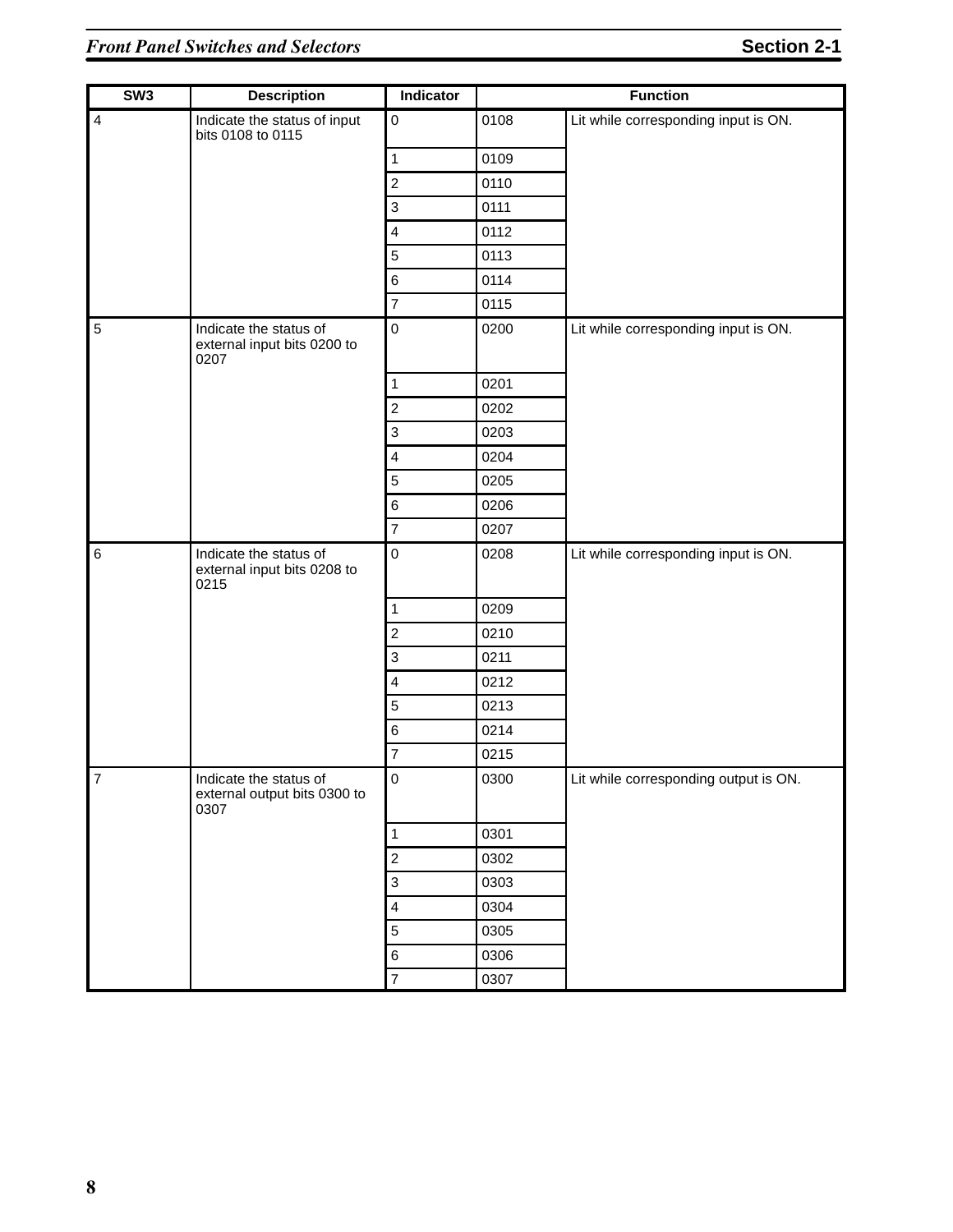| SW3              | <b>Description</b>                                             | Indicator                 |                         | <b>Function</b>   |                                                                           |  |
|------------------|----------------------------------------------------------------|---------------------------|-------------------------|-------------------|---------------------------------------------------------------------------|--|
| $\bf 8$          | Indicate the status of<br>external output bits 0308 to<br>0315 | $\mathsf 0$               | 0308                    |                   | Lit while corresponding output is ON.                                     |  |
|                  |                                                                | $\mathbf{1}$              | 0309                    |                   |                                                                           |  |
|                  |                                                                | $\mathbf 2$               | 0310                    |                   |                                                                           |  |
|                  |                                                                | $\mathsf 3$               | 0311                    |                   |                                                                           |  |
|                  |                                                                | $\overline{4}$            | 0312                    |                   |                                                                           |  |
|                  |                                                                | $\overline{5}$            | 0313                    |                   |                                                                           |  |
|                  |                                                                | $\,6\,$                   | 0314                    |                   |                                                                           |  |
|                  |                                                                | $\overline{7}$            | 0315                    |                   |                                                                           |  |
| $\boldsymbol{9}$ | Indicate the year of the clock                                 | $\mathsf 0$               | 8                       | x 10 <sup>1</sup> | The last two digits of the calendar year are<br>displayed. Data: 00 to 99 |  |
|                  |                                                                | $\mathbf{1}$              | $\overline{4}$          |                   |                                                                           |  |
|                  |                                                                | $\boldsymbol{2}$          | $\overline{2}$          |                   |                                                                           |  |
|                  |                                                                | $\ensuremath{\mathsf{3}}$ | $\mathbf{1}$            |                   |                                                                           |  |
|                  |                                                                | $\overline{\mathbf{4}}$   | 8                       | $x 10^0$          |                                                                           |  |
|                  |                                                                | $\sqrt{5}$                | $\overline{\mathbf{4}}$ |                   |                                                                           |  |
|                  |                                                                | $\,6\,$                   | $\overline{2}$          |                   |                                                                           |  |
|                  |                                                                | $\overline{7}$            | $\mathbf{1}$            |                   |                                                                           |  |
| $\mathsf A$      | Indicate the month of the<br>clock                             | $\mathbf 0$               | ---                     |                   | Data: 01 to 12<br>Indicators 0 through 2 are always OFF.                  |  |
|                  |                                                                | $\mathbf{1}$              | ---                     |                   |                                                                           |  |
|                  |                                                                | $\overline{c}$            | ---                     |                   |                                                                           |  |
|                  |                                                                | $\ensuremath{\mathsf{3}}$ | $\mathbf{1}$            | x 10 <sup>1</sup> |                                                                           |  |
|                  |                                                                | $\overline{\mathbf{4}}$   | 8                       | $x 10^0$          |                                                                           |  |
|                  |                                                                | 5                         | $\overline{4}$          |                   |                                                                           |  |
|                  |                                                                | $\,6\,$                   | $\overline{c}$          |                   |                                                                           |  |
|                  |                                                                | $\overline{7}$            | $\mathbf{1}$            |                   |                                                                           |  |
| $\sf B$          | Indicate the date of the clock                                 | $\mathbf 0$               |                         |                   | Data: 01 to 31<br>Indicators 0 and 1 are always OFF.                      |  |
|                  |                                                                | $\mathbf 1$               |                         |                   |                                                                           |  |
|                  |                                                                | $\boldsymbol{2}$          | $\overline{c}$          | x 10 <sup>1</sup> |                                                                           |  |
|                  |                                                                | $\ensuremath{\mathsf{3}}$ | $\mathbf{1}$            |                   |                                                                           |  |
|                  |                                                                | $\overline{\mathbf{4}}$   | $\bf 8$                 | $x 10^0$          |                                                                           |  |
|                  |                                                                | $\mathbf 5$               | $\overline{4}$          |                   |                                                                           |  |
|                  |                                                                | $\,6$                     | $\overline{c}$          |                   |                                                                           |  |
|                  |                                                                | $\overline{\mathbf{7}}$   | $\mathbf{1}$            |                   |                                                                           |  |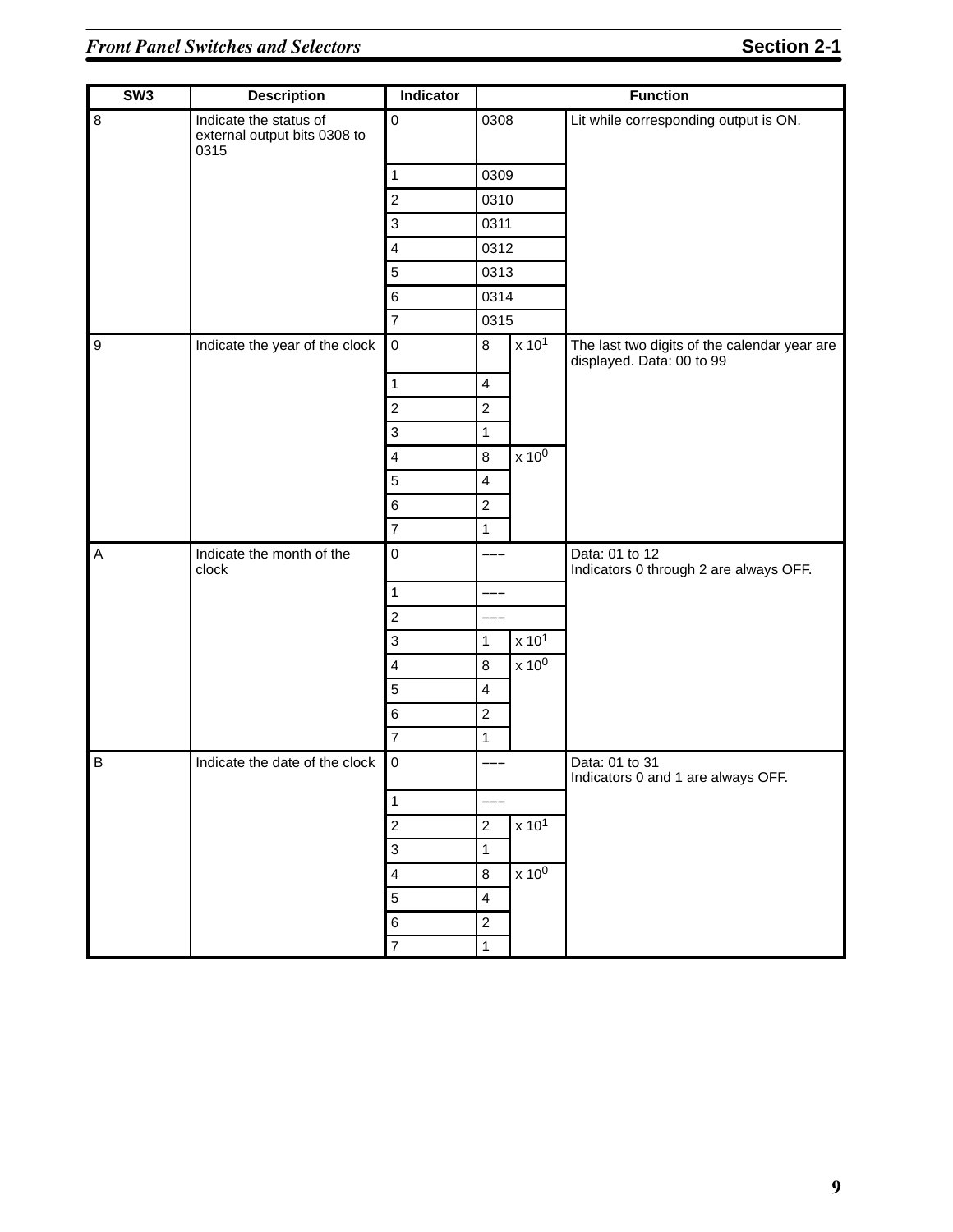| SW <sub>3</sub> | <b>Description</b>                   | Indicator                 |                         | <b>Function</b>   |                                                                      |  |
|-----------------|--------------------------------------|---------------------------|-------------------------|-------------------|----------------------------------------------------------------------|--|
| $\overline{C}$  | Indicate the hour of the clock       | $\pmb{0}$                 |                         |                   | Data: 00 to 23 (24-hour clock)<br>Indicators 0 and 1 are always OFF. |  |
|                 |                                      | $\mathbf{1}$              | ---                     |                   |                                                                      |  |
|                 |                                      | $\overline{c}$            | $\boldsymbol{2}$        | x 10 <sup>1</sup> |                                                                      |  |
|                 |                                      | $\ensuremath{\mathsf{3}}$ | $\mathbf{1}$            |                   |                                                                      |  |
|                 |                                      | $\overline{\mathbf{4}}$   | $\bf 8$                 | $x 10^0$          |                                                                      |  |
|                 |                                      | 5                         | $\overline{4}$          |                   |                                                                      |  |
|                 |                                      | $\,6\,$                   | $\overline{c}$          |                   |                                                                      |  |
|                 |                                      | $\overline{7}$            | $\mathbf{1}$            |                   |                                                                      |  |
| D               | Indicate the minutes of the<br>clock | $\mathbf 0$               | ---                     |                   | Data: 00 to 59 (minutes)<br>Indicator 0 is always OFF.               |  |
|                 |                                      | $\mathbf{1}$              | $\overline{\mathbf{4}}$ | x 10 <sup>1</sup> |                                                                      |  |
|                 |                                      | $\boldsymbol{2}$          | $\overline{c}$          |                   |                                                                      |  |
|                 |                                      | 3                         | $\mathbf{1}$            |                   |                                                                      |  |
|                 |                                      | $\overline{\mathbf{4}}$   | 8                       | $x 10^0$          |                                                                      |  |
|                 |                                      | $\sqrt{5}$                | $\overline{\mathbf{4}}$ |                   |                                                                      |  |
|                 |                                      | $\,6\,$                   | $\boldsymbol{2}$        |                   |                                                                      |  |
|                 |                                      | $\overline{7}$            | $\mathbf{1}$            |                   |                                                                      |  |
| $\mathsf E$     | Indicate the seconds of the<br>clock | $\mathsf 0$               |                         |                   | Data: 00 to 59 (seconds)<br>Indicator 0 is always OFF.               |  |
|                 |                                      | $\mathbf{1}$              | $\overline{4}$          | x 101             |                                                                      |  |
|                 |                                      | $\sqrt{2}$                | $\sqrt{2}$              |                   |                                                                      |  |
|                 |                                      | $\ensuremath{\mathsf{3}}$ | $\mathbf{1}$            |                   |                                                                      |  |
|                 |                                      | $\overline{\mathbf{4}}$   | $\bf 8$                 | $x 10^0$          |                                                                      |  |
|                 |                                      | 5                         | $\overline{4}$          |                   |                                                                      |  |
|                 |                                      | $\,6\,$                   | $\sqrt{2}$              |                   |                                                                      |  |
|                 |                                      | $\overline{7}$            | $\mathbf{1}$            |                   |                                                                      |  |
| $\mathsf F$     | Indicate the day of the week         | $\mathsf 0$               | ---                     |                   | Data: 00 to 06<br>Indicators 0 through 4 are always OFF.             |  |
|                 |                                      | 1                         | ---                     |                   | 00: Sunday; 01: Monday; 02: Tuesday;                                 |  |
|                 |                                      | $\boldsymbol{2}$          | ---                     |                   | 03: Wednesday; 04: Thursday; 05: Friday;                             |  |
|                 |                                      | $\ensuremath{\mathsf{3}}$ | ---                     |                   | 06: Saturday                                                         |  |
|                 |                                      | $\overline{4}$            |                         |                   |                                                                      |  |
|                 |                                      | $\mathbf 5$               | 4                       | $x 10^0$          |                                                                      |  |
|                 |                                      | $\,6\,$                   | $\overline{c}$          |                   |                                                                      |  |
|                 |                                      | $\overline{\mathbf{7}}$   | $\mathbf{1}$            |                   |                                                                      |  |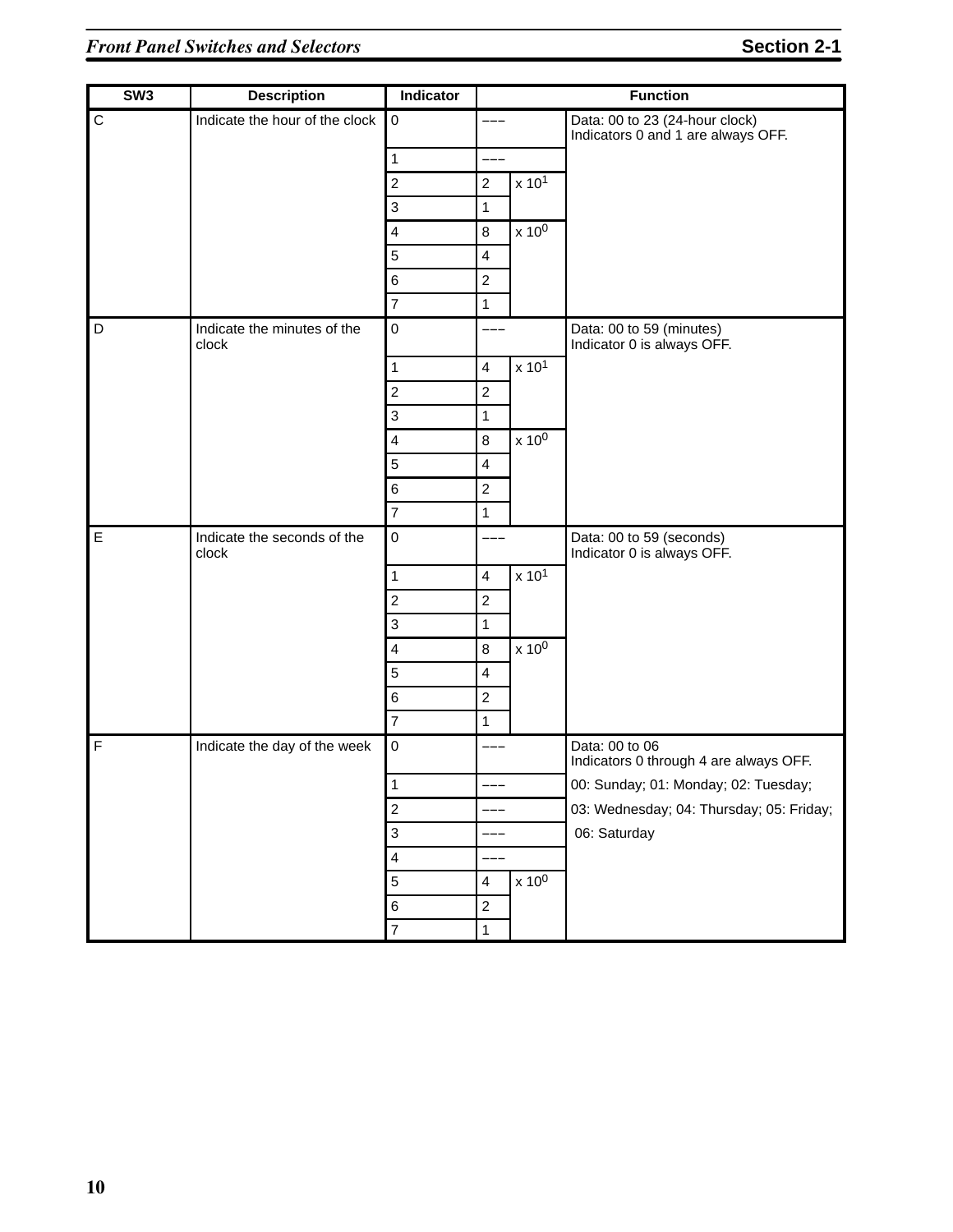### **2-2 Back Panel DIP Switch**

The DIP switch on the back panel sets the operating conditions of the Unit. All pins are OFF at the time of delivery.



#### **\*1. PC Data Transfer**

|            | <b>Function</b>                                                                                                                                |
|------------|------------------------------------------------------------------------------------------------------------------------------------------------|
| <b>OFF</b> | Data transfer between the PC and this Unit is the same as  <br>that for a standard 16-point I/O Unit.                                          |
| λN         | Data transfer between the PC and this Unit is carried out<br>automatically via the I/O WRITE and I/O READ<br>(WRIT(87)/READ(88)) instructions. |

#### **\*2. High-speed Inputs 1**

|            | <b>Function</b>                                                                                                    |
|------------|--------------------------------------------------------------------------------------------------------------------|
| <b>OFF</b> | Sets external input bits 0200 to 0203 for standard inputs.                                                         |
| ON         | Sets external input bits 0200 to 0203 for high-speed<br>inputs. A pulse width of 0.5 ms or longer can be received. |

#### **\*3. High-speed Inputs 2**

|            | <b>Function</b>                                                                                                    |
|------------|--------------------------------------------------------------------------------------------------------------------|
| <b>OFF</b> | Sets external input bits 0204 to 0207 for standard inputs.                                                         |
| ON         | Sets external input bits 0204 to 0207 for high-speed<br>inputs. A pulse width of 0.5 ms or longer can be received. |

#### **\*4. Independent Operation/Linked Operation**

|     | <b>Function</b>                                                                                                                                                                                                            |
|-----|----------------------------------------------------------------------------------------------------------------------------------------------------------------------------------------------------------------------------|
| OFF | Operates in the same mode as the PC when the PC is in<br>RUN or PROGRAM mode, but won't enter MONITOR<br>mode. The Unit will be in RUN mode if the PC is in<br>MONITOR mode. Front panel switches 4 and 5 are<br>disabled. |
|     | Operating mode switched independently of PC operating<br>mode. Switches 4 and 5 (front panel) determine operating<br>mode.                                                                                                 |

- **Note** 1. Refer to Section 3 Data Areas for information about PC data transfer.
	- 2. Refer to Section <sup>5</sup> Program Execution Timing for information about high-speed inputs 1 and 2.
	- 3. Refer to Section <sup>4</sup> Programming and Appendix C Programming Instructions for information about linked operation with the PC.
- **Caution** If power is applied to the PC when pin 5 is OFF and the PC is set for RUN or MONITOR mode, the Ladder Program I/O Unit will automatically switch to RUN mode. If the Unit is communicating with the GPC , FIT, or LSS it will switch to RUN mode when the operation is completed.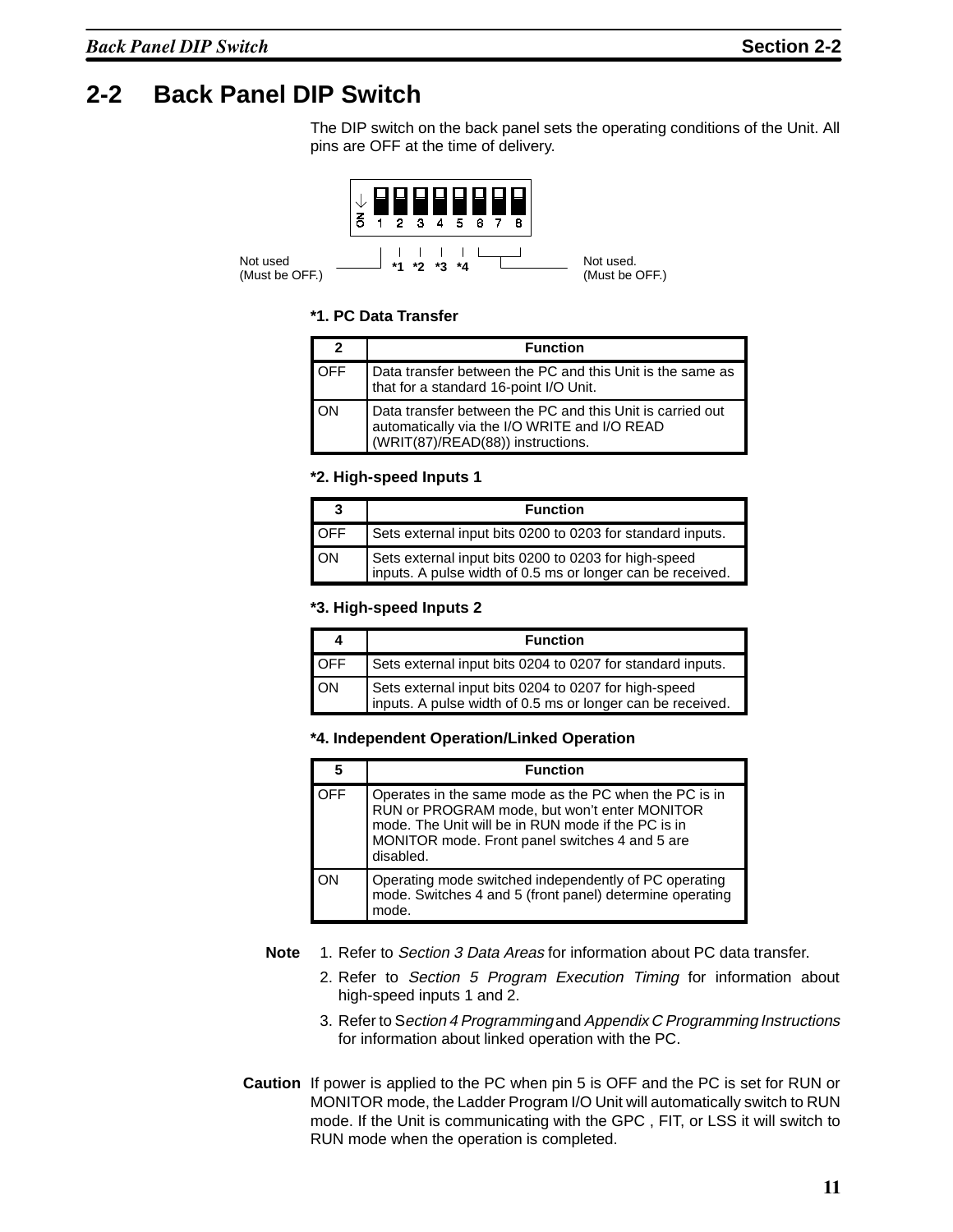# **SECTION 3** Data Areas

This section describes the data areas available for use in programming. The use of the I/O READ and I/O WRITE instructions are also described.

|           |                                                                                                                        | 14  |
|-----------|------------------------------------------------------------------------------------------------------------------------|-----|
|           | 3-1-1 Normal I/O Operation $\dots \dots \dots \dots \dots \dots \dots \dots \dots \dots \dots \dots \dots \dots \dots$ | 15  |
|           |                                                                                                                        | -16 |
| $3\cdot2$ |                                                                                                                        | 17  |
|           |                                                                                                                        | 18  |
|           |                                                                                                                        | 18  |
|           |                                                                                                                        | 18  |
|           |                                                                                                                        | -18 |
|           |                                                                                                                        |     |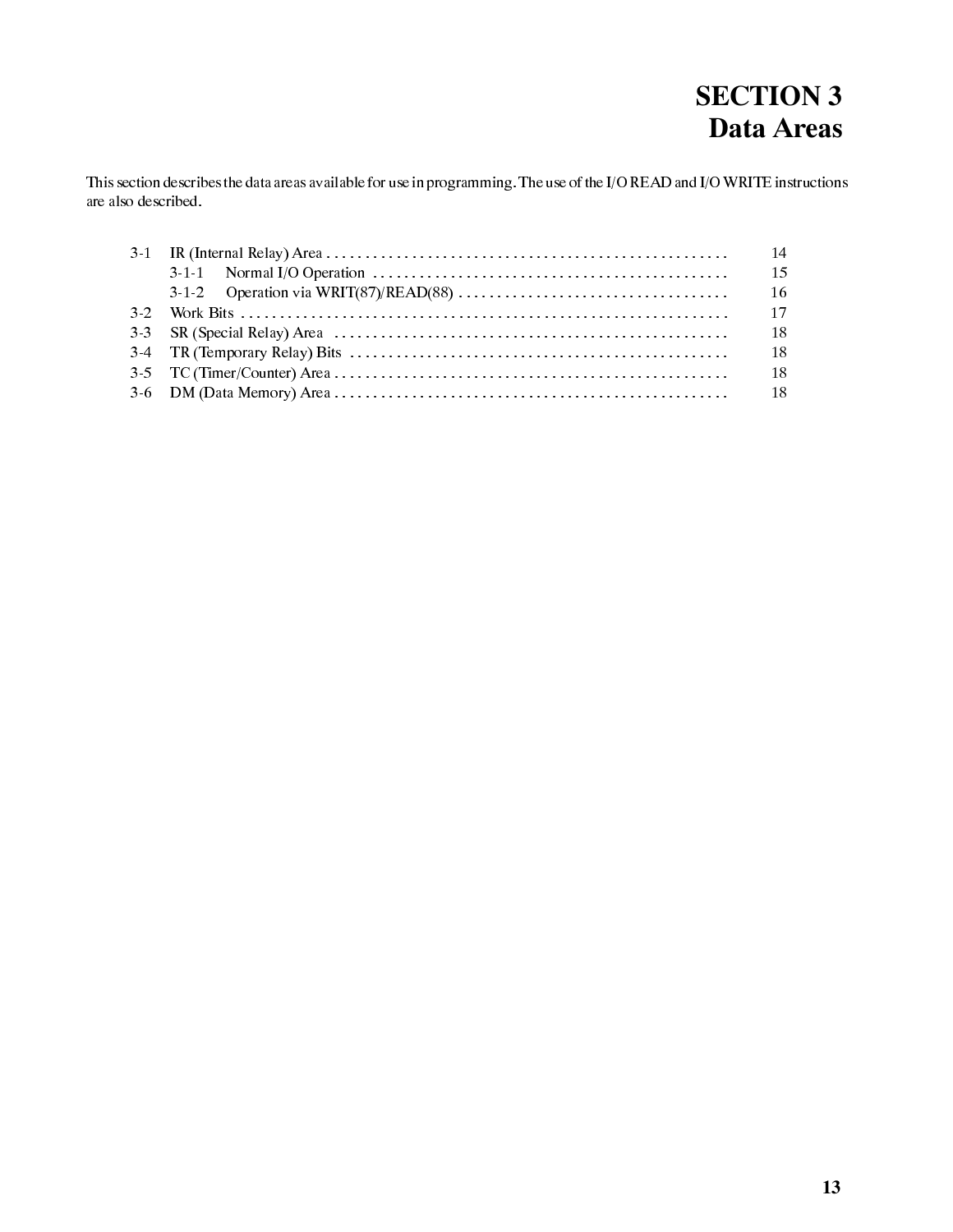# **3-1 IR (Internal Relay) Area**

| <b>Data</b>                                               |              |       | Word/bit address                                                                                                                                                                                         |
|-----------------------------------------------------------|--------------|-------|----------------------------------------------------------------------------------------------------------------------------------------------------------------------------------------------------------|
| 16 bits (0000 to 0015)<br>Output bits as seen from the PC | IR 00        |       | Input bits as seen from the Unit.<br>Cannot be used as work bits. The use of these bits depends on<br>the setting of pin 2 of the back panel DIP switch. Refer to<br>following subsections for details.  |
|                                                           | $00\,$       | 08    |                                                                                                                                                                                                          |
|                                                           | 01           | 09    |                                                                                                                                                                                                          |
|                                                           | 02           | 10    |                                                                                                                                                                                                          |
|                                                           | 03           | 11    |                                                                                                                                                                                                          |
|                                                           | 04           | 12    |                                                                                                                                                                                                          |
|                                                           | 05           | 13    |                                                                                                                                                                                                          |
|                                                           | 06           | 14    |                                                                                                                                                                                                          |
|                                                           | 07           | 15    |                                                                                                                                                                                                          |
| 16 bits (0100 to 0115)<br>Input bits as seen from the PC  | <b>IR 01</b> |       | Output bits as seen from the Unit.<br>Cannot be used as work bits. The use of these bits depends on<br>the setting of pin 2 of the back panel DIP switch. Refer to<br>following subsections for details. |
|                                                           | 00           | 08    |                                                                                                                                                                                                          |
|                                                           | 01           | 09    |                                                                                                                                                                                                          |
|                                                           | 02           | 10    |                                                                                                                                                                                                          |
|                                                           | 03           | 11    |                                                                                                                                                                                                          |
|                                                           | 04           | 12    |                                                                                                                                                                                                          |
|                                                           | 05           | 13    |                                                                                                                                                                                                          |
|                                                           | 06           | 14    |                                                                                                                                                                                                          |
|                                                           | 07           | 15    |                                                                                                                                                                                                          |
| 16 external input bits<br>(0200 to 0215)                  | IR 02        |       | Bits 0200 to 0207 can be set for high-speed inputs.<br>Cannot be used as work bits.                                                                                                                      |
|                                                           | $00\,$       | 08    |                                                                                                                                                                                                          |
|                                                           | 01           | 09    |                                                                                                                                                                                                          |
|                                                           | 02           | 10    |                                                                                                                                                                                                          |
|                                                           | 03           | 11    |                                                                                                                                                                                                          |
|                                                           | 04           | 12    |                                                                                                                                                                                                          |
|                                                           | 05           | 13    |                                                                                                                                                                                                          |
|                                                           | 06           | 14    |                                                                                                                                                                                                          |
|                                                           | 07           | 15    |                                                                                                                                                                                                          |
| 16 external output bits<br>(0300 to 0315)                 |              | IR 03 | Cannot be used as work bits.                                                                                                                                                                             |
|                                                           | 00           | 08    |                                                                                                                                                                                                          |
|                                                           | 01           | 09    |                                                                                                                                                                                                          |
|                                                           | 02           | 10    |                                                                                                                                                                                                          |
|                                                           | 03           | 11    |                                                                                                                                                                                                          |
|                                                           | 04           | 12    |                                                                                                                                                                                                          |
|                                                           | 05           | 13    |                                                                                                                                                                                                          |
|                                                           | 06           | 14    |                                                                                                                                                                                                          |
|                                                           | 07           | 15    |                                                                                                                                                                                                          |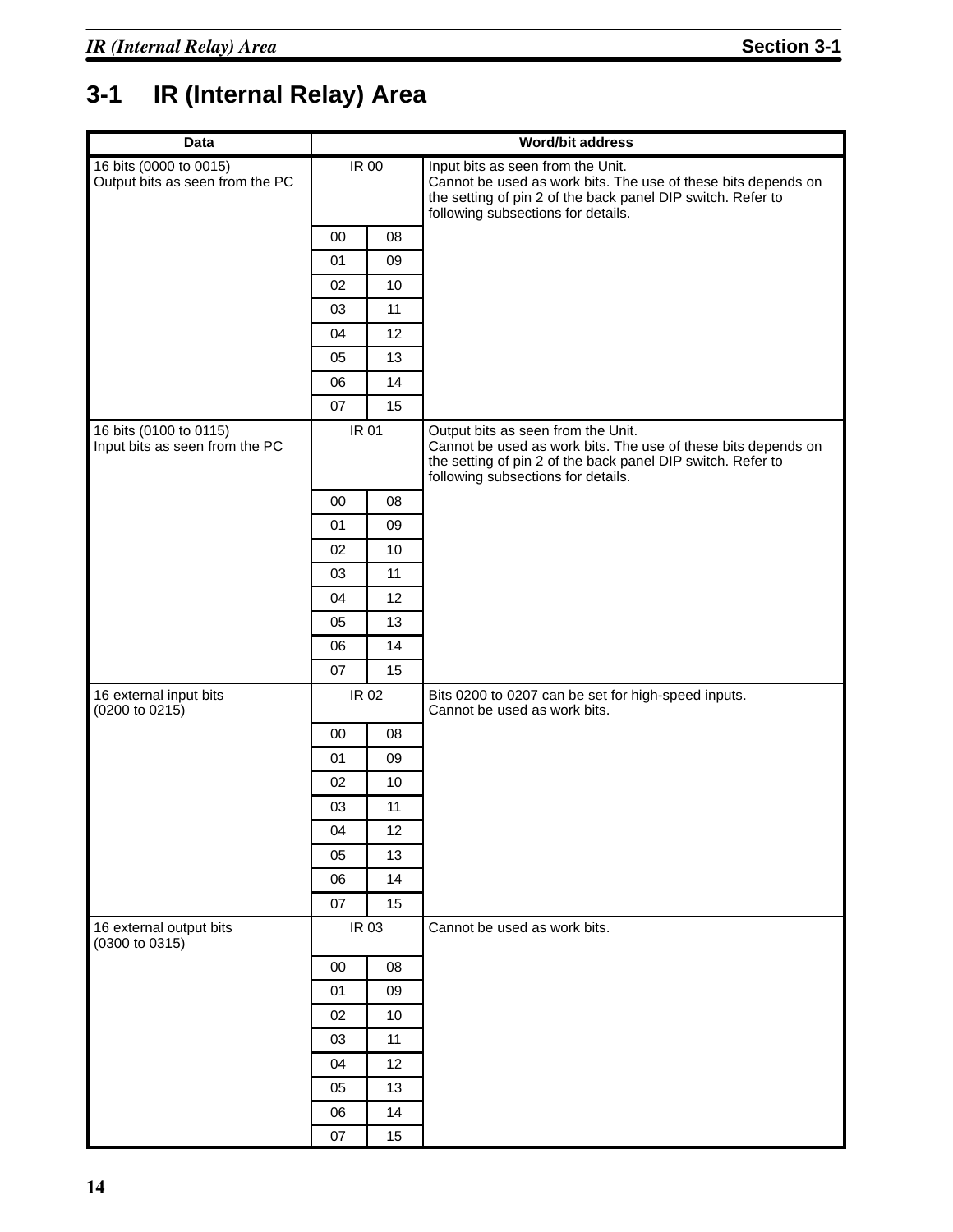#### **3-1-1 Normal I/O Operation**

When pin 2 of the back panel DIP switch is OFF, data is transferred through 2 words allocated for I/O. If pin 2 is OFF, data cannot be not transferred to and from the Ladder Program I/O Unit using the I/O WRITE and I/O READ (WRIT(87)/READ(88)) instructions from the PC.

The output bit data in PC word n (the first word allocated to the Unit by the PC) is input to word 00 in the Ladder Program I/O Unit. The bits of word 00 are treated as input bits when programming the Ladder Program I/O Unit.

The input bit data in PC word n+1 is output from word 01 in the Ladder Program I/O Unit. The bits of word 01 are treated as output bits when programming the Ladder Program I/O Unit.

|         | <b>PC Word Allocation</b> |              | <b>Unit Word Allocation</b> |              |               |  |
|---------|---------------------------|--------------|-----------------------------|--------------|---------------|--|
| Bit No. | IR n                      | $IRn+1$      | Bit No.                     | Word 00      | Word 01       |  |
|         | Output                    | <b>Input</b> |                             | Input        | Output        |  |
| 00      | Output bit 00             | Input bit 00 | 00                          | Input bit 00 | Output bit 00 |  |
| 01      | Output bit 01             | Input bit 01 | 01                          | Input bit 01 | Output bit 01 |  |
| 02      | Output bit 02             | Input bit 02 | 02                          | Input bit 02 | Output bit 02 |  |
| 03      | Output bit 03             | Input bit 03 | 03                          | Input bit 03 | Output bit 03 |  |
| 04      | Output bit 04             | Input bit 04 | 04                          | Input bit 04 | Output bit 04 |  |
| 05      | Output bit 05             | Input bit 05 | 05                          | Input bit 05 | Output bit 05 |  |
| 06      | Output bit 06             | Input bit 06 | 06                          | Input bit 06 | Output bit 06 |  |
| 07      | Output bit 07             | Input bit 07 | 07                          | Input bit 07 | Output bit 07 |  |
| 08      | Output bit 08             | Input bit 08 | 08                          | Input bit 08 | Output bit 08 |  |
| 09      | Output bit 09             | Input bit 09 | 09                          | Input bit 09 | Output bit 09 |  |
| 10      | Output bit 10             | Input bit 10 | 10                          | Input bit 10 | Output bit 10 |  |
| 11      | Output bit 11             | Input bit 11 | 11                          | Input bit 11 | Output bit 11 |  |
| 12      | Output bit 12             | Input bit 12 | 12                          | Input bit 12 | Output bit 12 |  |
| 13      | Output bit 13             | Input bit 13 | 13                          | Input bit 13 | Output bit 13 |  |
| 14      | Output bit 14             | Input bit 14 | 14                          | Input bit 14 | Output bit 14 |  |
| 15      | Output bit 15             | Input bit 15 | 15                          | Input bit 15 | Output bit 15 |  |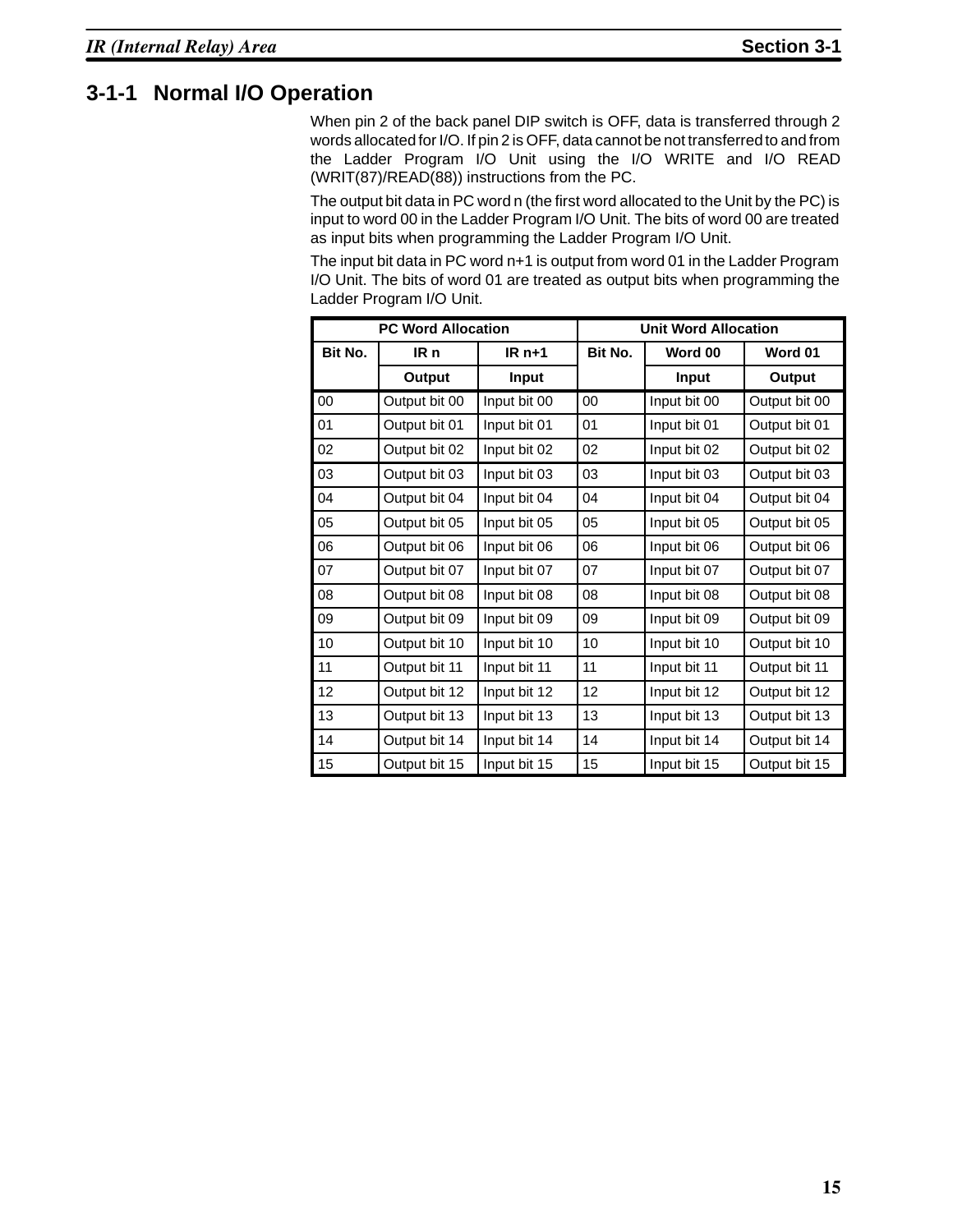#### **3-1-2 Operation via WRIT(87)/READ(88)**

When pin 2 of the back panel DIP switch is ON, data can be transferred to and from the Ladder Program I/O Unit using the I/O WRITE and I/O READ (WRIT(87)/READ(88)) instructions from the PC. WRIT(87) and READ(88) are used automatically for this data transfer in the Ladder Program I/O Unit and are not available for user programming except in the PC. The Ladder Program I/O Unit must be mounted to the CPU Rack or Expansion I/O Rack of a PC that supports WRIT(87)/READ(88).

Data written by the WRIT(87) instruction in the PC program is stored in DM 064 through DM 095 in the Unit. A maximum of 32 words can be transferred. Data read by the READ(88) instruction in the PC is stored in DM 096 through DM 127. A maximum of 32 words of data can be read. The bits in parentheses are controlled automatically (as described below) when WRIT(87)/READ(88) are enabled. Treat these as read-only bits. The other input and output bits shown below can be used as normal I/O bits.

Do not output to word n with the MOV(21) instruction in the PC program. When outputting to word n, set the PC Busy, PC Write Completed, and PC Read Completed Flags to 0 (OFF). Also, do not output to word 01 with the MOV(21) instruction in the Ladder Program I/O Unit program. When outputting to word 01, set the I/O Busy, I/O Read End, I/O Write End, I/O Read OK, and I/O Write OK Flags to 0 (OFF).

Bit 0103 (the I/O Read OK Flag) is turned ON when data has been transferred correctly with the WRIT(87) instruction. It remains ON until the WRIT(87) instruction is executed again. Bit 0104 (the I/O Write OK Flag) is turned ON when data has been written from the Ladder Program I/O Unit. It is turned OFF when the READ(88) instruction is executed in the PC.

|         | <b>PC Word Allocation</b> |                    | <b>Unit Word Allocation</b> |                        |                    |  |
|---------|---------------------------|--------------------|-----------------------------|------------------------|--------------------|--|
| Bit No. | IR n                      | $IRn+1$            | Bit No.                     | Word 00                | Word 01            |  |
|         | Output                    | <b>Input</b>       |                             | Input                  | Output             |  |
| 00      | (PC Busy)                 | $(1/O$ Busy $)$    | 00                          | (PC Busy)              | (I/O Busy)         |  |
| 01      | (PC Write<br>Complete)    | (I/O Read<br>End)  | 01                          | (PC Write<br>Complete) | (I/O Read<br>End)  |  |
| 02      | (PC Read<br>Complete)     | (I/O Write<br>End) | 02                          | (PC Read<br>Complete)  | (I/O Write<br>End) |  |
| 03      | Output bit 03             | (I/O Read Ok)      | 03                          | Input bit 03           | (I/O Read Ok)      |  |
| 04      | Output bit 04             | (I/O Write Ok)     | 04                          | Input bit 04           | (I/O Write Ok)     |  |
| 05      | Output bit 05             | Input bit 05       | 05                          | Input bit 05           | Output bit 05      |  |
| 06      | Output bit 06             | Input bit 06       | 06                          | Input bit 06           | Output bit 06      |  |
| 07      | Output bit 07             | Input bit 07       | 07                          | Input bit 07           | Output bit 07      |  |
| 08      | Output bit 08             | Input bit 08       | 08                          | Input bit 08           | Output bit 08      |  |
| 09      | Output bit 09             | Input bit 09       | 09                          | Input bit 09           | Output bit 09      |  |
| 10      | Output bit 10             | Input bit 10       | 10                          | Input bit 10           | Output bit 10      |  |
| 11      | Output bit 11             | Input bit 11       | 11                          | Input bit 11           | Output bit 11      |  |
| 12      | Output bit 12             | Input bit 12       | 12                          | Input bit 12           | Output bit 12      |  |
| 13      | Output bit 13             | Input bit 13       | 13                          | Input bit 13           | Output bit 13      |  |
| 14      | Output bit 14             | Input bit 14       | 14                          | Input bit 14           | Output bit 14      |  |
| 15      | Output bit 15             | Input bit 15       | 15                          | Input bit 15           | Output bit 15      |  |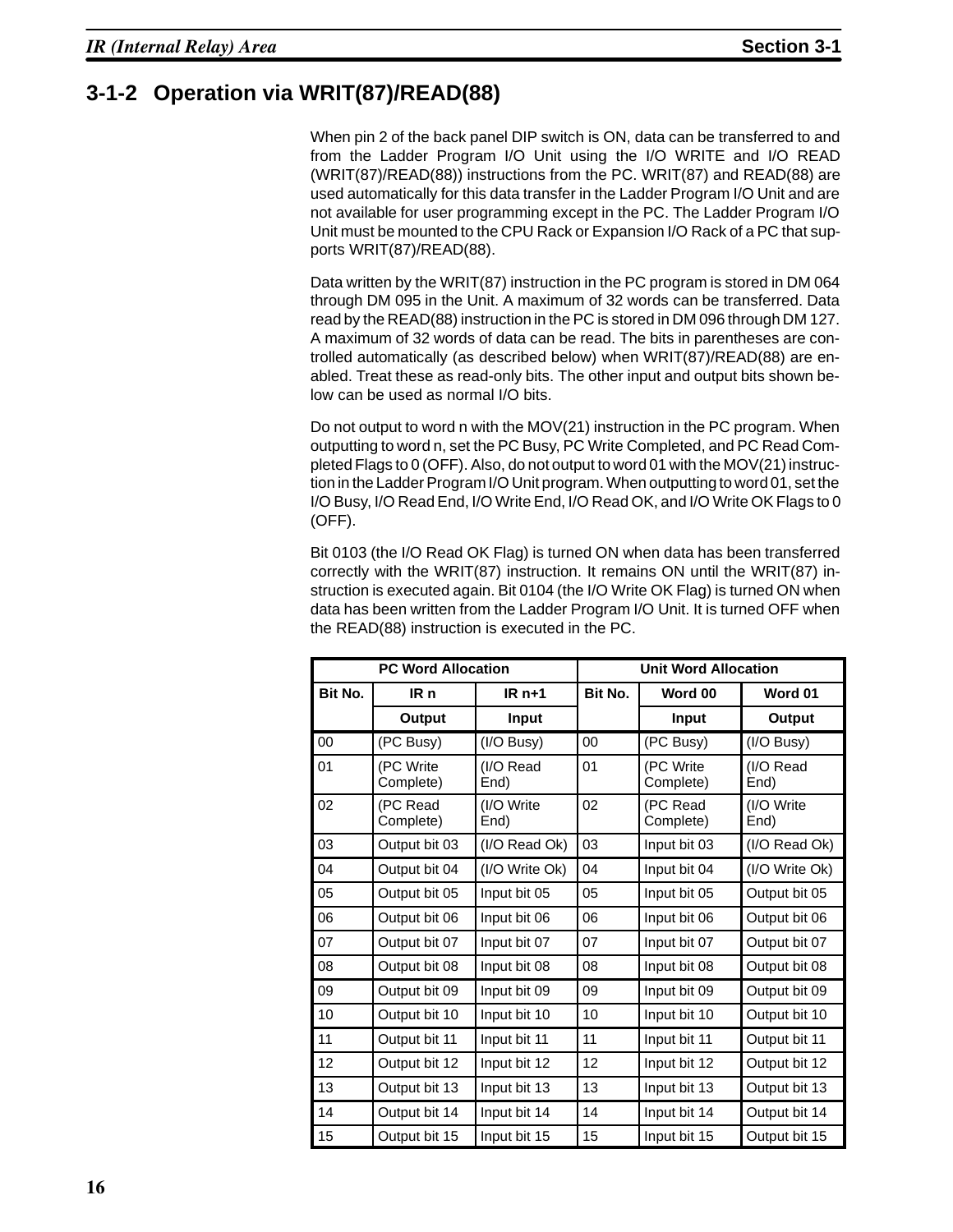### **3-2 Work Bits**

Works bits are available for use in programming as required by the user. In the Ladder Program I/O Unit, work bits run from word 04 to word 12 and from bit 0400 to bit 1207, as shown below.

| <b>Word/bit address</b> |         |    |         |    |         |         |         |  |
|-------------------------|---------|----|---------|----|---------|---------|---------|--|
|                         | Word 04 |    | Word 05 |    | Word 06 |         | Word 07 |  |
| 00                      | 08      | 00 | 08      | 00 | 08      | 00      | 08      |  |
| 01                      | 09      | 01 | 09      | 01 | 09      | 01      | 09      |  |
| 02                      | 10      | 02 | 10      | 02 | 10      | 02      | 10      |  |
| 03                      | 11      | 03 | 11      | 03 | 11      | 03      | 11      |  |
| 04                      | 12      | 04 | 12      | 04 | 12      | 04      | 12      |  |
| 05                      | 13      | 05 | 13      | 05 | 13      | 05      | 13      |  |
| 06                      | 14      | 06 | 14      | 06 | 14      | 06      | 14      |  |
| 07                      | 15      | 07 | 15      | 07 | 15      | 07      | 15      |  |
|                         | Word 08 |    | Word 09 |    | Word 10 | Word 11 |         |  |
| 00                      | 08      | 00 | 08      | 00 | 08      | 00      | 08      |  |
| 01                      | 09      | 01 | 09      | 01 | 09      | 01      | 09      |  |
| 02                      | 10      | 02 | 10      | 02 | 10      | 02      | 10      |  |
| 03                      | 11      | 03 | 11      | 03 | 11      | 03      | 11      |  |
| 04                      | 12      | 04 | 12      | 04 | 12      | 04      | 12      |  |
| 05                      | 13      | 05 | 13      | 05 | 13      | 05      | 13      |  |
| 06                      | 14      | 06 | 14      | 06 | 14      | 06      | 14      |  |
| 07                      | 15      | 07 | 15      | 07 | 15      | 07      | 15      |  |
|                         | Word 12 |    |         |    |         |         |         |  |
| $00\,$                  | Not     |    |         |    |         |         |         |  |
| 01                      | usable. |    |         |    |         |         |         |  |
| 02                      |         |    |         |    |         |         |         |  |
| 03                      |         |    |         |    |         |         |         |  |
| 04                      |         |    |         |    |         |         |         |  |
| 05                      |         |    |         |    |         |         |         |  |
| 06                      |         |    |         |    |         |         |         |  |
| 07                      |         |    |         |    |         |         |         |  |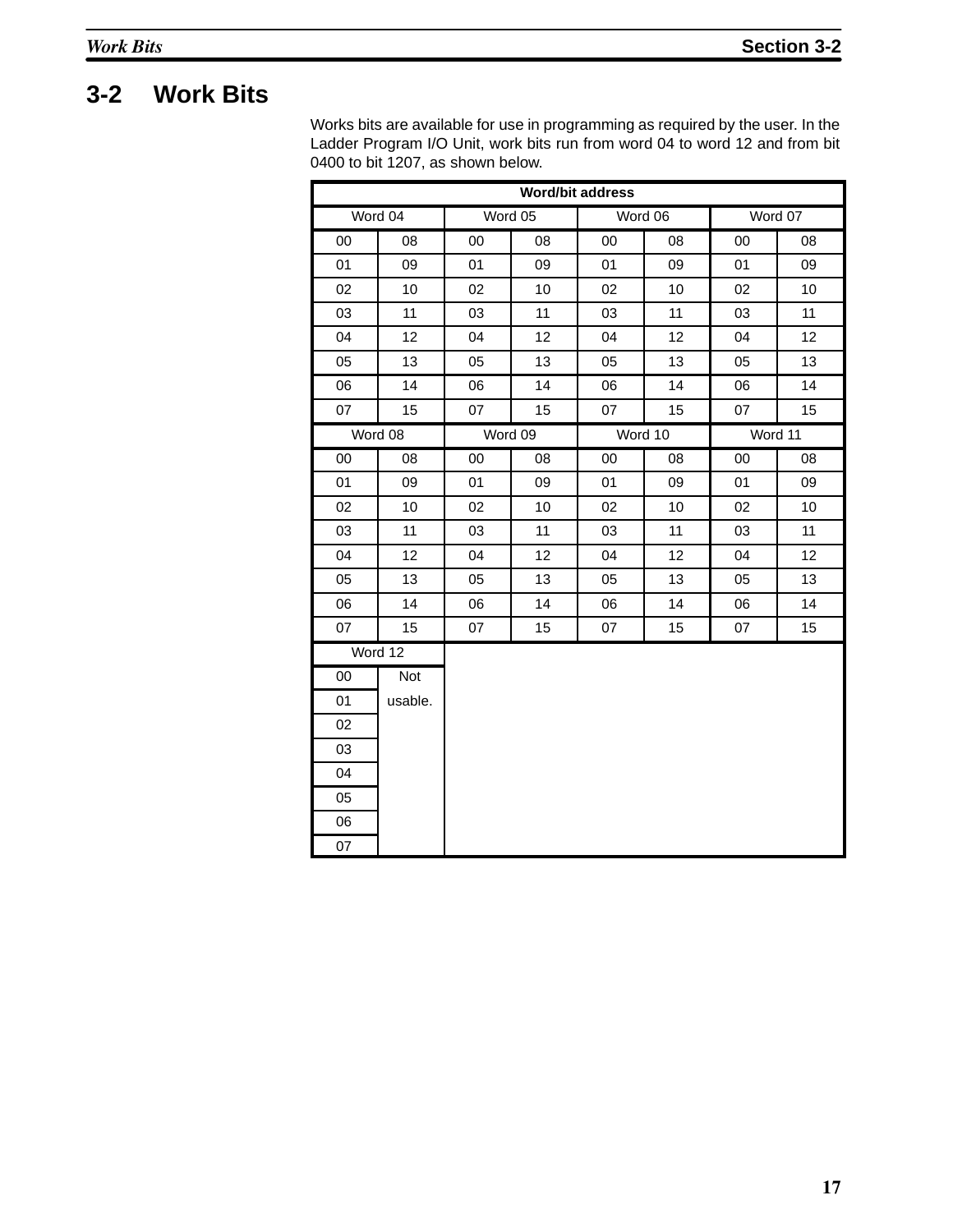## **3-3 SR (Special Relay) Area**

The following 16 bits are available for use in programming. Most of these are flags that can be read to determine program execution status or results. Bit 1304, the Carry Flag, is also manipulated by the user with STC(40) and CLC(41). Refer to descriptions of similar bits in the C500 Operation Manual for details.

| <b>Bit address</b> | <b>Description</b>                                             |
|--------------------|----------------------------------------------------------------|
| 1208               | Always OFF                                                     |
| 1209               | Turns ON for scans over 100 ms                                 |
| 1210               |                                                                |
| 1211               | Always OFF                                                     |
| 1212               |                                                                |
| 1213               | Always ON                                                      |
| 1214               | Always OFF                                                     |
| 1215               | Turns ON for one scan time at the beginning of operation.      |
| 1300               | 0.1 sec clock pulse                                            |
| 1301               | 0.2 sec clock pulse                                            |
| 1302               | 1.0 sec clock pulse                                            |
| 1303               | Turns ON when the operational data is not BCD (ER flag).       |
| 1304               | Turns ON if the operational result produces a carry (CY flag). |
| 1305               | Turns ON if the operational result is greater (GR flag).       |
| 1306               | Turns ON if the operational result is equal to zero (EQ flag). |
| 1307               | Turns On if the operational result is less (LE flag).          |

## **3-4 TR (Temporary Relay) Bits**

TR 0 through TR 7 can be used to store execution conditions at branches in ladder-diagram programs.

#### **3-5 TC (Timer/Counter) Area**

TC 00 through TC 15 can be used to define timers and counters in the program. Each TC number can be used only once to define a timer or counter.

## **3-6 DM (Data Memory) Area**

The DM area contains 128 words between DM 000 and DM 127 and is used for storage of data by word. Although each word contains 16 bits, the DM area is accessible in word units only.

Clock data is assigned to DM 60 to 63; these words cannot be used for standard data. The clock can be set by writing data to these addresses in PROGRAM or MONITOR mode from a Programming Device or from the program. The clock is factory set to Sunday, January 1, year 00, 00:00:00. When power is applied, the clock starts at this time, and will continue timing for up to 10 days even if the power is cut off.

DM 064 through DM 127 are used for data transfer when pin 2 of the back panel DIP switch is turned ON (i.e., data transfer by the WRIT(87) and READ(88) instructions is enabled), and this region of the DM area cannot be used as normal DM words.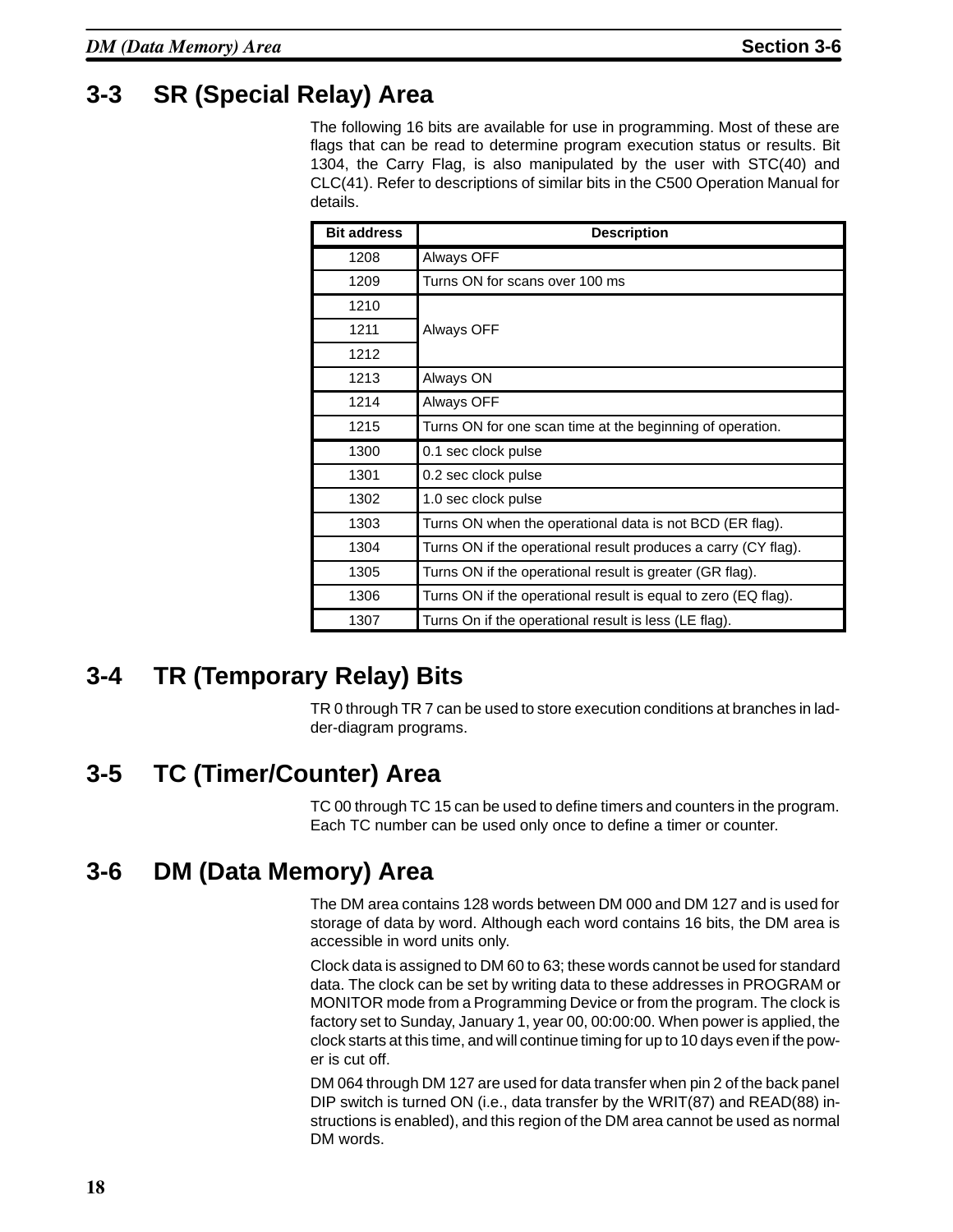| <b>DM</b> address |     |     |     |     |     |     |     |  |  |  |
|-------------------|-----|-----|-----|-----|-----|-----|-----|--|--|--|
| 000               | 016 | 032 | 048 | 064 | 080 | 096 | 112 |  |  |  |
| 001               | 017 | 033 | 049 | 065 | 081 | 097 | 113 |  |  |  |
| 002               | 018 | 034 | 050 | 066 | 082 | 098 | 114 |  |  |  |
| 003               | 019 | 035 | 051 | 067 | 083 | 099 | 115 |  |  |  |
| 004               | 020 | 036 | 052 | 068 | 084 | 100 | 116 |  |  |  |
| 005               | 021 | 037 | 053 | 069 | 085 | 101 | 117 |  |  |  |
| 006               | 022 | 038 | 054 | 070 | 086 | 102 | 118 |  |  |  |
| 007               | 023 | 039 | 055 | 071 | 087 | 103 | 119 |  |  |  |
| 008               | 024 | 040 | 056 | 072 | 088 | 104 | 120 |  |  |  |
| 009               | 025 | 041 | 057 | 073 | 089 | 105 | 121 |  |  |  |
| 010               | 026 | 042 | 058 | 074 | 090 | 106 | 122 |  |  |  |
| 011               | 027 | 043 | 059 | 075 | 091 | 107 | 123 |  |  |  |
| 012               | 028 | 044 | 060 | 076 | 092 | 108 | 124 |  |  |  |
| 013               | 029 | 045 | 061 | 077 | 093 | 109 | 125 |  |  |  |
| 014               | 030 | 046 | 062 | 078 | 094 | 110 | 126 |  |  |  |
| 015               | 031 | 047 | 063 | 079 | 095 | 111 | 127 |  |  |  |

| DM 000 | 15 | 14 | 13 | 12 | 11 | 10 | 09 | 08 | 07 | 06 | 05 | 04 | 03 | 02 | 01 | 00 |
|--------|----|----|----|----|----|----|----|----|----|----|----|----|----|----|----|----|
| DM 001 | 15 | 14 | 13 | 12 | 11 | 10 | 09 | 08 | 07 | 06 | 05 | 04 | 03 | 02 | 01 | 00 |
|        |    |    |    |    |    |    |    |    |    |    |    |    |    |    |    |    |
|        |    |    |    |    |    |    |    |    |    |    |    |    |    |    |    |    |
|        |    |    |    |    |    |    |    |    |    |    |    |    |    |    |    |    |
| DM 126 | 15 | 14 | 13 | 12 | 11 | 10 | 09 | 08 | 07 | 06 | 05 | 04 | 03 | 02 | 01 | 00 |

#### **Data Configuration in DM 060 to DM 127**

| Word             | <b>Bits 8 to 15</b>                                                                                                                                                                                                           | Bits 0 to 7                                    |
|------------------|-------------------------------------------------------------------------------------------------------------------------------------------------------------------------------------------------------------------------------|------------------------------------------------|
| DM 060           | Minutes (0 to 59)                                                                                                                                                                                                             | Seconds (0 to 59)                              |
| DM 061           | Date (1 to 31)                                                                                                                                                                                                                | Hour (0 to 23)                                 |
| DM 062           | Calendar year (last two digits: 00 to 99)                                                                                                                                                                                     | Month (1 to 12)                                |
| DM 063           |                                                                                                                                                                                                                               | Day of the week (Sunday [00] to Saturday [06]) |
| DM 064 to DM 095 | <b>Back panel DIP switch pin 2 OFF: Used as normal DM words.</b><br>Back panel DIP switch pin 2 ON: Used to store data transferred by the WRIT(87) instruction in<br>the PC, and therefore cannot be used as normal DM words. |                                                |
| DM 096 to DM 127 | <b>Back panel DIP switch pin 2 OFF: Used as normal DM words.</b><br><b>Back panel DIP switch pin 2 ON:</b> Used as normal DM words, but the data stored here will be<br>read out by READ(88) in the PC.                       |                                                |

- **Note** 1. If incorrect data is written to words DM 060 through DM 063, a clock data write error will occur, and indicator 3 will flash.
	- 2. DM 064 through DM 095, which contain the data written from the PC in the WRIT(87) instruction, should be read only and not written to from the program.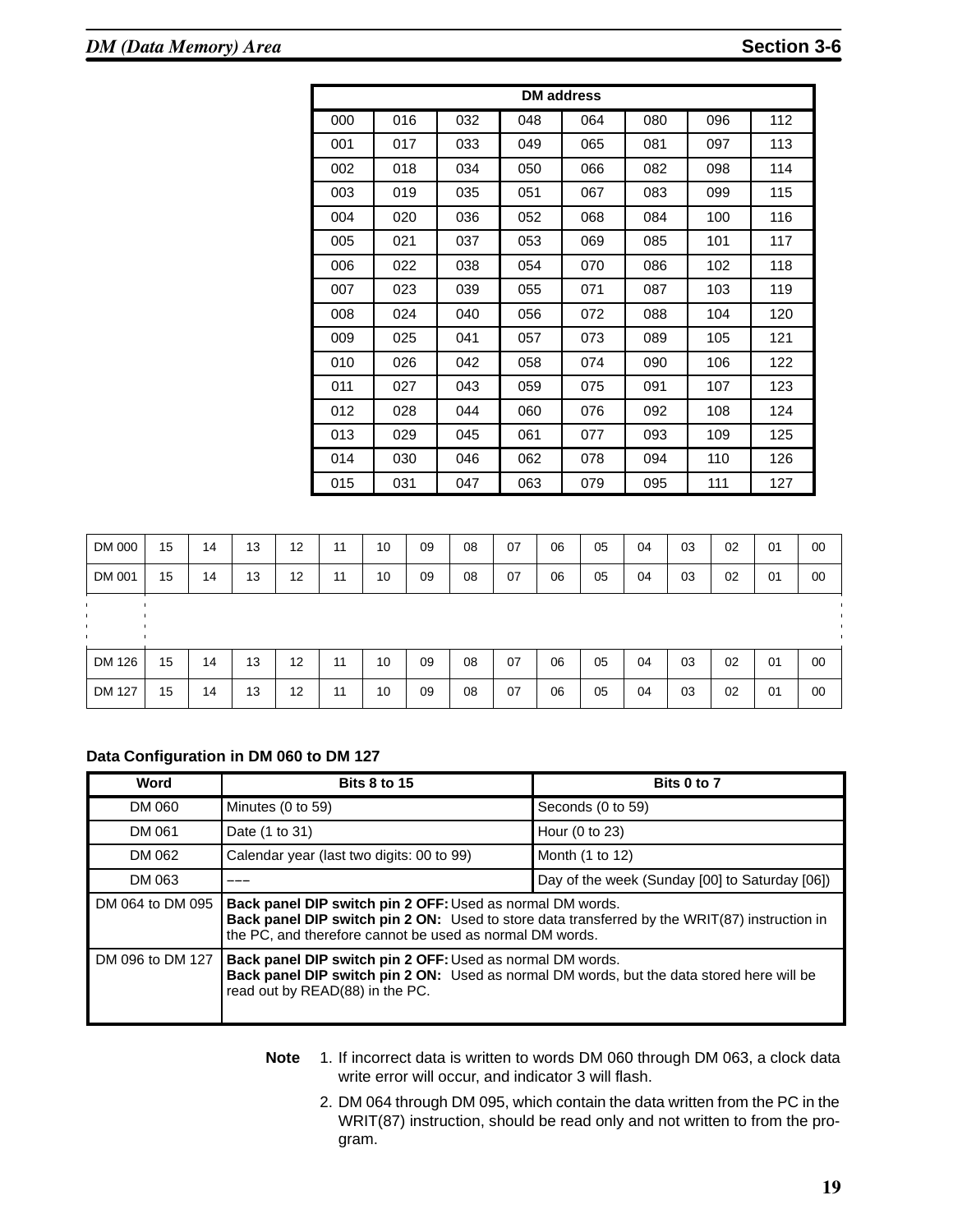# **SECTION Programming**

This section describes the programming operations possible from the Programming Devices and the operating modes. Writing the program is basically the same as writing a program for the PC, except that the instruction set is a bit smaller and the data areas differ. Refer to the C500 Operation Manual for details on writing the program and to Appendix C Programming Instructions for the instruction set that can be used with the Unit.

## **4-1 Program Addresses and Memory Capacity**

Instructions vary in length from 1 to 17 bytes. Since each instruction requires one address, the maximum number of addresses available in a program also varies. The instructions along with the corresponding number of bytes required for each are listed in Appendix C Programming instructions.

The memory capacity available for the program is 4K and hence the approximate maximum number of instructions which can be programmed is 524(based on an average length of 8 bytes per instruction).

#### **4-2 Operating Modes**

Any one of three modes, RUN mode, MONITOR (debug) mode, or PROGRAM mode, can be selected in this Unit.

**RUN Mode** Only executes the program. Programming Devices cannot be connected in this mode, and the Unit scans and processes the program at high-speed. Select this mode for normal operation.

**MONITOR Mode** Executes the program. Execution of the program is possible while Programming Devices are connected. The processing time is longer than that in RUN mode, because of the time required to process transmissions to and from the Programming Device. MONITOR mode is mainly used to debug new programs. Refer to the following pages in this section for information about operations that can be performed online in MONITOR mode.

**PROGRAM Mode** Does not execute the program. Normally used to transfer or compare the program. Refer to the following pages in this section for information about operations that can be performed online in PROGRAM mode.

## **4-3 Changing the Operating Mode**

The program can be transferred to the Ladder Program I/O Unit only when it is in PROGRAM mode. The table below shows the mode which the Unit will enter when the Unit is turned on or reset. The operating mode is controlled by the settings of pin 5 of the back panel DIP switch, switch 4 on the front of the Unit, and the status of the PC.

| SW <sub>4</sub> | <b>PC in RUN or MONITOR mode</b>                                                                |                | <b>PC in PROGRAM mode</b>                           |                                                 |  |  |
|-----------------|-------------------------------------------------------------------------------------------------|----------------|-----------------------------------------------------|-------------------------------------------------|--|--|
|                 | Pin 5 OFF:<br><b>Pin 5 ON:</b><br>Independent<br>Linked<br><b>Operation</b><br><b>Operation</b> |                | <b>Pin 5 ON:</b><br>Independent<br><b>Operation</b> | <b>Pin 5 OFF:</b><br>Linked<br><b>Operation</b> |  |  |
| Up              | <b>RUN</b>                                                                                      | <b>RUN</b>     | <b>RUN</b>                                          | <b>PROGRAM</b>                                  |  |  |
| Center          | <b>MONITOR</b>                                                                                  | <b>MONITOR</b> | <b>MONITOR</b>                                      | <b>PROGRAM</b>                                  |  |  |
| Down            | <b>PROGRAM</b>                                                                                  | <b>RUN</b>     | <b>PROGRAM</b>                                      | <b>PROGRAM</b>                                  |  |  |

#### **4-3-1 Linked Operation**

The operating mode of the Unit is linked to the operating mode of the PC. After the operating mode shown above is entered when the Unit is turned on or reset,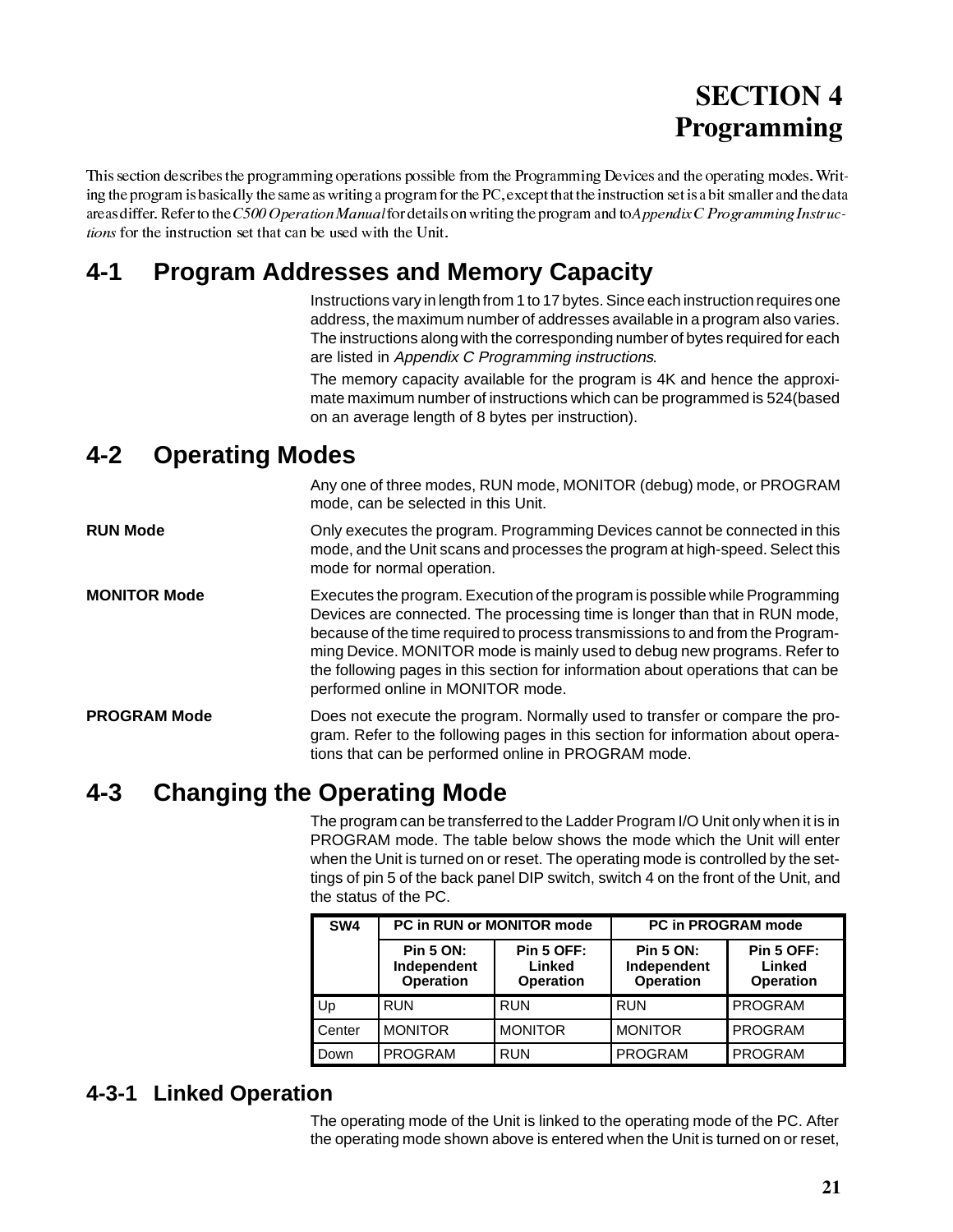|                              | the operating mode of the Unit can be changed to RUN or MONITOR mode as<br>long as the PC is in RUN or MONITOR mode. The operating mode cannot be<br>changed to PROGRAM mode or when the PC is in PROGRAM mode. When the<br>PC mode is changed, the operating mode is determined by switch 4. |
|------------------------------|-----------------------------------------------------------------------------------------------------------------------------------------------------------------------------------------------------------------------------------------------------------------------------------------------|
| <b>Switching to RUN Mode</b> | First set switch 4 to the up position, then press and release switch 5. The Unit will<br>enter RUN mode. (If switch 3 is set to 0, indicator 0 will light.)                                                                                                                                   |
|                              | Switching to MONITOR Mode First set switch 4 to the center position, then press and release switch 5. The Unit<br>will enter MONITOR mode. (If switch 3 is set to 0, indicator 1 will light.)                                                                                                 |

#### **4-3-2 Independent Operation**

The operating mode can be changed arbitrarily. After the operating mode determined by switch 4 is entered when the Unit is turned on or reset, the operating mode can be changed as explained below. **Switching to RUN Mode** First set switch 4 to the up position, then press and release switch 5. The Unit will enter RUN mode. (If switch 3 is set to 0, indicator 0 will light.) **Switching to MONITOR Mode** First set switch 4 to the center position, then press and release switch 5. The Unit will enter MONITOR mode. (If switch 3 is set to 0, indicator 1 will light.)

**Switching to PROGRAM Mode**First set switch 4 to the down position, then press and release switch 5. The Unit will enter PROGRAM mode. (If switch 3 is set to 0, indicator 2 will light.)

- **Note** 1. The operating mode cannot be changed from PROGRAM mode to MON-ITOR mode or RUN mode while the program is being transferred from a Programming Device. The operating mode can be changed when the program transfer has been completed.
	- 2. If an error occurs that stops the Unit, the operating mode will be switched to PROGRAM mode regardless of the setting of pin 5 of the back panel DIP switch. Refer to 6-1 Error Messages and Troubleshooting regarding errors that stop operation.
	- 3. When switching from PROGRAM mode to MONITOR or RUN mode, or from MONITOR or RUN mode to PROGRAM mode, the I/O bits and work bits will be reset completely. The DM area will not be affected.

#### **4-4 Programming Devices**

Please use the GPC, FIT, or LSS for programming. The programming procedure for the Ladder Program I/O Unit is identical to that for C-series PCs. Refer to the GPC, FIT, or LSS Operation Manual for details.

| <b>GPC</b> | Main unit<br><b>System Memory Cassette</b><br><b>Operation Manual</b> | 3G2C5-GPC03-E/3G2C5-GPC04-E<br>C500-MP303-EV2<br>Catalog No. W84 |
|------------|-----------------------------------------------------------------------|------------------------------------------------------------------|
| <b>FIT</b> | Main unit<br><b>Operation Manual</b>                                  | FIT10-SET11-E<br>Catalog No. W150                                |
| <b>LSS</b> | Main unit<br><b>Operation Manual</b>                                  | C500-SF312-EV2/C500-SF711-EV2<br>Catalog No. W113                |

#### **4-5 Online Operations**

Online operations between the Unit and the GPC/FIT/LSS are possible only in PROGRAM or MONITOR mode. They are not possible in RUN mode. Only those operations listed below are possible online.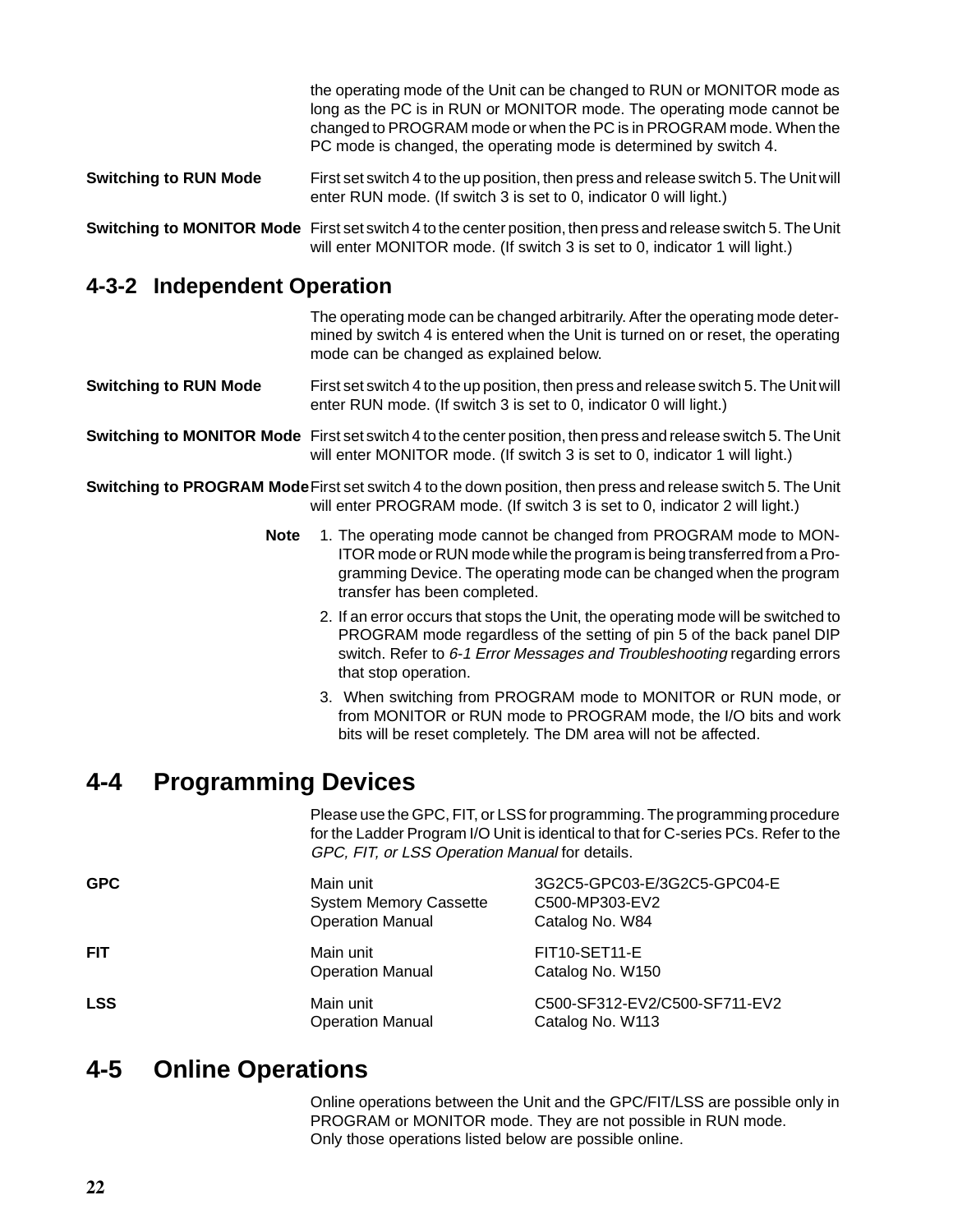#### **4-5-1 Online Operations with the GPC**

| Menu No.       | Operation             |                                       | <b>MONITOR</b> | <b>PROGRAM</b> |
|----------------|-----------------------|---------------------------------------|----------------|----------------|
|                | Connect/disconnect PC |                                       | Yes            | Yes            |
|                | Mode changes          |                                       | <b>No</b>      | <b>No</b>      |
| $\circ$        | Monitoring            | Error readout                         | Yes            | Yes            |
|                |                       | Error clear                           | Yes            | Yes            |
|                |                       | Monitoring bit status                 | Yes            | Yes            |
|                |                       | Monitoring I/O status                 | Yes            | Yes            |
|                |                       | Force set/reset                       | Yes            | Yes            |
|                |                       | Change PV1                            | Yes            | Yes            |
|                |                       | Change PV2                            | Yes            | Yes            |
|                |                       | Change ASCII                          | Yes            | Yes            |
|                |                       | Multipoint I/O monitor                | Yes            | Yes            |
|                |                       | Word monitor                          | Yes            | Yes            |
|                |                       | Change TC PV                          | Yes            | Yes            |
|                |                       | Change TC SV1                         | No.            | No             |
|                |                       | Change TC SV2                         | <b>No</b>      | <b>No</b>      |
|                |                       | Pause monitor display                 | Yes            | Yes            |
|                |                       | Time chart monitoring                 | Yes            | Yes            |
| $\overline{1}$ | I/O Table             | Generating                            | N <sub>o</sub> | <b>No</b>      |
|                |                       | Comparing                             | <b>No</b>      | <b>No</b>      |
|                |                       | Reading                               | <b>No</b>      | No.            |
| $\overline{2}$ | User program          | PC memory clear                       | No             | Yes            |
|                | transfer              | Transfer (GPC to Unit)                | No.            | Yes            |
|                |                       | Transfer (Unit to<br>GPC)/Compare     | Yes            | Yes            |
| 3              | DM area               | Transfer (GPC to Unit)                | Yes            | Yes            |
|                | transfer              | Transfer (Unit to<br>GPC)/Compare     | Yes            | Yes            |
| 4              | Comment               | Transfer (GPC to factory<br>computer) | <b>No</b>      | No             |
|                | memory                | Transfer (factory<br>computer to GPC) | No             | No             |
|                | transfer              | Compare                               | <b>No</b>      | <b>No</b>      |

### **4-5-2 Online Operations with the FIT/LSS**

The online operations that can be performed between the FIT/LSS and the Ladder Program I/O Unit are limited to monitoring and DM processes. Set the FIT/ LSS as if connecting to a C500 PC. A "yes" indicates that the operation can be performed in this mode.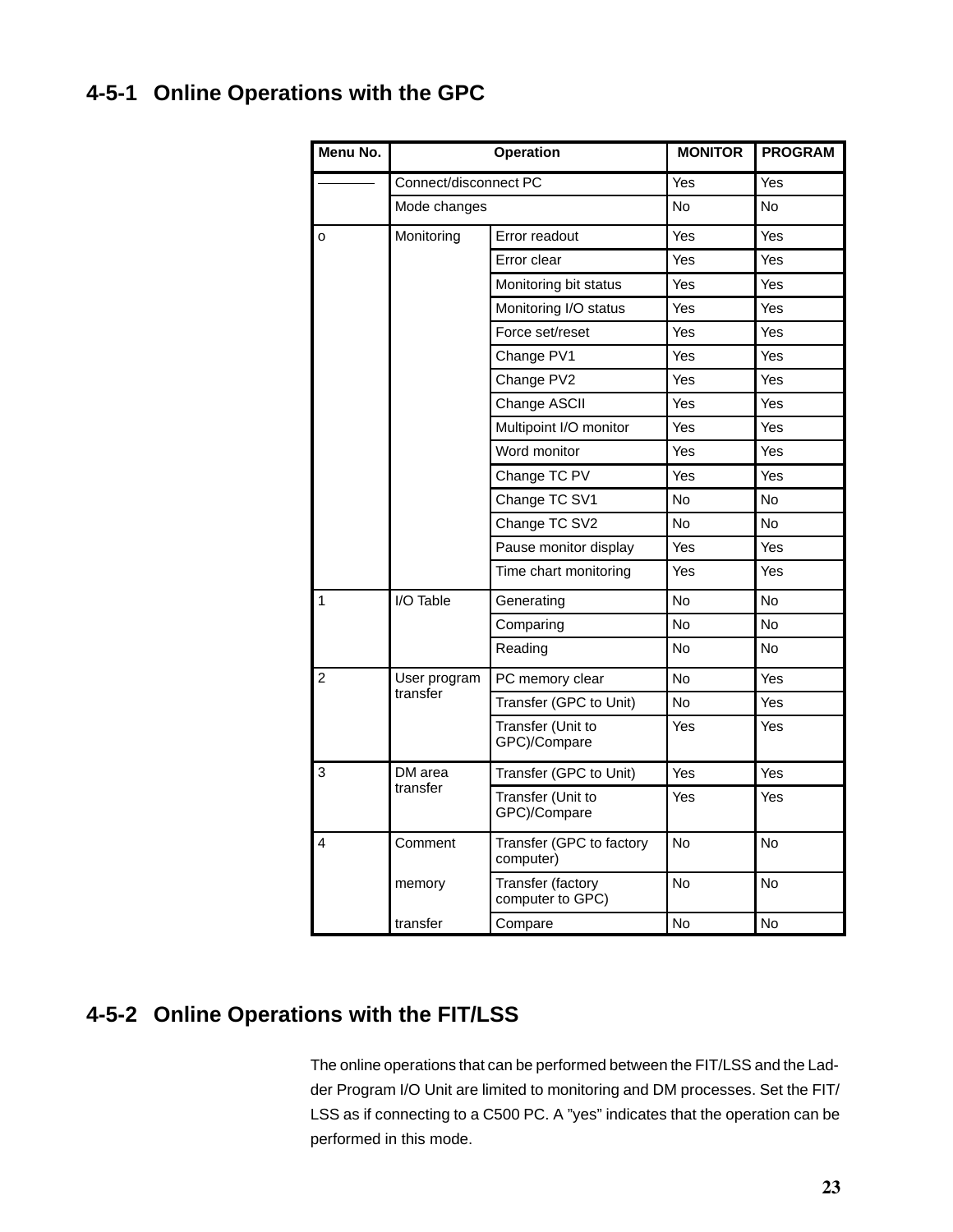#### **Monitoring**

| <b>Operation</b>                  | <b>Application</b>                           | <b>MONITOR</b> | <b>PROGRAM</b> |
|-----------------------------------|----------------------------------------------|----------------|----------------|
| Monitor I/O status                |                                              | Yes            | Yes            |
| Program transfer                  | Ladder Program I/O Unit to<br><b>FIT/LSS</b> | Yes            | Yes            |
|                                   | FIT/LSS to Ladder Program I/O<br>Unit        | Yes            | Yes            |
|                                   | Compare                                      | Yes            | Yes            |
| Ladder diagram (without comments) |                                              | Yes            | Yes            |
| Ladder diagram (with comments)    |                                              | Yes            | Yes            |
| Online editing                    | Line connection                              | No.            | <b>No</b>      |
|                                   | I/O comments                                 | No             | No             |
|                                   | Line comments                                | No.            | No             |
| Scan time read                    |                                              | No.            | No             |
| Data area clear                   |                                              | No.            | Yes            |
| Search                            |                                              | Yes            | Yes            |
| I/O comments                      |                                              | Yes            | Yes            |
| Line comments                     |                                              | Yes            | Yes            |
| Memory display                    |                                              | Yes            | Yes            |

#### **I/O Monitor Operations**

| Operation       | <b>MONITOR</b> | <b>PROGRAM</b> |
|-----------------|----------------|----------------|
| Force Set/Reset | Yes            | Yes            |

#### **Basic Screen Function Keys**

| <b>Function</b> | <b>MONITOR</b> | <b>PROGRAM</b> |
|-----------------|----------------|----------------|
| Release         | Yes            | Yes            |
| Set value       | No             | No             |
| Stop            | Yes            | Yes            |

#### **Function Keys for Monitoring I/O**

| <b>Function</b>       | <b>MONITOR mode</b> | <b>PROGRAM</b> mode |
|-----------------------|---------------------|---------------------|
| HEX:A                 | Yes                 | Yes                 |
| Release               | No                  | No                  |
| <b>Forced Release</b> | No                  | No                  |
| Clear                 | Yes                 | Yes                 |
| Change                | Yes                 | Yes                 |
| Stop                  | Yes                 | Yes                 |

**Note** When checking TIM and TIMH(15) instructions with the ladder diagram monitor operation while in MONITOR mode, the observed timing might be longer than expected.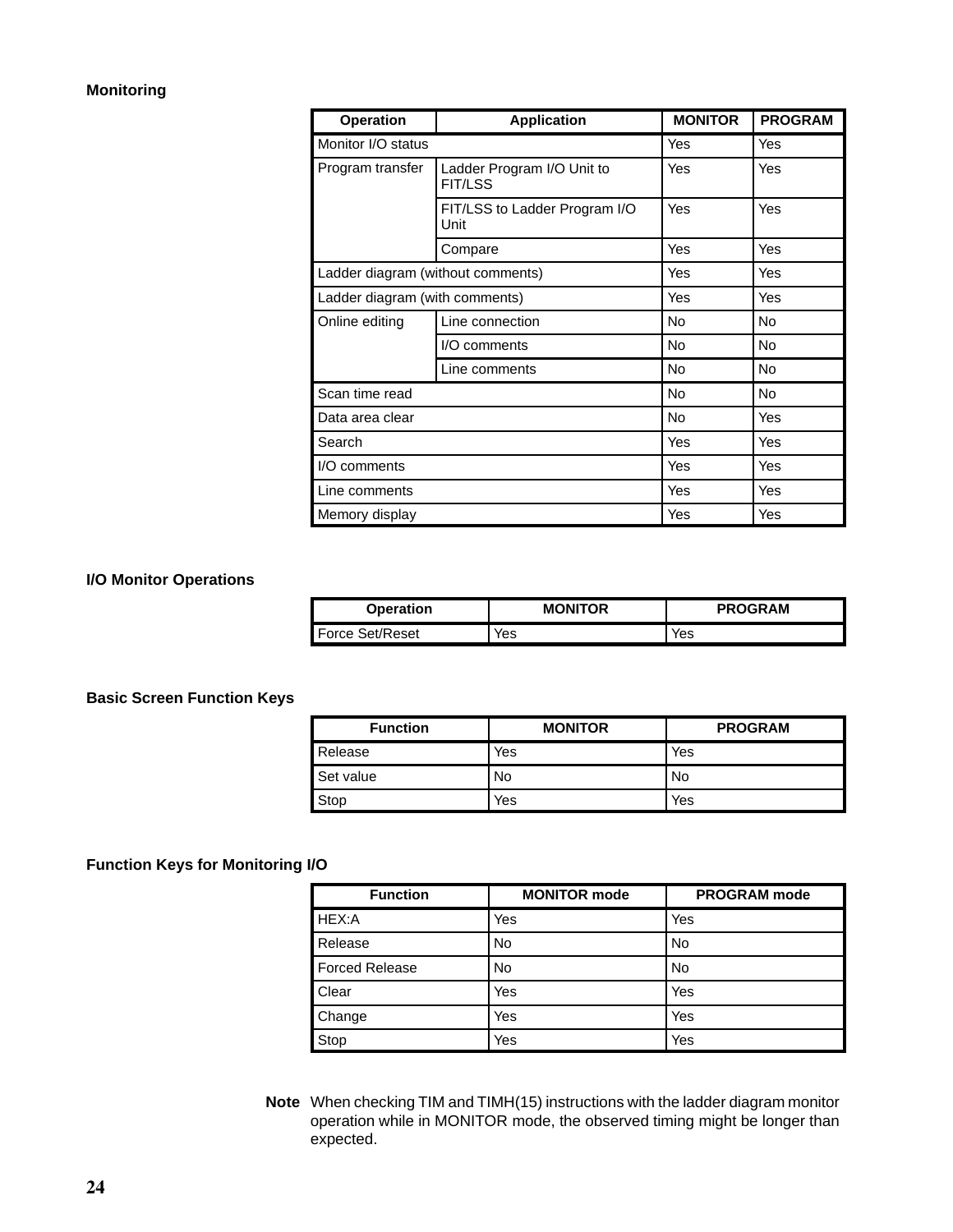# **SECTION 5 Program Execution Timing**

This section describes the internal processing of the CPU, include the program execution cycle, the instruction execution times, and the I/O response times. It also describes the operation of the high-speed inputs.

|                                                                                                                           | -28  |
|---------------------------------------------------------------------------------------------------------------------------|------|
|                                                                                                                           | - 29 |
|                                                                                                                           | - 32 |
| 5-4-1 Normal I/O Timing $\dots \dots \dots \dots \dots \dots \dots \dots \dots \dots \dots \dots \dots \dots \dots \dots$ | -33  |
|                                                                                                                           |      |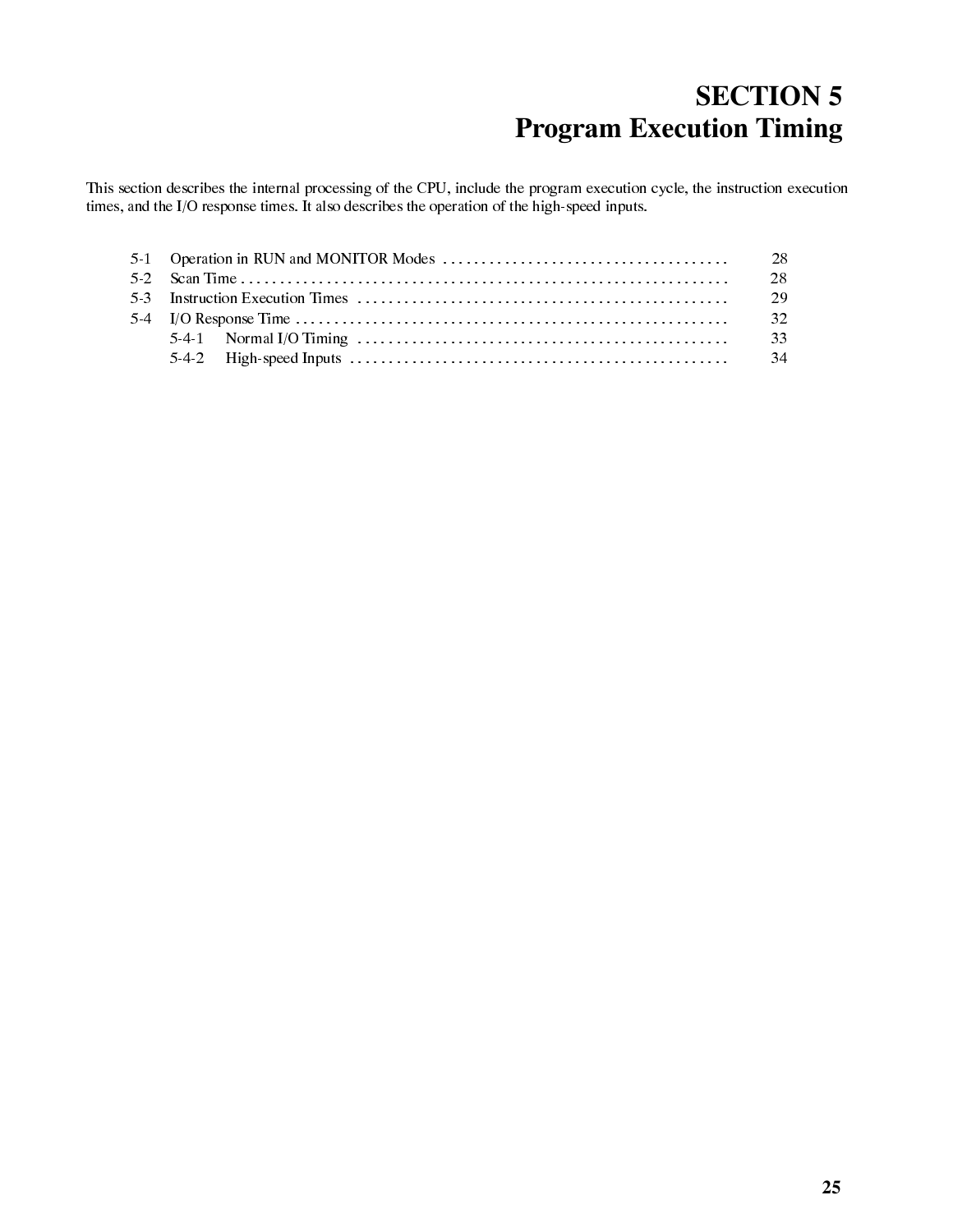# **5-1 Operation in RUN and MONITOR Modes**

In RUN mode, the overseeing processes, program execution, and I/O refresh are repeated cyclically, as shown on the left below.

MONITOR mode processing is identical to RUN mode processing, but Programming Device servicing is performed after program execution, as shown in the flowchart on the right below. The processing time in MONITOR mode is much longer than that in RUN mode, because of the Programming Device servicing.

#### **RUN Mode**

#### **MONITOR Mode**



**Note** In MONITOR mode, data is transferred between the Ladder Program I/O Unit and the Programming Device during Programming Device servicing. The time required for Programming Device servicing varies depending on the processes performed, but the minimum time required is 20 ms.

### **5-2 Scan Time**

It is important to know the scan time of the Unit in order to determine whether or not the program is operating correctly and to determine if I/O processing is timed properly.

The explanation below is for the scan time in RUN mode. The scan time will vary depending on the setting of pin 2 of the back panel DIP switch.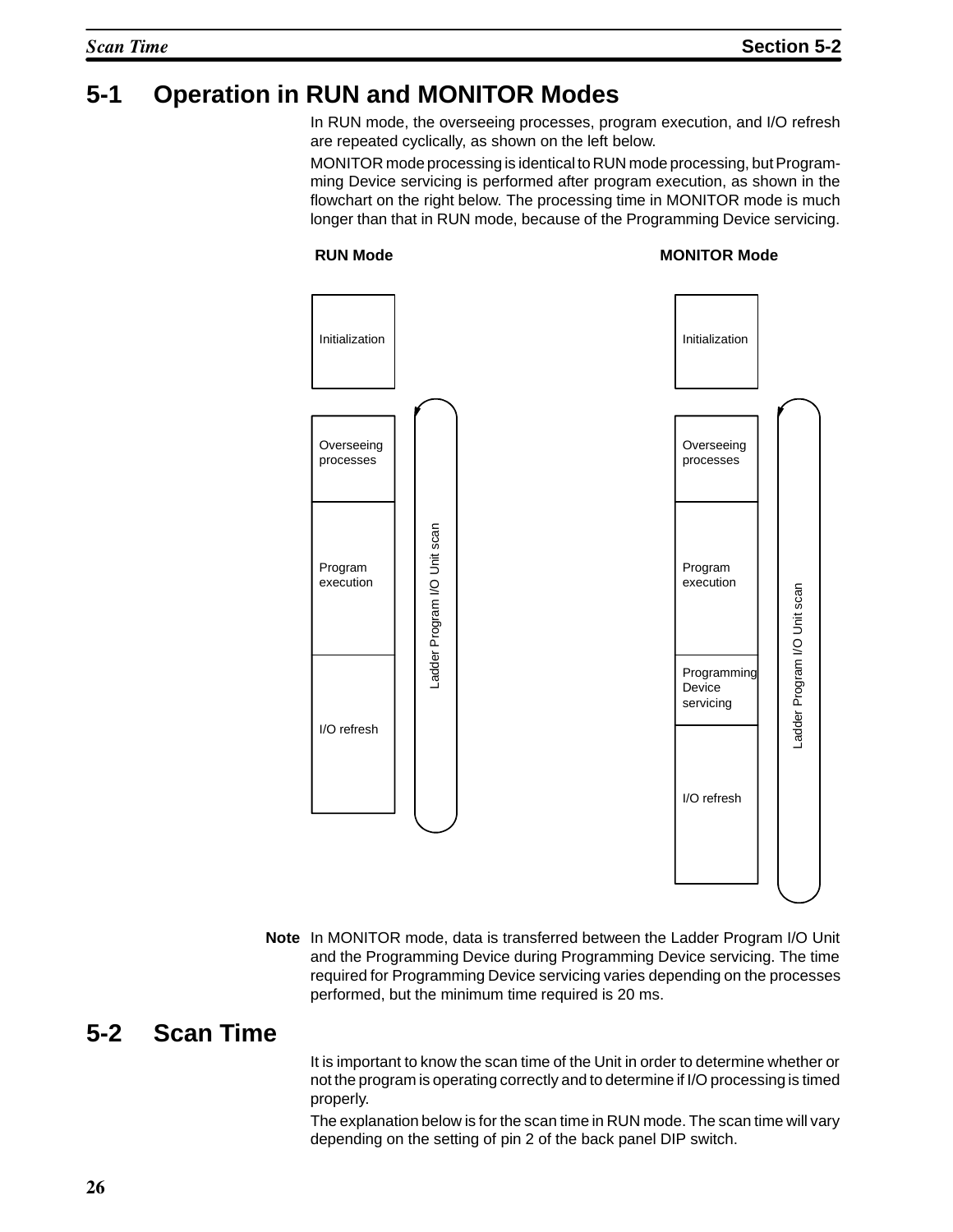#### **Pin 2 ON (WRIT(87)/READ(88) Operation)**

Data is transferred to and from the PC using the I/O WRITE/READ (WRIT(87)/READ(88)) instructions.

#### **Pin 2 OFF (Normal I/O Operation)**

Data is transferred to and from the PC through 2 words allocated for I/O.

| <b>Process</b>       | Content                                                                                                                                                  |                                                     | <b>Time requirements</b>                                                                                                                                                                                |          |
|----------------------|----------------------------------------------------------------------------------------------------------------------------------------------------------|-----------------------------------------------------|---------------------------------------------------------------------------------------------------------------------------------------------------------------------------------------------------------|----------|
| Overseeing           | Watchdog timer set; indicators set, etc.                                                                                                                 |                                                     | $177$ ms                                                                                                                                                                                                |          |
| Program<br>execution | Program executed.                                                                                                                                        |                                                     | Total execution time for all<br>instructions varies with pro-<br>gram size, the instructions<br>used, and execution condi-<br>tions. Refer to <i>Instruction</i><br><i>Execution Times</i> for details. |          |
| I/O refresh          | Pin 2 ON                                                                                                                                                 | Pin 2 OFF                                           | Varies with the method of<br>data transfer to/from the PC.                                                                                                                                              |          |
|                      | Input refresh<br><b>WRIT(87)</b><br>execution (see<br>Note 2 below)<br>Clock read/store<br>READ(88)<br>execution (see<br>Note 2 below)<br>Output refresh | Input refresh<br>Clock read/store<br>Output refresh | Input refresh:<br>WRIT(87): 1.361 ms<br>Clock read/store: 192.50 ms<br>READ(88): 753.75 ms<br>Output refresh: 35.00 ms                                                                                  | 47.50 ms |

#### **Scan time = Overseeing time + Program execution time + I/O refresh time**

**Note** 1. The method of data transfer between the Unit and the PC is determined by the setting of pin 2 of the back panel DIP switch.

> The scan time is longer when pin 2 is ON, because of the time required to execute WRIT(87) and READ(88), but these instructions allow a large amount of data to be transferred all at once.

2. When WRIT(87) is executed during the I/O refresh, the data written from the PC is stored in DM 064 through DM 095 in the Unit.

When READ(88) is executed, the data stored in DM 096 through DM 127 in the Unit is transferred to the PC.

3. The processing times given for the execution of WRIT(87) and READ(88) are the times required for the transfer of the maximum 32 words of data.

#### **Long Scan Times**

| Scan time (ms) | Possible adverse affects                                                                                |  |
|----------------|---------------------------------------------------------------------------------------------------------|--|
| 10 or greater  | TIMH(15) inaccurate                                                                                     |  |
| 100 or greater | A watchdog timer error occurs, operation stops, and the Unit is automatically switched to PROGRAM mode. |  |

**Note** If the scan time exceeds 100 ms, operation of the Unit is stopped and the Unit is automatically switched to PROGRAM mode. It is necessary to recheck the program at this point.

#### **5-3 Instruction Execution Times**

This following table lists the execution times for all instructions that are available for the Ladder Program I/O Unit. The maximum and minimum execution times and the conditions which cause them are given where relevant. When "word" is referred to in the Conditions column, it implies the content of PC I/O bits, external I/O bits, or work bits.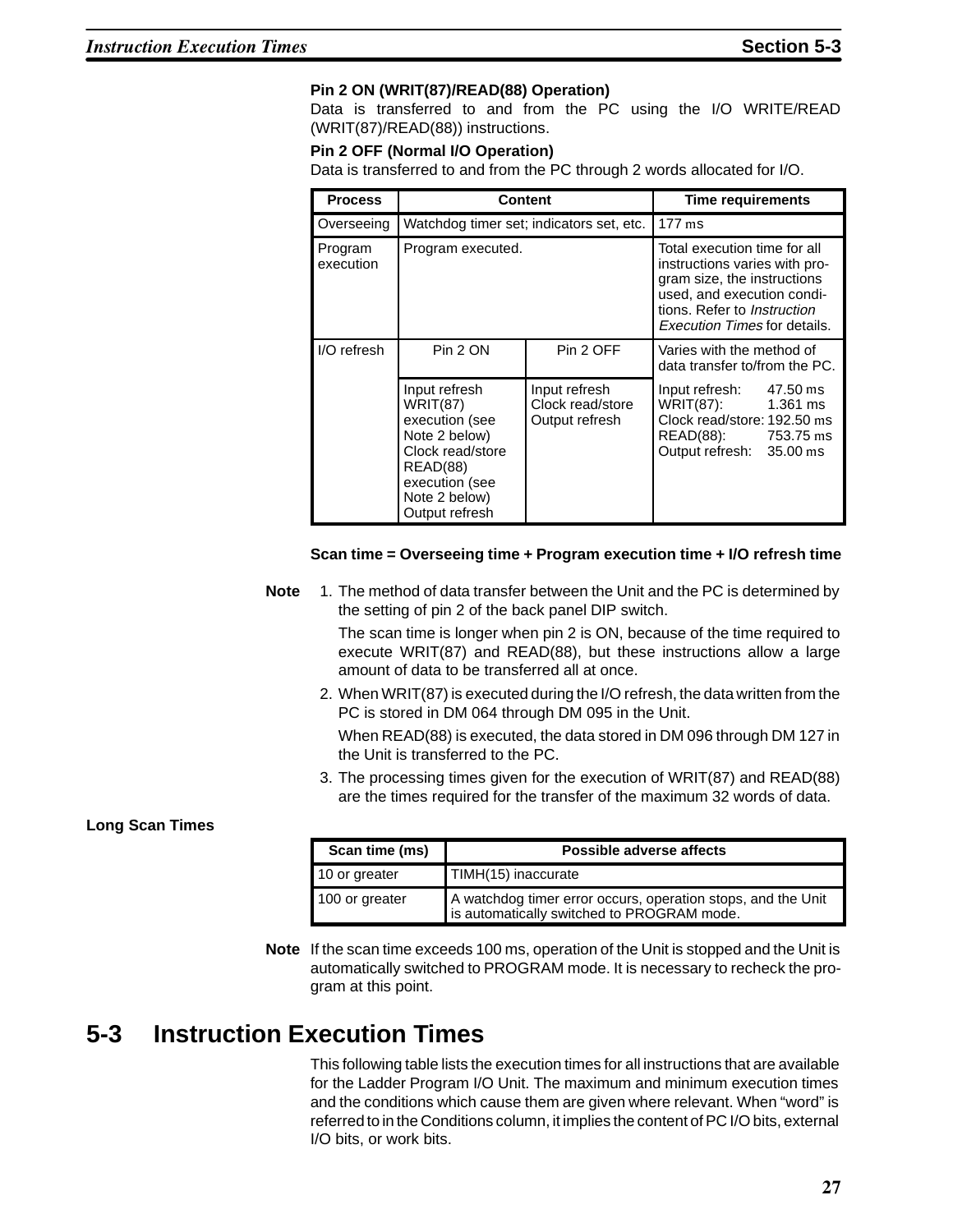Execution times for instructions depend on whether they are executed with an ON or an OFF execution condition. The OFF execution time for an instruction can also vary depending on the circumstances, i.e., whether it is in an interlocked program section and the execution condition for IL is OFF or whether it is reset by an OFF execution condition. "When interlocked" and "When reset" are used to indicate these two times.

| Instruction    | No. of<br>bytes           | <b>Conditions</b>                | <b>ON execution time</b><br>$(\mu s)^*$ Top: Min.;<br><b>Bottom: Max.</b> |                                    | OFF execution time $(\mu s)^*$<br>Top: Min.; Bottom: Max. |
|----------------|---------------------------|----------------------------------|---------------------------------------------------------------------------|------------------------------------|-----------------------------------------------------------|
| <b>LD</b>      | 8                         |                                  | 6.875                                                                     | 5.625                              |                                                           |
| LD NOT         | 8                         | ---                              | 6.875                                                                     | 5.625                              |                                                           |
| <b>AND</b>     | $\overline{7}$            | ---                              | 6.250                                                                     | 5.000                              |                                                           |
| AND NOT        | $\overline{7}$            | ---                              | 6.250                                                                     | 5.000                              |                                                           |
| <b>OR</b>      | $\overline{7}$            | ---                              | 6.250                                                                     | 5.000                              |                                                           |
| OR NOT         | $\overline{7}$            | ---                              | 6.250                                                                     | 5.000                              |                                                           |
| AND LD         | 5                         | ---                              | 2.500                                                                     | 3.750                              |                                                           |
| OR LD          | 5                         | ---                              | 3.750                                                                     | 2.500                              |                                                           |
| <b>OUT</b>     | 14                        | ---                              | 11.250                                                                    | 6.875                              |                                                           |
| <b>OUT NOT</b> | 14                        | ---                              | 6.875                                                                     | 11.250                             |                                                           |
| <b>TIM</b>     | $6\phantom{a}$            |                                  | 126.875                                                                   | When reset                         | When interlocked                                          |
|                |                           | Min: Constant for SV             |                                                                           | 112.500                            | 145.000                                                   |
|                |                           | Max: Word for SV                 |                                                                           | 148.750                            |                                                           |
| <b>CNT</b>     | $\,6$                     |                                  | 111.875                                                                   | When reset                         | When interlocked                                          |
|                |                           | Min: Constant for SV             |                                                                           | 105.625                            | 60.000                                                    |
|                |                           | Max: Word for SV                 |                                                                           | 140.000                            |                                                           |
| NOP(00)        | $\mathbf{1}$              | ---                              | 0.625                                                                     | -                                  |                                                           |
| END(01)        | $6\phantom{1}$            | ---                              | 1.875                                                                     |                                    |                                                           |
| IL(02)         | $\overline{5}$            | ---                              | 2.500                                                                     | 3.750                              |                                                           |
| ILC(03)        | $\boldsymbol{2}$          | ---                              | 1.250                                                                     | 1.250                              |                                                           |
| JMP(04)        | $\ensuremath{\mathsf{3}}$ | ---                              | 15.625                                                                    | 24.375                             |                                                           |
| JME(05)        | $\mathfrak{S}$            | Min: JMP(04) is not executed.    | 12.500                                                                    | ---                                |                                                           |
|                |                           | Max: JMP(04) is executed.        | 48.750                                                                    |                                    |                                                           |
| SFT(10)        | $\,6$                     |                                  | 100.625                                                                   | When reset                         | When interlocked                                          |
|                |                           | Min: With 1-word shift register  |                                                                           | 71.875                             | 13.125                                                    |
|                |                           | Max: With 10-word shift register | 230.000                                                                   | 145.000                            |                                                           |
| KEEP(11)       | 17                        | ---                              | 13.750                                                                    | 2.500                              |                                                           |
| CNTR(12)       | 6                         |                                  | 139.375                                                                   | When reset                         | When interlocked                                          |
|                |                           | Min: Constant for SV             |                                                                           | 105.000                            | 56.875                                                    |
|                |                           | Max: Word for SV                 | 221.875                                                                   |                                    |                                                           |
| DIFU(13)       | 6                         | ---                              | 61.250                                                                    | With no<br>OFF to ON<br>transition | When interlocked                                          |
|                |                           |                                  |                                                                           | 69.375                             | 47.500                                                    |
| DIFD(14)       | 6                         | ---                              | 63.250                                                                    | With no ON<br>to OFF<br>transition | When interlocked                                          |
|                |                           |                                  |                                                                           | 71.250                             | 49.375                                                    |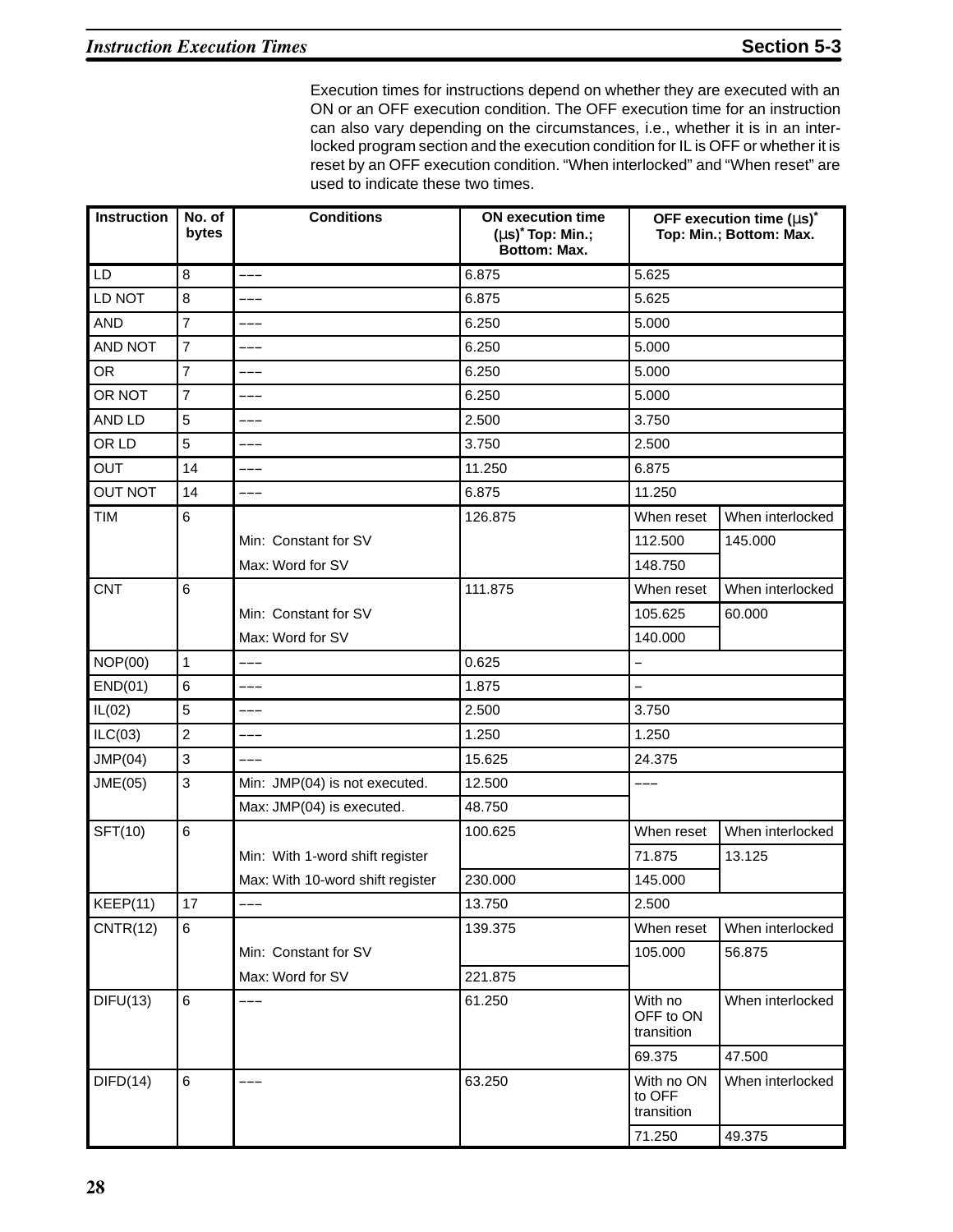#### **Instruction Execution Times** Section 5-3

| <b>Instruction</b> | No. of<br>bytes | <b>Conditions</b>                              | <b>ON execution time</b><br>$(\mu s)^*$ Top: Min.;<br><b>Bottom: Max.</b> |            | OFF execution time $(\mu s)^*$<br>Top: Min.; Bottom: Max. |
|--------------------|-----------------|------------------------------------------------|---------------------------------------------------------------------------|------------|-----------------------------------------------------------|
| TIMH(15)           | 6               |                                                | 128.125                                                                   | When reset | When interlocked                                          |
|                    |                 | Min: Constant for SV                           |                                                                           | 113.750    | 146.250                                                   |
|                    |                 | Max: Word for SV                               |                                                                           | 150.000    |                                                           |
| WSFT(16)           | 10              | Min: When shifting 1 word                      | 110.000                                                                   | When reset | When interlocked                                          |
|                    |                 | Max: When shifting 128 words<br>using DM       | 1.511 ms                                                                  | 29.375     | 26.875                                                    |
| CMP(20)            | 10              | Min: When comparing a constant<br>to a word    | 98.750                                                                    | When reset | When interlocked                                          |
|                    |                 | Max: When comparing two TC                     | 195.625                                                                   | 29.375     | 26.875                                                    |
| MOV(21)            | 10              | Min: When transferring a constant<br>to a word | 86.875                                                                    | When reset | When interlocked                                          |
|                    |                 | Max: When transferring TC to DM                | 148.125                                                                   | 29.375     | 26.875                                                    |
| MVN(22)            | 10              | Min: When transferring a constant<br>to a word | 88.125                                                                    | When reset | When interlocked                                          |
|                    |                 | Max: When transferring TC to DM                | 149.375                                                                   | 29.375     | 26.875                                                    |
| BIN(23)            | 10              | Min: When converting a word to a<br>word       | 116.875                                                                   | When reset | When interlocked                                          |
|                    |                 | Max: When converting TC to DM                  | 136.250                                                                   | 29.375     | 26.875                                                    |
| BCD(24)            | 10              | Min: When converting a word to a<br>word       | 110.000                                                                   | When reset | When interlocked                                          |
|                    |                 | Max: When converting TC to DM                  | 149.375                                                                   | 29.375     | 26.875                                                    |
| ASL(25)            | 10              | Min: When shifting a word                      | 85.625                                                                    | When reset | When interlocked                                          |
|                    |                 | Max: When shifting DM                          | 89.375                                                                    | 29.375     | 26.875                                                    |
| ASR(26)            | 10              | Min: When shifting a word                      | 85.625                                                                    | When reset | When interlocked                                          |
|                    |                 | Max: When shifting DM                          | 89.375                                                                    | 29.375     | 26.875                                                    |
| ROL(27)            | 10              | Min: When rotating a word                      | 93.750                                                                    | When reset | When interlocked                                          |
|                    |                 | Max: When rotating DM                          | 97.500                                                                    | 29.375     | 26.875                                                    |
| ROR(28)            | 10              | Min: When rotating a word                      | 93.750                                                                    | When reset | When interlocked                                          |
|                    |                 | Max: When rotating DM                          | 97.500                                                                    | 29.375     | 26.875                                                    |
| COM(29)            | 10              | Min: When inverting a word                     | 78.125                                                                    | When reset | When interlocked                                          |
|                    |                 | Max: When inverting DM                         | 81.875                                                                    | 29.375     | 26.875                                                    |
| ADD(30)            | 10              | Min: Constant + word to word                   | 211.875                                                                   | When reset | When interlocked                                          |
|                    |                 | Max: TC + TC to DM                             | 291.875                                                                   | 29.375     | 26.875                                                    |
| SUB(31)            | 10              | Min: Constant - word to word                   | 217.500                                                                   | When reset | When interlocked                                          |
|                    |                 | Max: TC - TC to DM                             | 297.500                                                                   | 29.375     | 26.875                                                    |
| ANDW(34)           | 10              | Min: Constant AND word to word                 | 123.125                                                                   | When reset | When interlocked                                          |
|                    |                 | Max: TC AND TC to DM                           | 231.250                                                                   | 29.375     | 26.875                                                    |
| ORW(35)            | 10              | Min: Constant OR word to word                  | 123.125                                                                   | When reset | When interlocked                                          |
|                    |                 | Max: TC OR TC to DM                            | 231.250                                                                   | 29.375     | 26.875                                                    |
| XORW(36)           | 10              | Min: Constant XOR word to word                 | 123.125                                                                   | When reset | When interlocked                                          |
|                    |                 | Max: TC XOR TC to DM                           | 231.250                                                                   | 29.375     | 26.875                                                    |
| XNRW(37)           | 10              | Min: Constant XNOR word to<br>word             | 124.375                                                                   | When reset | When interlocked                                          |
|                    |                 | Max: TC XNOR TC to DM                          | 232.500                                                                   | 29.375     | 26.875                                                    |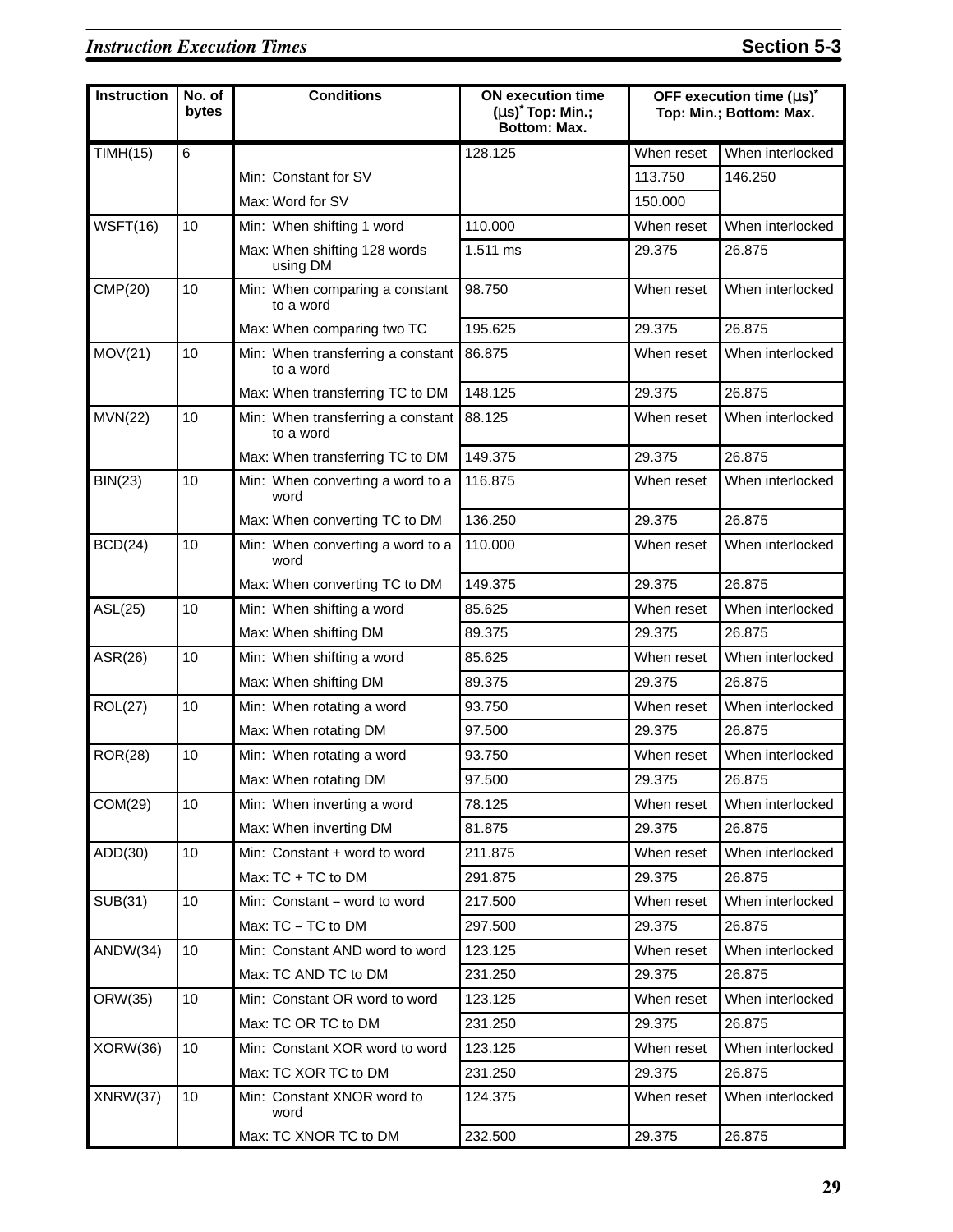| <b>Instruction</b> | No. of<br>bytes | <b>Conditions</b>                      | <b>ON execution time</b><br>$(\mu s)^*$ Top: Min.;<br>Bottom: Max. | OFF execution time $(\mu s)^*$<br>Top: Min.; Bottom: Max. |                  |
|--------------------|-----------------|----------------------------------------|--------------------------------------------------------------------|-----------------------------------------------------------|------------------|
| INC(38)            | 10              | Min: When incrementing a word          | 112.500                                                            | When reset                                                | When interlocked |
|                    |                 | Max: When incrementing DM              | 116.250                                                            | 29.375                                                    | 26.875           |
| DEC(39)            | 10              | Min: When decrementing a word          | 125.625                                                            | When reset                                                | When interlocked |
|                    |                 | Max: When decrementing DM              | 129.375                                                            | 29.375                                                    | 26.875           |
| STC(40)            | 9               |                                        | 9.375                                                              | 5.000                                                     |                  |
| CLC(41)            | 9               |                                        | 9.375                                                              | 5.000                                                     |                  |
| SLD(74)            | 10              | Min: When shifting 1 word              | 75.000                                                             | When reset                                                | When interlocked |
|                    |                 | Max: When shifting 128 DM words        | 5.276 ms                                                           | 29.375                                                    | 26.875           |
| <b>SRD(75)</b>     | 10              | Min: When shifting 1 word              | 73.750                                                             | When reset                                                | When interlocked |
|                    |                 | Max: When shifting 128 DM words        | 5.274 ms                                                           | 29.375                                                    | 26.875           |
| MLPX(76)           | 10              | Min: When decoding a word to a<br>word | 228.125                                                            | When reset                                                | When interlocked |
|                    |                 | Max: When decoding TC to DM            | 495.000                                                            | 29.375                                                    | 26.875           |
| DMPX(77)           | 10              | Min: When encoding a word to a<br>word | 300.625                                                            | When reset                                                | When interlocked |
|                    |                 | Max: When encoding TC to DM            | 718.750                                                            | 29.375                                                    | 26.875           |

## **5-4 I/O Response Time**

The Ladder Program I/O Unit reads input signals during the I/O refresh period, and then executes the program. The results from the program execution are then output at the next I/O refresh. The I/O response time thus depends upon the scan time, input ON delay, and output ON delay. Normally, only those high-speed inputs that occur during the I/O refresh are read.

When the high-speed inputs (I/O bits 0200 through 0207) are activated by turning on pins 3 and 4 of the back panel DIP switch, high-speed inputs that occur during the I/O refresh can also be read.

An explanation of normal I/O timing and high-speed input timing follows.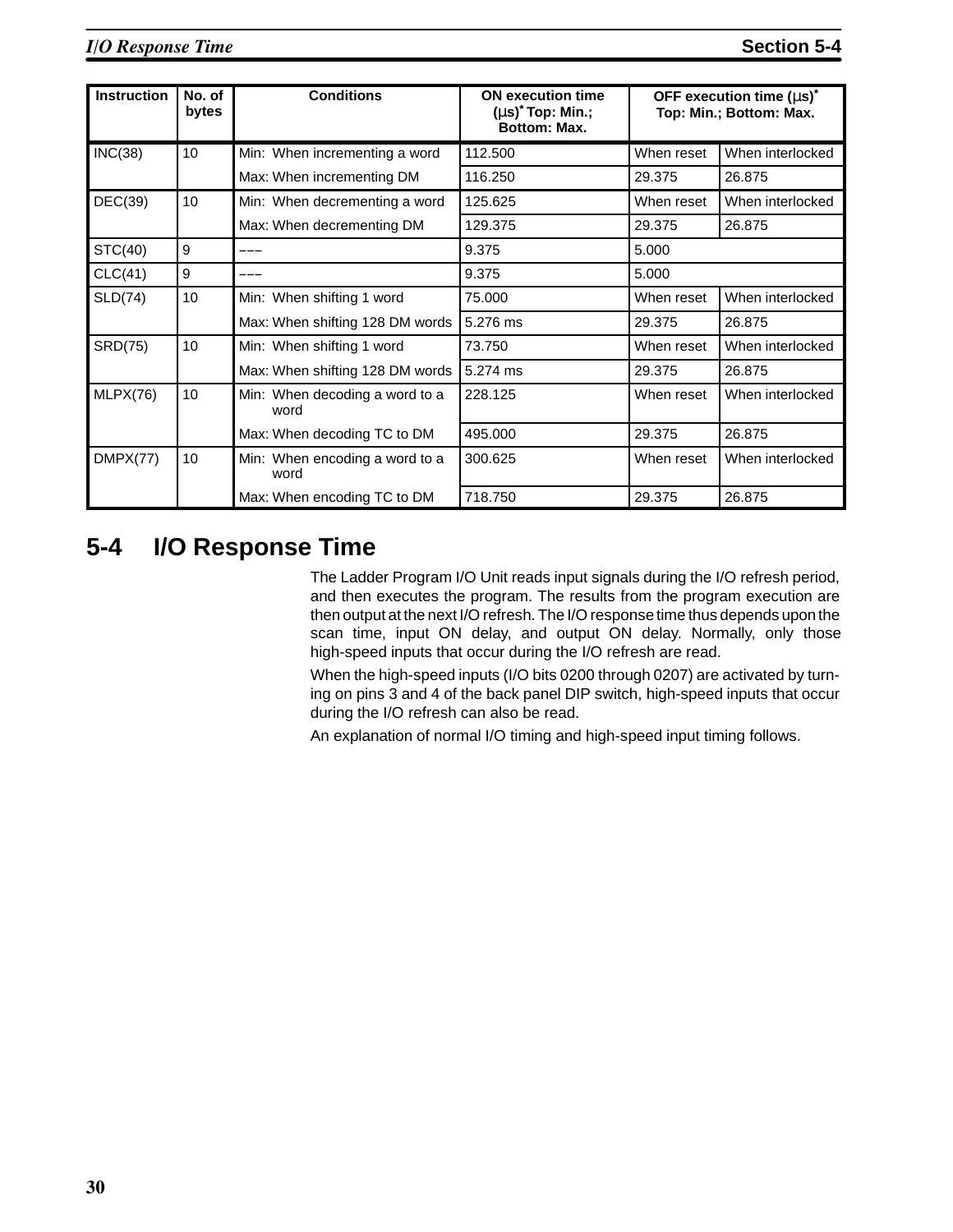#### **5-4-1 Normal I/O Timing**

**Minimum I/O Response Time** The Unit responds most quickly when it receives an input signal just prior to I/O the refresh.



**Minimum I/O response time = input ON delay + scan time + output ON delay**

**Maximum I/O Response Time** The Unit takes the longest to respond when it receives an input signal just after the I/O refresh.

# **Maximum I/O response time =**



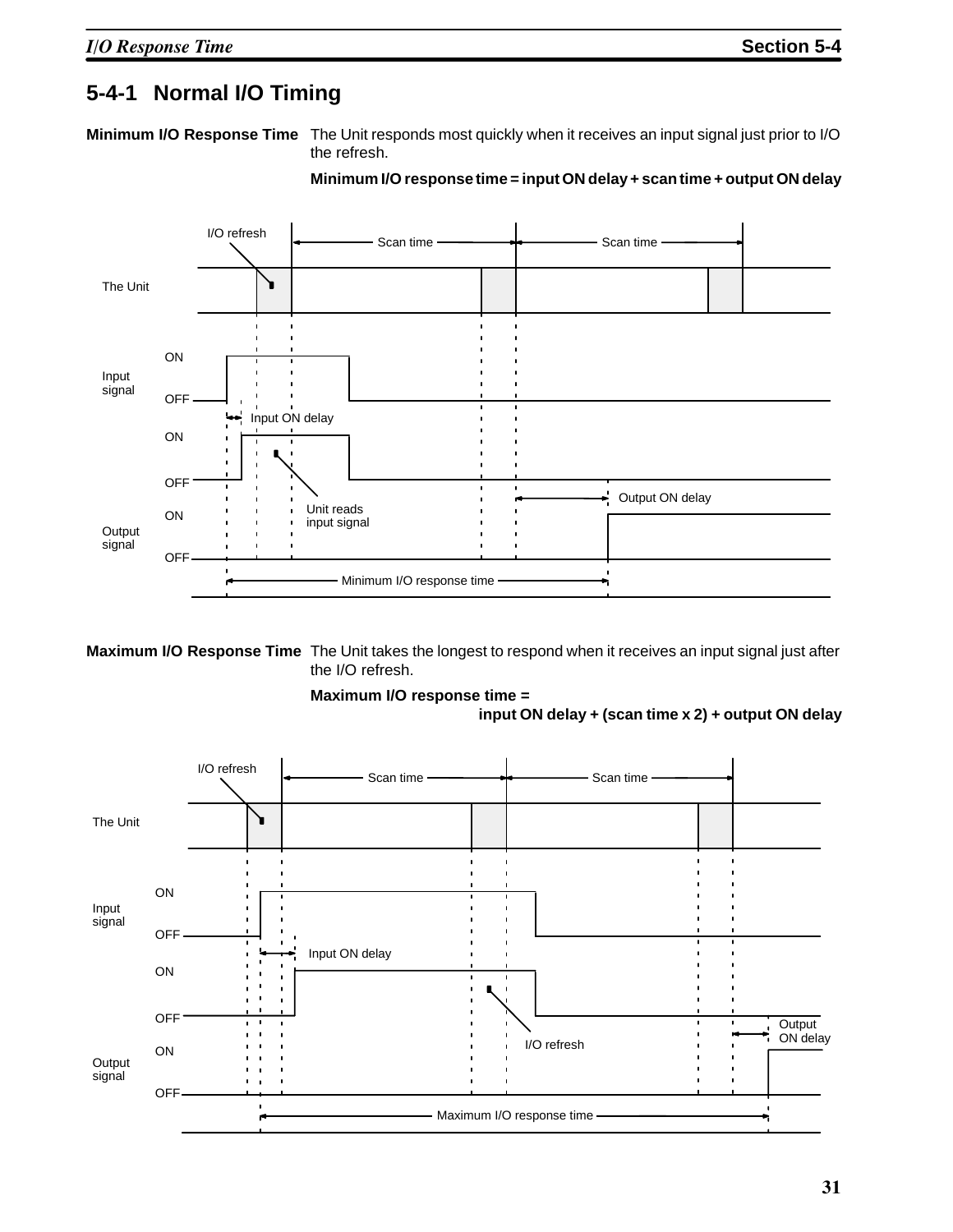#### **5-4-2 High-speed Inputs**

High-speed inputs can be used by turning on pin 3 and/or pin 4 on the back panel DIP switch. Pin 3 enables high-speed inputs on IR 0200 through IR 0203; pin 4 on IR 0204 through IR 0207. When high-speed inputs are enabled, any pulse of 0.5 ms or longer will be acknowledged regardless of when it occurs, as shown below. The numbers in the following diagrams indicate processing as follows:

- **1, 2, 3...** 1. When a pulse is received that is 0.5 ms or longer, the high-speed input buffer is turned ON. The ON status is maintained until the next refresh period regardless of whether or not the input remains ON.
	- 2. When the next I/O refresh period is reached, the bit status is read from the high-speed input buffer to the input bit.
	- 3. If the input is OFF during the I/O refresh period, the high-speed input buffer is turned OFF after status has been read. If the input is still ON, the high-speed input buffer remains ON at least until the next I/O refresh period.
	- 4. Because the high-speed input buffer is reset if the input is OFF after reading status, the input bit is reset during the next I/O refresh period (unless the input has again come ON to activate the high-speed input buffer).



#### **High-speed Inputs Between I/O Refresh Periods**

#### **High-speed Input Continuing after I/O Refresh Period**

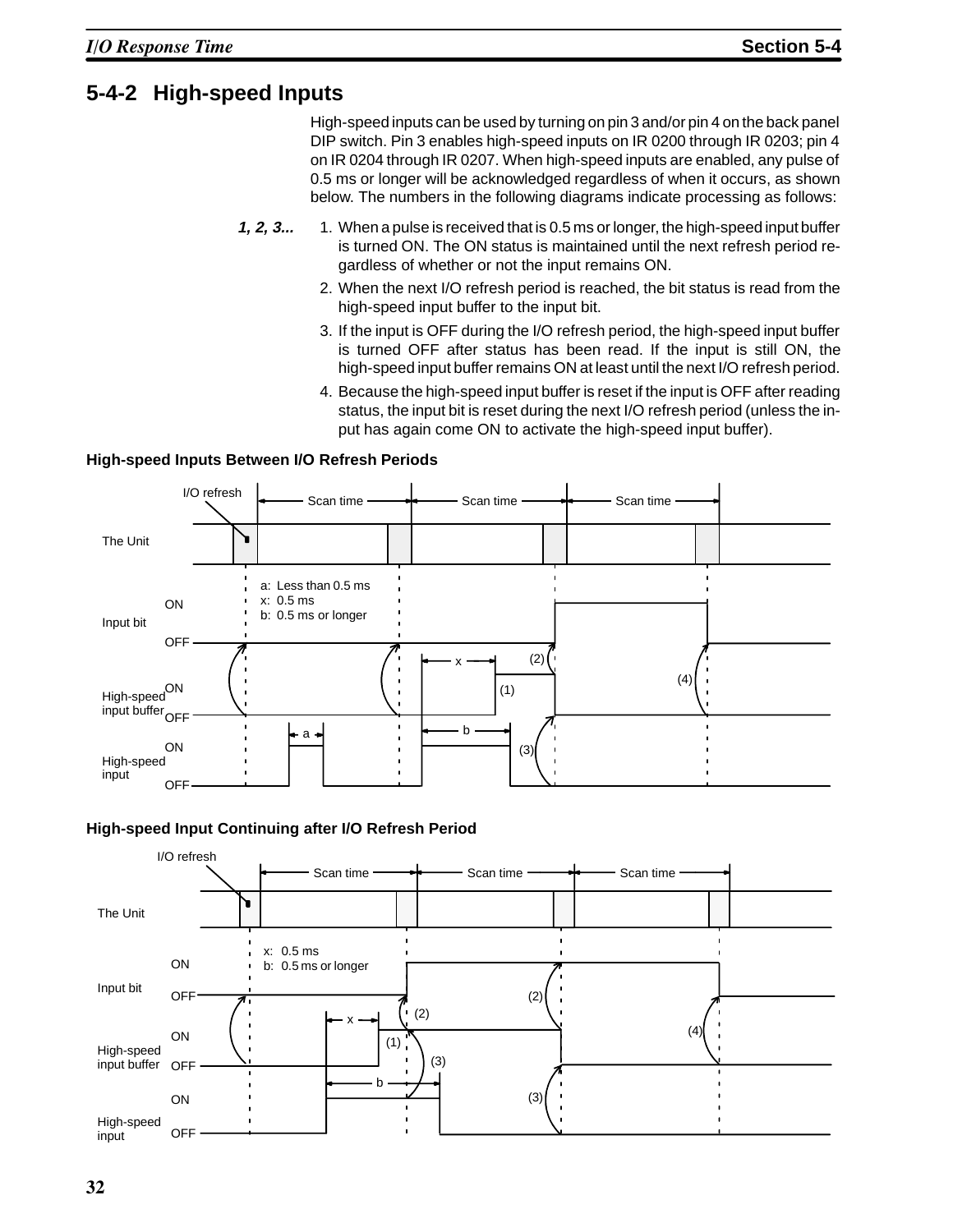# **SECTION 6 Maintenance and Troubleshooting**

This section provides error messages indicated by Unit indicators and troubleshooting steps. The procedure to replace the fuse inside the Unit is also provided.

|  | - 36 |
|--|------|
|  |      |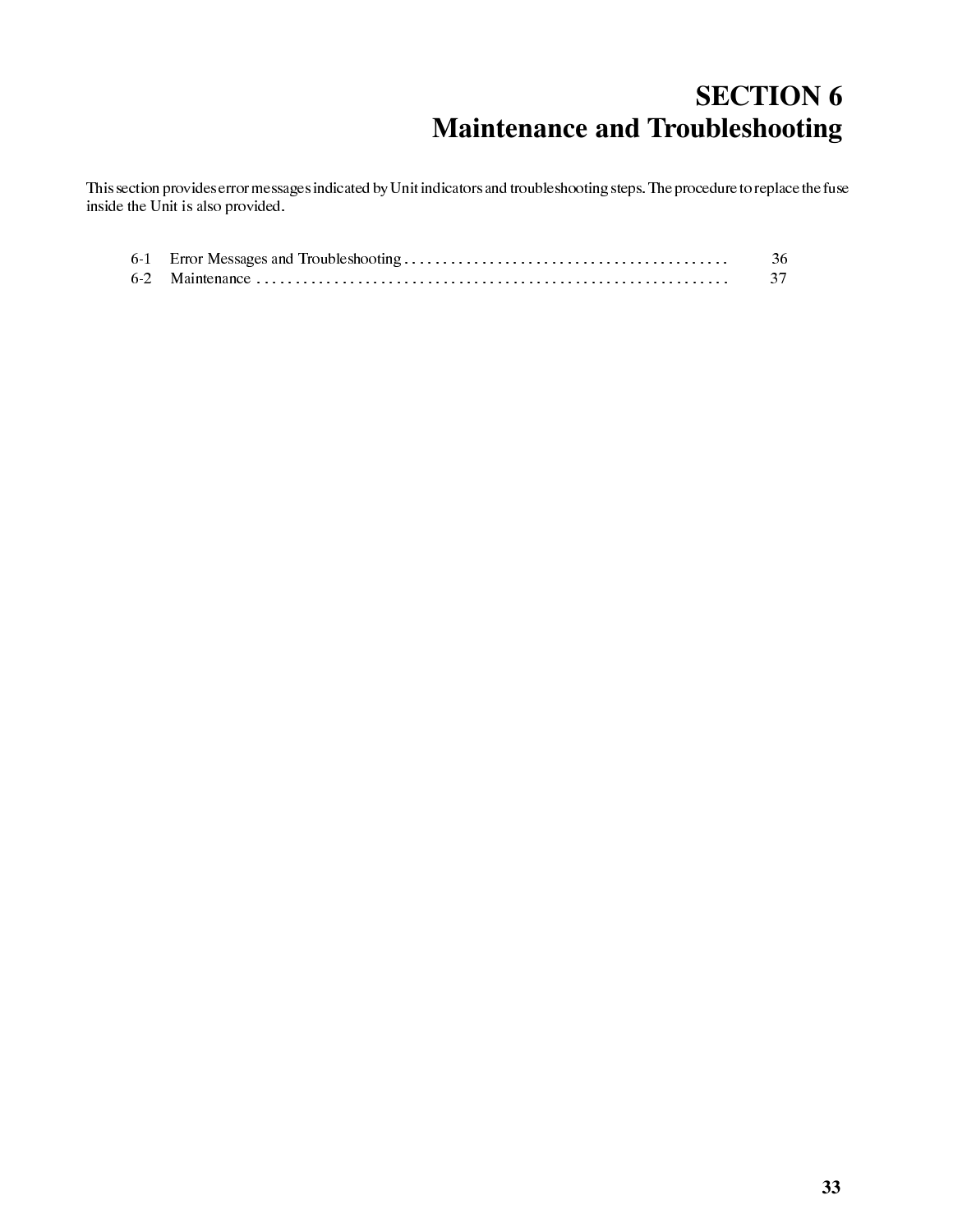## **6-1 Error Messages and Troubleshooting**

| Error                                                                                                   | <b>Possible Cause</b>                            | <b>Correction</b>                                          |
|---------------------------------------------------------------------------------------------------------|--------------------------------------------------|------------------------------------------------------------|
| Indicators do not light                                                                                 | PC power is OFF                                  | Apply power to PC                                          |
|                                                                                                         | Unit is not mounted securely                     | Mount Unit and tighten mounting<br>screws                  |
| Indicator 4 lights during PROGRAM or<br>MONITOR when SW 3 is set to 0<br>(GPC/FIT/LSS connection error) | GPC/FIT/LSS power is OFF                         | Apply power to the GPC/FIT/LSS                             |
|                                                                                                         | Cable to GPC/FIT/LSS is<br>disconnected          | Reconnect the cable properly and<br>secure with screws     |
|                                                                                                         | Broken cable or poor contact to<br>GPC/FIT/LSS   | Repair or replace the cable                                |
| Indicator 4 lights during RUN or<br>MONITOR mode when SW 3 is set to<br>0 (operation continues)         | $JMP(04)$ and $JME(05)$ are not used in<br>pairs | Rewrite the program to use JMP(04)<br>and JME(05) in pairs |
|                                                                                                         | Clock data read error                            | Reset clock data in PROGRAM mode                           |

**Fatal Errors** If an error occurs that stops the Unit, the indicator indicated in the following table will flash regardless of the setting of SW 3. Possible errors vary depending on which indicator flashes.

| Indicator       | Error                                                                   | <b>Possible Cause</b>                                               | <b>Correction</b>                                                                                                                                                                                                                                          |  |
|-----------------|-------------------------------------------------------------------------|---------------------------------------------------------------------|------------------------------------------------------------------------------------------------------------------------------------------------------------------------------------------------------------------------------------------------------------|--|
| $\Omega$        | Incorrect RAM (verified when<br>power is connected or at reset<br>time) | <b>Failed RAM</b>                                                   | Replace Unit                                                                                                                                                                                                                                               |  |
|                 | <b>Incorrect EEPROM write</b>                                           | Unable to write program to Unit                                     | Replace Unit                                                                                                                                                                                                                                               |  |
|                 | Pin 1, 6, 7, or 8 set incorrectly                                       | Pin 1, 6, 7, or 8 set to ON                                         | Turn OFF pins 1, 6, 7, and 8                                                                                                                                                                                                                               |  |
| $\overline{1}$  | Program error                                                           | Program within Unit has been<br>corrupted                           | Rewrite program. If error persists,<br>replace Unit. Transfer data to the<br>entire user program area. If<br>transmission is interrupted after<br>sending END(01), the write will be<br>invalid; always write completely to<br>end of program memory area. |  |
| $\overline{2}$  | No END instruction                                                      | END(01) is missing in program                                       | Insert END(01) and retransfer the<br>program                                                                                                                                                                                                               |  |
| $\mathbf{3}$    | Clock data write error                                                  | Incorrect clock data written to<br>DM 60 DM to 63                   | Write correct clock data                                                                                                                                                                                                                                   |  |
| $\overline{4}$  | Program conversion error                                                | Program contains an instruction<br>which cannot be used in the Unit | Review program                                                                                                                                                                                                                                             |  |
|                 |                                                                         | Program is too long and cannot<br>be written to the Unit            |                                                                                                                                                                                                                                                            |  |
| $5\overline{5}$ | Too many jumps                                                          | Program contains 10 or more<br>JMP(04) instructions                 | Reduce jumps to 9 or less                                                                                                                                                                                                                                  |  |
| 6               | Too many DIFU(13)/DIFD(14)s                                             | Program contains 17 or more<br>DIFU(13)/DIFD(14)s                   | Reduce DIFU(13)/DIFD(14)s to<br>16 or less                                                                                                                                                                                                                 |  |
| $\overline{7}$  | CPU error                                                               | Watchdog timer error has<br>occurred                                | Review and correct program to<br>limit scan time to 100 ms<br>maximum                                                                                                                                                                                      |  |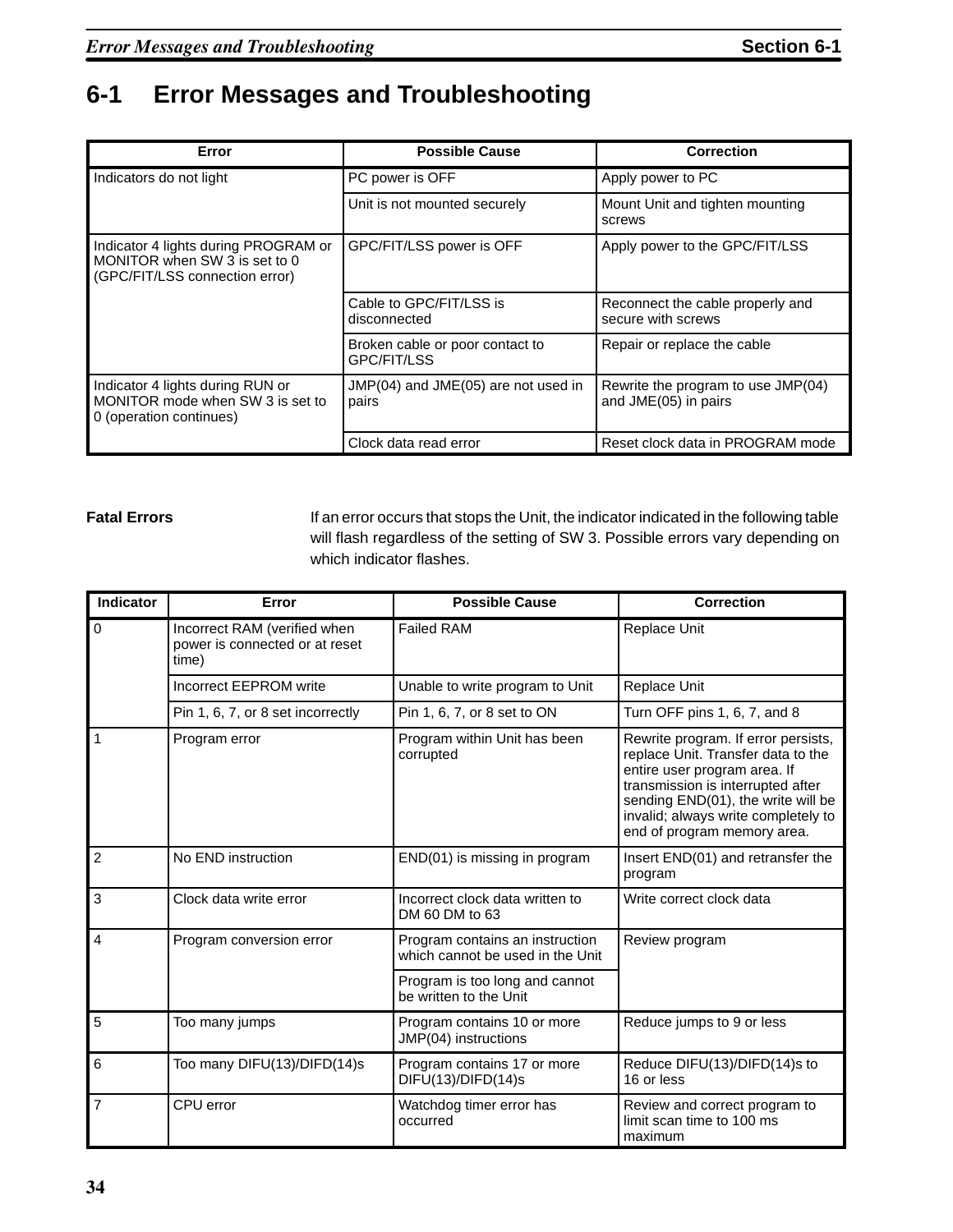#### **6-2 Maintenance**

**Stand-by Unit** It is recommended to keep a stand-by Unit on hand at all times.

**Fuse Replacement** The Ladder Program I/O Unit uses two fuses; one for each eight outputs. Replace blown fuses, after eliminating the cause, with fuses of the following specifications:

125 V, 2 A (5.2 mm dia. x 20 mm)

Replace fuses according to the following procedure.

- **1, 2, 3...** 1. Disconnect the PC power supply.
	- 2. Remove input and output connectors.
	- 3. Remove the Unit from the Backplane.
	- 4. Remove the 8 cover mounting screws (4 on each side).
	- 5. Remove the cover and circuit boards.
	- 6. Replace the fuses.
	- 7. To re-assemble, reverse the above procedure.

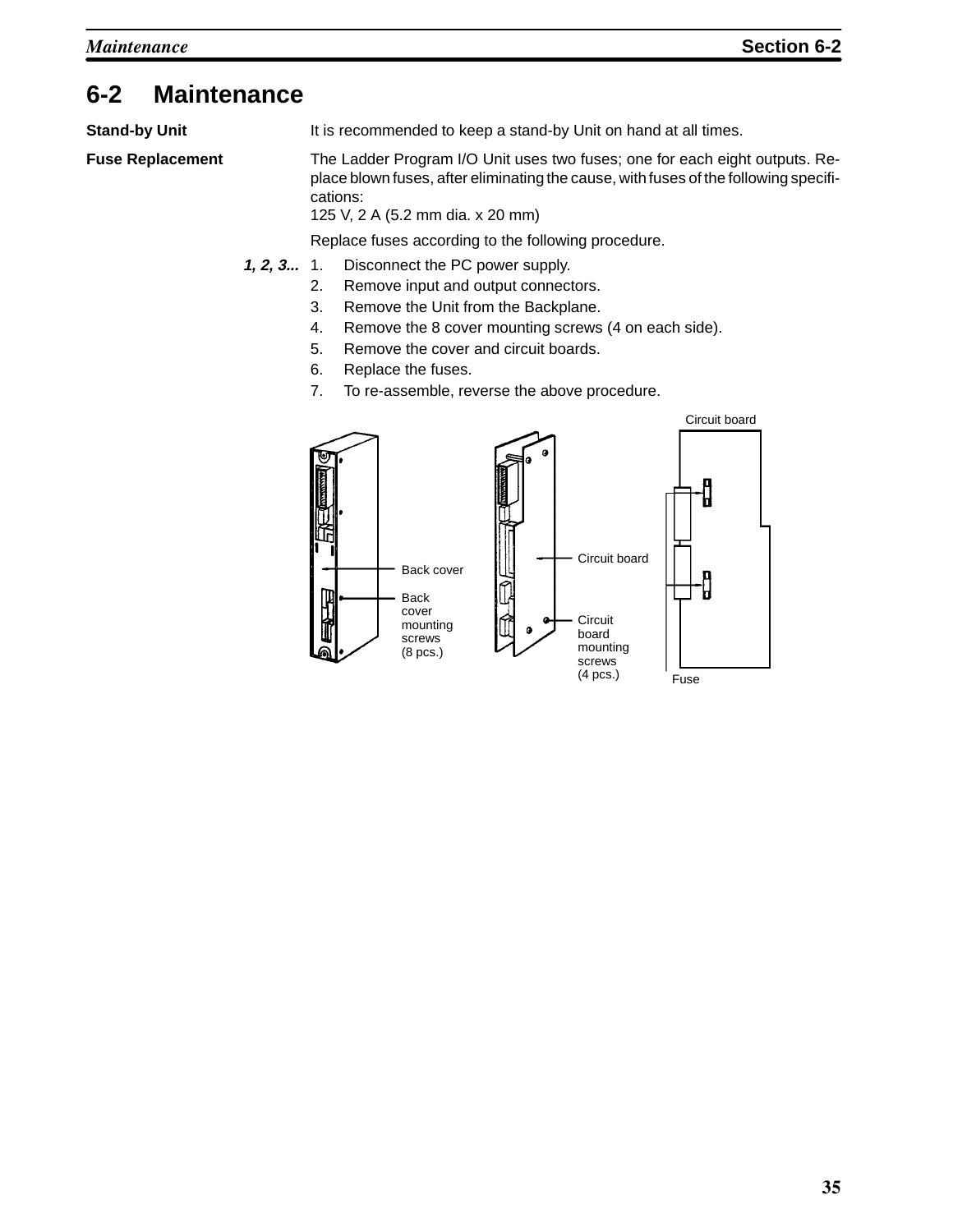# **Appendix A Standard Models**

| <b>Product Name</b>     |                                   | Model No.                   |
|-------------------------|-----------------------------------|-----------------------------|
| Ladder Program I/O Unit |                                   | C500-LDP01-V1               |
| <b>GPC</b>              | Main unit                         | 3G2C5-GPC03-E/3G2C5-GPC04-E |
|                         | <b>System Memory Cassette</b>     | C500-MP303-EV2              |
| <b>FIT</b>              |                                   | FIT10-SET11-E               |
| <b>LSS</b>              | 3 1/2" FD 720 KB (4 floppy disks) | C500-SF312-EV2              |
|                         | 5 1/4" FD 360 KB (8 floppy disks) | C500-SF711-EV2              |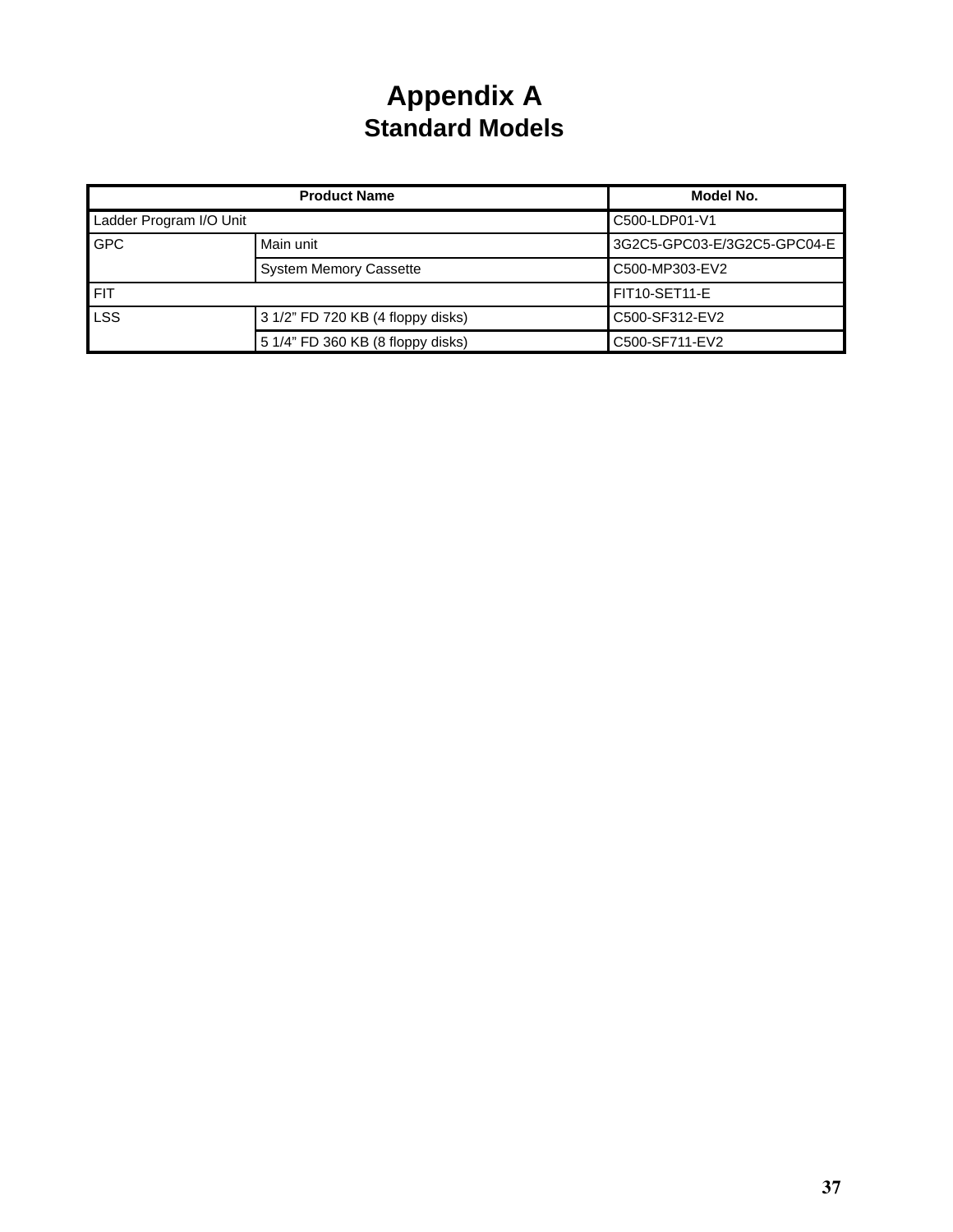# **Appendix B Specifications**

| Item                                               | <b>Specification</b>                                                                                                                                                                                                                                 |
|----------------------------------------------------|------------------------------------------------------------------------------------------------------------------------------------------------------------------------------------------------------------------------------------------------------|
| Words allocated in the PC                          | 2 words<br>The I/O WRITE and I/O READ (WRIT(87)/READ(88)) instructions can be used<br>when enabled via a switch setting.                                                                                                                             |
| Control method                                     | Stored program                                                                                                                                                                                                                                       |
| Main control element                               | MPU, C-MOS                                                                                                                                                                                                                                           |
| Programming                                        | Ladder diagram                                                                                                                                                                                                                                       |
| Instruction Length                                 | 1 to 17 bytes/instruction                                                                                                                                                                                                                            |
| Instructions                                       | 49 (basic instruction: 12/advanced instruction: 37)                                                                                                                                                                                                  |
| Processing time                                    | Typically 7 ms/step                                                                                                                                                                                                                                  |
| Program memory                                     | <b>EEPROM 4 Kbytes</b>                                                                                                                                                                                                                               |
| Program length                                     | Approximately 524 addresses (variable depending on instructions used)                                                                                                                                                                                |
| I/O bits                                           | 64<br>16 PC output bits (0000 to 0015)<br>16 PC input bits (0100 to 0115)<br>16 external input bits (0200 to 0215)<br>16 external output bits (0300 to 0315)                                                                                         |
|                                                    | External I/O bits 0200 to 0207 can be set as high-speed inputs in 2 groups of 4<br>each.                                                                                                                                                             |
| Work bits                                          | 136 total (0400 to 1207)                                                                                                                                                                                                                             |
| Timers/counters                                    | 16 total<br>Timer: 0 to 999.9 s, accuracy $^{+0}/_{-0.1}$ s<br>TC 00 to TC 15<br>Counter: 0 to 9999 counts                                                                                                                                           |
| TR bits                                            | 8 total (TR 0 to TR 7)                                                                                                                                                                                                                               |
| SR flags and bits                                  | 16 total (1208 to 1307)                                                                                                                                                                                                                              |
| Data memory                                        | 128 words (DM 000 through DM 127)<br>DM 060 through DM 063 are allocated for clock data.<br>DM 064 through DM 127 are dedicated to the I/O WRITE/READ<br>(WRIT(87)/READ(88)) instructions when they are enabled.                                     |
| Power failure back-up functions                    | When power fails, the I/O bits, work bits, timers, counters, and the DM area will be<br>cleared. The clock is backed up by a capacitor for approximately 10 days. Clock<br>data is stored in the DM area from DM 60 to DM 63 when power is supplied. |
| Block transfer capacity (via<br>WRIT(87)/READ(88)) | Read/write area: 32 words<br>This function can be enabled or disabled with a switch setting.                                                                                                                                                         |
| Diagnostic functions                               | CPU error (watchdog timer)<br>Memory error, etc.                                                                                                                                                                                                     |
|                                                    | Program Check<br>No END instruction<br>JMP-JME error<br>Too many DIFU/DIFD                                                                                                                                                                           |
| Internal current consumption                       | Maximum 800 mA 5 VDC                                                                                                                                                                                                                                 |
| Weight                                             | Maximum 600 g                                                                                                                                                                                                                                        |
| External dimensions (mm)                           | 34.5 x 250 x 93 mm (WxHxD)                                                                                                                                                                                                                           |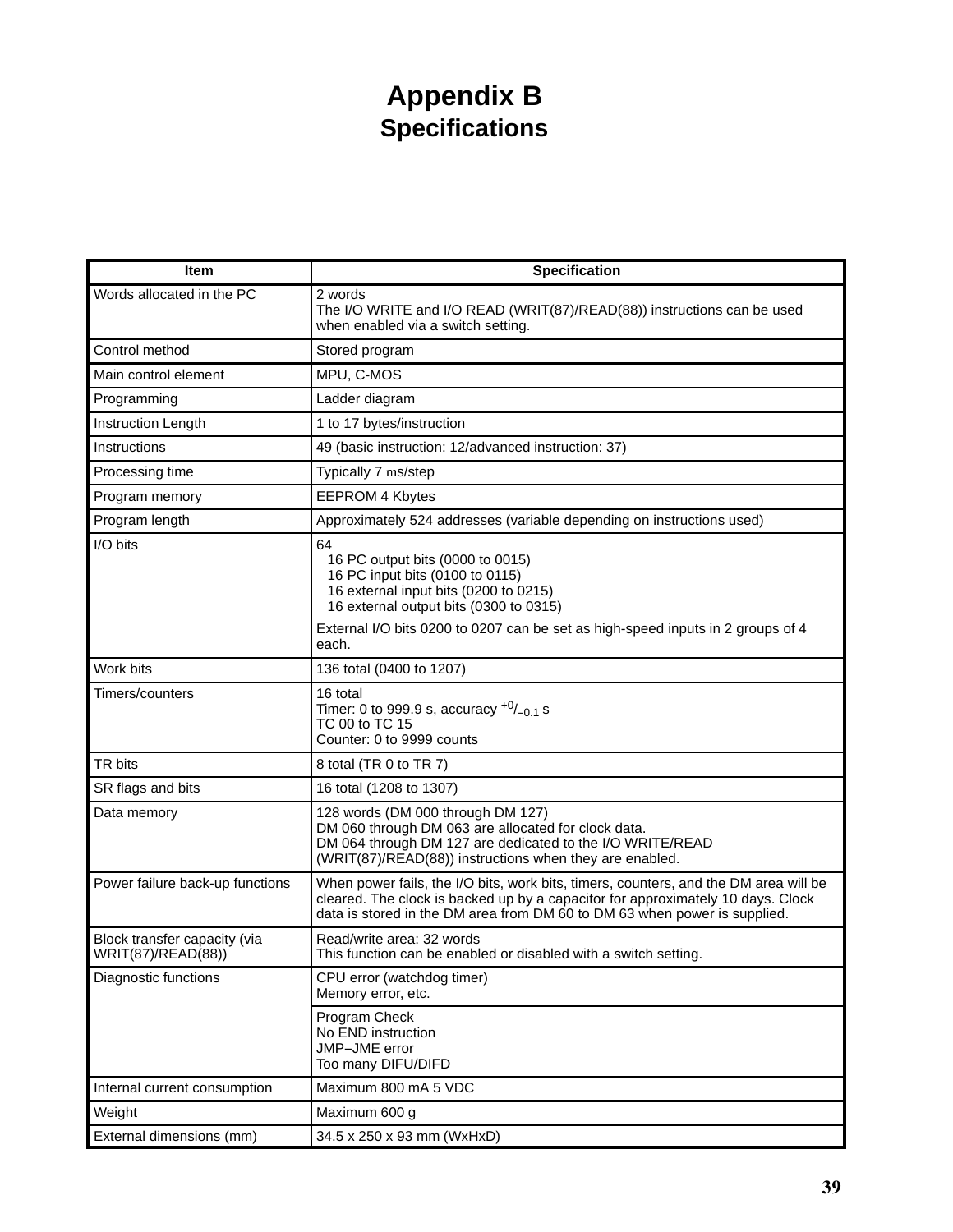# **External Input/Output Specifications**

### **DC inputs**

| Item                  | <b>Specification</b>                                                                                                                                                                                                                                                                                                                                                                                                                                                                                                                                                                                                                                                                                                                                                                                                          |
|-----------------------|-------------------------------------------------------------------------------------------------------------------------------------------------------------------------------------------------------------------------------------------------------------------------------------------------------------------------------------------------------------------------------------------------------------------------------------------------------------------------------------------------------------------------------------------------------------------------------------------------------------------------------------------------------------------------------------------------------------------------------------------------------------------------------------------------------------------------------|
| Input voltage         | 24 VDC +10%/ <sub>-15%</sub>                                                                                                                                                                                                                                                                                                                                                                                                                                                                                                                                                                                                                                                                                                                                                                                                  |
| Input impedance       | 3.3 kW                                                                                                                                                                                                                                                                                                                                                                                                                                                                                                                                                                                                                                                                                                                                                                                                                        |
| Input current         | 7 mA typical (at 24 VDC)                                                                                                                                                                                                                                                                                                                                                                                                                                                                                                                                                                                                                                                                                                                                                                                                      |
| ON voltage            | Minimum 16.0 VDC                                                                                                                                                                                                                                                                                                                                                                                                                                                                                                                                                                                                                                                                                                                                                                                                              |
| OFF voltage           | Maximum 5.0 VDC                                                                                                                                                                                                                                                                                                                                                                                                                                                                                                                                                                                                                                                                                                                                                                                                               |
| ON response time      | Maximum 0.5 ms                                                                                                                                                                                                                                                                                                                                                                                                                                                                                                                                                                                                                                                                                                                                                                                                                |
| OFF response time     | Maximum 0.5 ms                                                                                                                                                                                                                                                                                                                                                                                                                                                                                                                                                                                                                                                                                                                                                                                                                |
| Number of circuits    | 16 points (8/common, 2 circuits)                                                                                                                                                                                                                                                                                                                                                                                                                                                                                                                                                                                                                                                                                                                                                                                              |
| High-speed input      | 8 (input bits 0200 to 0207 when pins 3 and 4 of the DIP switch are set to ON)<br>0.5 ms minimum pulse width                                                                                                                                                                                                                                                                                                                                                                                                                                                                                                                                                                                                                                                                                                                   |
| Circuit configuration | 470W<br>COM<br>0.047m<br>1<br><b>IN 00</b><br>Internal circuit<br>3.3KW<br>to<br><b>IN 07</b><br>470W<br>0.047m<br>COM<br>$\overline{2}$<br>w<br>3.3KW<br><b>IN 08</b><br>to<br>IN 15                                                                                                                                                                                                                                                                                                                                                                                                                                                                                                                                                                                                                                         |
| Wiring diagram        | В<br>Α<br><b>NC</b><br>NC<br>12<br>12<br>$_{\rm NC}$<br>NC<br>11<br>11<br>NC<br>$_{\rm NC}$<br>10<br>10<br>COM2<br>COM1<br>9<br>$\boldsymbol{9}$<br>15<br>07<br>8<br>০০<br>o o<br>8<br>14<br>06<br>$\overline{7}$<br>੦੦<br>$\overline{7}$<br>ᅙᅙ<br>13<br>05<br>6<br>$24$<br>VDC<br>$\frac{24}{\text{VDC}}$ $\left  \cdot \right $<br>$rac{12}{00}$<br>$\frac{1}{24}$<br>$\overline{5}$<br>$\overline{5}$<br>$\frac{1}{\sqrt{2}}$<br>$\frac{1}{\sqrt{2}}$<br>$\frac{1}{\sqrt{2}}$<br>$\frac{1}{\sqrt{2}}$<br>$\frac{1}{\sqrt{2}}$<br>$\frac{1}{\sqrt{2}}$<br>$\frac{1}{\sqrt{2}}$<br>$\frac{1}{\sqrt{2}}$<br>$\frac{1}{\sqrt{2}}$<br>$\frac{03}{200}$<br>$\overline{4}$<br>$\overline{4}$<br>$02 - 00$<br>$\overline{3}$<br>$\mathsf 3$<br>$\frac{01}{00}$<br>$\overline{2}$<br>$\sqrt{2}$<br>$\frac{00}{200}$<br>$\mathbf{1}$ |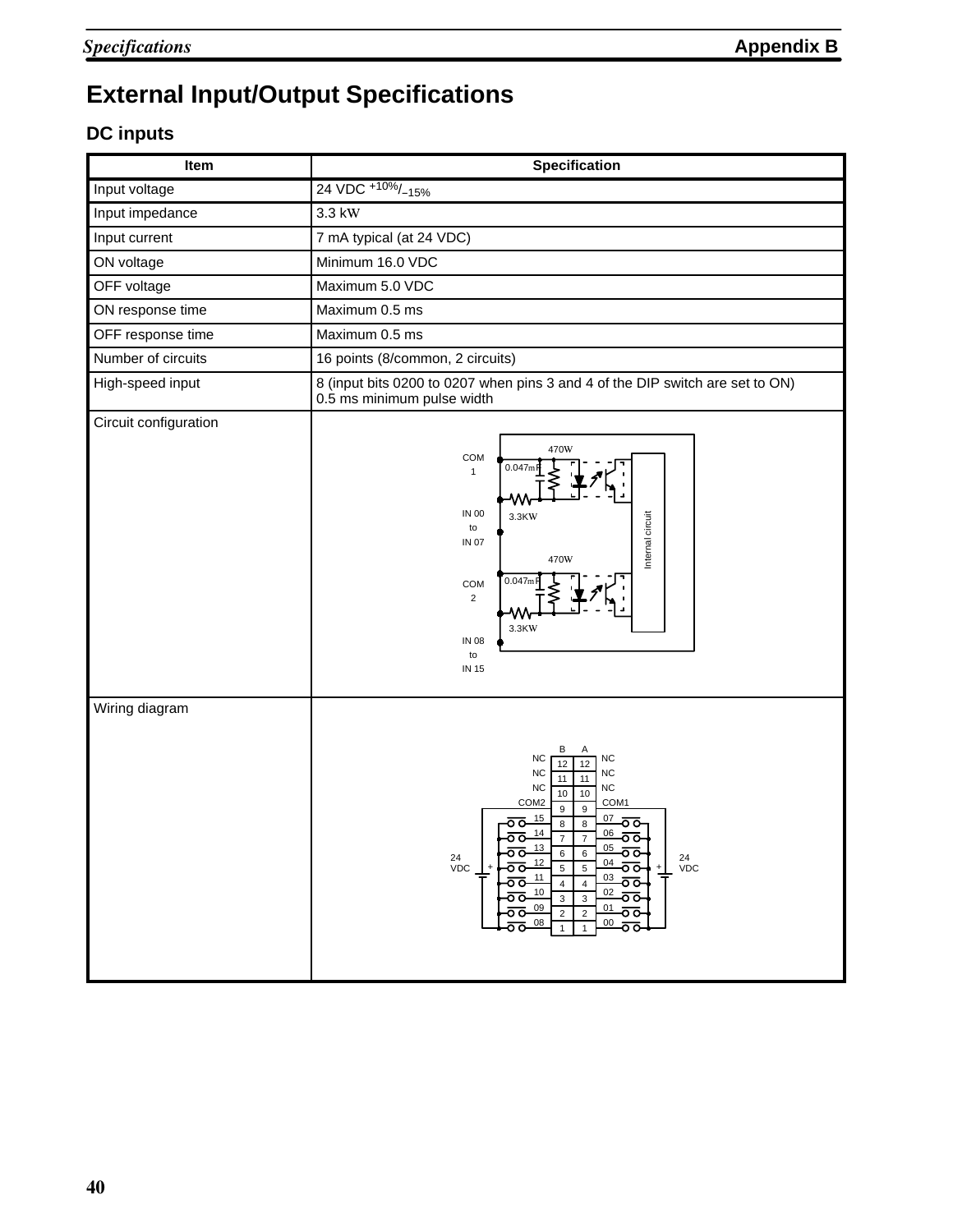#### **Transistor Output**

| Item                       | <b>Specification</b>                                                                                                                                                                                                                                                                                                                                                                                                                                                                                                                                                                                                 |  |  |
|----------------------------|----------------------------------------------------------------------------------------------------------------------------------------------------------------------------------------------------------------------------------------------------------------------------------------------------------------------------------------------------------------------------------------------------------------------------------------------------------------------------------------------------------------------------------------------------------------------------------------------------------------------|--|--|
| Maximum switching capacity | 16 mA/4.5 VDC to 100 mA/26.4 VDC                                                                                                                                                                                                                                                                                                                                                                                                                                                                                                                                                                                     |  |  |
| Current leakage            | Maximum 0.1 mA                                                                                                                                                                                                                                                                                                                                                                                                                                                                                                                                                                                                       |  |  |
| Residual voltage           | Maximum 0.4 V                                                                                                                                                                                                                                                                                                                                                                                                                                                                                                                                                                                                        |  |  |
| ON response time           | Maximum 0.2 ms                                                                                                                                                                                                                                                                                                                                                                                                                                                                                                                                                                                                       |  |  |
| OFF response time          | Maximum 0.3 ms                                                                                                                                                                                                                                                                                                                                                                                                                                                                                                                                                                                                       |  |  |
| Number of circuits         | 16 points (8/common, 2 circuits)                                                                                                                                                                                                                                                                                                                                                                                                                                                                                                                                                                                     |  |  |
| Fuse                       | 2 A, 125 V (5.2 mm (dia.) x 20 mm) GG92                                                                                                                                                                                                                                                                                                                                                                                                                                                                                                                                                                              |  |  |
| External power supply      | 4.5 to 26.4 VDC, minimum 50 mA                                                                                                                                                                                                                                                                                                                                                                                                                                                                                                                                                                                       |  |  |
| Circuit configuration      | 4.5 <sub>to</sub><br>₩<br>26.4 VDC<br>10KW<br>OUT 00<br>to<br>Internal circuit<br>OUT07<br>2A<br>COM <sub>1</sub><br>fuse<br>12KW<br>4.5 to<br>₩<br>26.4 VDC<br>10KW<br>OUT 08<br>to<br>OUT 15<br>2A<br>COM <sub>2</sub><br>fuse<br>12KW                                                                                                                                                                                                                                                                                                                                                                             |  |  |
| Wiring diagram             | В<br>Α<br>${\sf NC}$<br><b>NC</b><br>12<br>12<br><b>NC</b><br>NC<br>11<br>11<br>4.5 to 26.4 VDC<br>4.5 to 26.4 VDC<br>10<br>$10$<br>COM <sub>2</sub><br>COM1<br>$\boldsymbol{9}$<br>$\boldsymbol{9}$<br>15<br>07<br>8<br>$\bf8$<br>14<br>06<br>$\boldsymbol{7}$<br>$\overline{7}$<br>13<br>05<br>$\overline{6}$<br>$\overline{6}$<br>12<br>04<br>$\overline{5}$<br>$\overline{5}$<br>4.5 to<br>4.5 to<br>26.4 VDC<br>03<br>26.4 VDC<br>11<br>$\overline{4}$<br>$\overline{4}$<br>$10$<br>02<br>$\mathbf 3$<br>$\ensuremath{\mathsf{3}}$<br>09<br>01<br>$\overline{2}$<br>$\sqrt{2}$<br>08<br>00<br>$\mathbf{1}$<br>1 |  |  |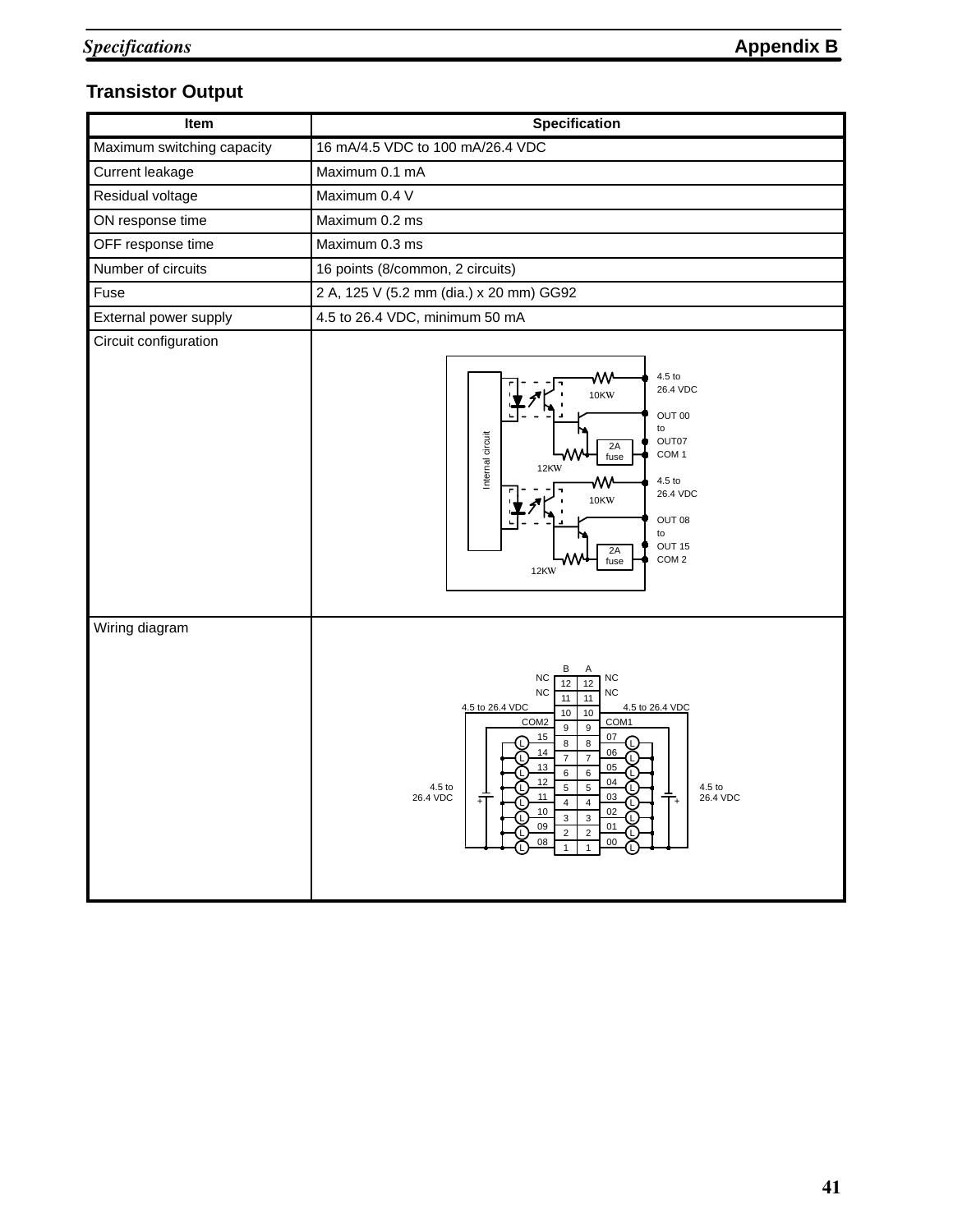#### **Maximum Switching Capacity of Transistor Outputs**

The maximum switching capacity of transistor outputs, relative to the voltage of external output power supply, is shown below.

Special characteristics between maximum



#### **I/O Connectors**

During assembly, connect external inputs and outputs using the connectors included.

Although I/O connectors are identical in shape, the connections differ. Be certain to follow the labels when connecting.

Connectors on the Unit (Fujitsu) FCN-365P024-AU

- (1) FCN-361J024-AU (soldered) FCN-360C024-B (connected cover)
- (2) FCN-363J024 (solderless housing) FCN-363J-AU (contact) FCN-360C024-B (Connector cover)
- (3) FCN-367J024-AU/F (pressure welded)

2 sets each

2 pieces

2 pieces

OMRON Connectors (OMRON supplies each as a set) C500-CE241 (soldered) C500-CE242 (solderless crimp type) C500-CE243 (pressure-welded)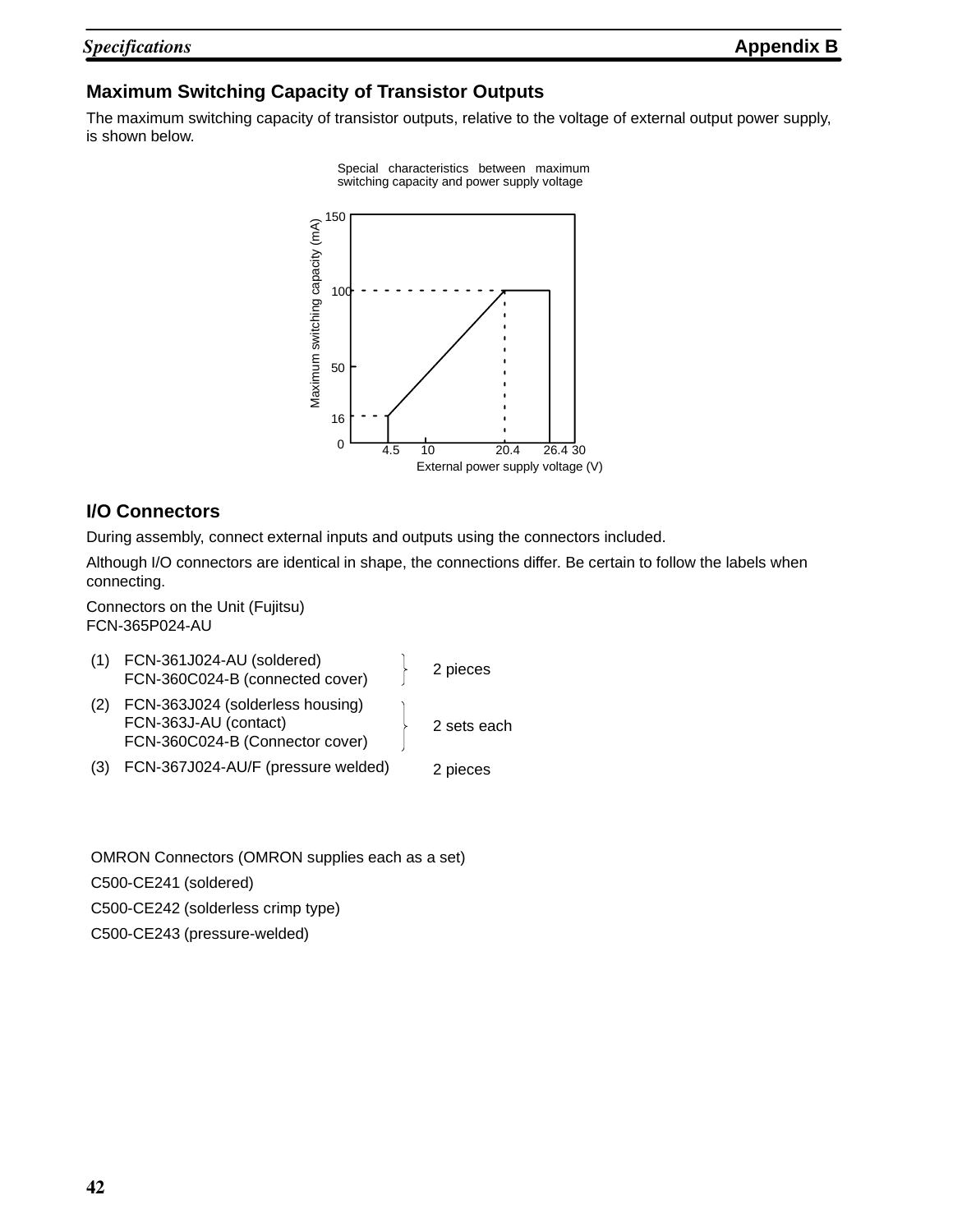# **Appendix C Programming Instructions**

A PC instruction is input either by inputting the corresponding Programming Device key(s) (e.g., LD, AND, OR, NOT) or by using function codes. To input an instruction via its function code, press FUN, the function code, and then WRITE.

| <b>Function Code</b>                | <b>Name</b>            | <b>Mnemonic</b> | No. of bytes   |
|-------------------------------------|------------------------|-----------------|----------------|
| $-\!$ $\!-$                         | <b>AND</b>             | <b>AND</b>      | $\overline{7}$ |
| $\hspace{0.05cm}$ $\hspace{0.05cm}$ | AND LOAD               | AND LD          | $\,$ 5 $\,$    |
| $-$                                 | AND NOT                | AND NOT         | $\overline{7}$ |
| $\overline{\phantom{a}}$            | <b>COUNTER</b>         | <b>CNT</b>      | $\,6\,$        |
| $\overline{\phantom{a}}$            | <b>LOAD</b>            | LD              | 8              |
| $-\!$ $\!-$                         | <b>LOAD NOT</b>        | LD NOT          | 8              |
| $\overline{\phantom{a}}$            | OR                     | <b>OR</b>       | $\overline{7}$ |
| --                                  | OR NOT                 | OR NOT          | $\overline{7}$ |
| $\qquad \qquad -$                   | OR LOAD                | OR LD           | $\,$ 5 $\,$    |
| --                                  | OUTPUT                 | OUT             | 14             |
| $\overline{\phantom{a}}$            | <b>OUTPUT NOT</b>      | <b>OUT NOT</b>  | 14             |
| $\overline{\phantom{a}}$            | <b>TIMER</b>           | <b>TIM</b>      | 6              |
| $00\,$                              | NO OPERATION           | <b>NOP</b>      | 1              |
| 01                                  | <b>END</b>             | <b>END</b>      | 6              |
| 02                                  | <b>INTERLOCK</b>       | IL              | $\mathbf 5$    |
| 03                                  | <b>INTERLOCK CLEAR</b> | ILC             | $\overline{2}$ |
| 04                                  | <b>JUMP</b>            | <b>JMP</b>      | $\mathbf{3}$   |
| 05                                  | JUMP END               | <b>JME</b>      | $\mathbf{3}$   |
| $10$                                | SHIFT REGISTER         | <b>SFT</b>      | 6              |
| 11                                  | <b>KEEP</b>            | KEEP            | 17             |
| 12                                  | REVERSIBLE COUNTER     | <b>CNTR</b>     | 6              |
| 13                                  | DIFFERENTIATE UP       | <b>DIFU</b>     | 6              |
| 14                                  | DIFFERENTIATE DOWN     | <b>DIFD</b>     | 6              |
| 15                                  | HIGH-SPEED TIMER       | <b>TIMH</b>     | 6              |
| 16                                  | <b>WORD SHIFT</b>      | <b>WSFT</b>     | 10             |
| 20                                  | COMPARE                | <b>CMP</b>      | 10             |
| 21                                  | <b>MOVE</b>            | <b>MOV</b>      | 10             |
| 22                                  | MOVE NOT               | <b>MVN</b>      | 10             |
| 23                                  | BCD-TO-BINARY          | <b>BIN</b>      | 10             |
| 24                                  | BINARY-TO-BCD          | BCD             | $10\,$         |
| 25                                  | ARITHMETIC SHIFT LEFT  | ASL             | 10             |
| 26                                  | ARITHMETIC SHIFT RIGHT | ASR             | 10             |
| 27                                  | ROTATE LEFT            | <b>ROL</b>      | 10             |
| 28                                  | ROTATE RIGHT           | <b>ROR</b>      | 10             |
| 29                                  | <b>COMPLEMENT</b>      | COM             | 10             |
| 30                                  | <b>BCD ADD</b>         | ADD             | 10             |
| 31                                  | <b>BCD SUBTRACT</b>    | <b>SUB</b>      | 10             |
| 34                                  | AND WORD               | ANDW            | 10             |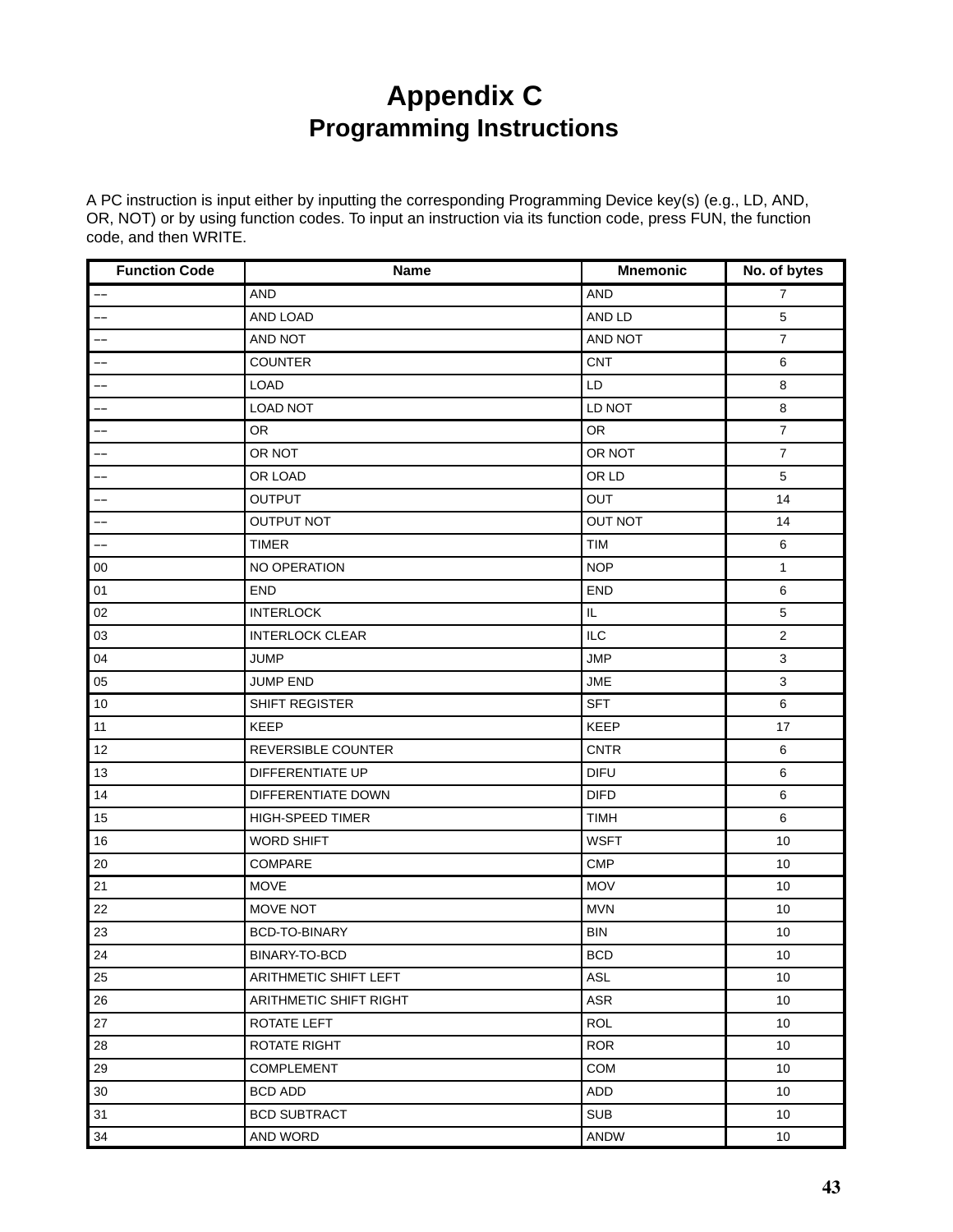| <b>Function Code</b> | <b>Name</b>           | <b>Mnemonic</b> | No. of bytes |
|----------------------|-----------------------|-----------------|--------------|
| 35                   | OR WORD               | <b>ORW</b>      | 10           |
| 36                   | <b>EXCLUSIVE OR</b>   | <b>XORW</b>     | 10           |
| 37                   | <b>EXCLUSIVE NOR</b>  | <b>XNRW</b>     | 10           |
| 38                   | <b>INCREMENT</b>      | <b>INC</b>      | 10           |
| 39                   | <b>DECREMENT</b>      | <b>DEC</b>      | 10           |
| 40                   | <b>SET CARRY</b>      | <b>STC</b>      | 9            |
| 41                   | <b>CLEAR CARRY</b>    | <b>CLC</b>      | 9            |
| 74                   | ONE DIGIT SHIFT LEFT  | <b>SLD</b>      | 10           |
| 75                   | ONE DIGIT SHIFT RIGHT | <b>SRD</b>      | 10           |
| 76                   | 4-TO-16 DECODER       | <b>MLPX</b>     | 10           |
| 77                   | 16-TO-4 ENCODER       | <b>DMPX</b>     | 10           |

## **Applicable Data Areas**

The following table shows the addresses that can be used in each data area when programming. These are listed in the instruction tables by area. Any word/bit in the applicable areas can be designated as long as the end of the area is not exceeded, i.e., if two words are required for an operand, the last word in an area cannot be designated. In this respect, the IR, work bit, and SR area are considered as one consecutive area. Refer to the C500 Operation Manual for details. Indirect addressing is not possible for the Ladder Program I/O Unit.

| <b>Prefix</b>                   | Item                  | <b>Word address</b>            | <b>Bit address</b>                              |
|---------------------------------|-----------------------|--------------------------------|-------------------------------------------------|
| None (indicated with IR prefix) | PC output bits        | <b>IR 00</b>                   | IR 0000 to IR 0015                              |
|                                 | PC input bits         | <b>IR 01</b>                   | IR 0100 to IR 0115                              |
|                                 | External input bits   | <b>IR 02</b>                   | IR 0200 to IR 0215                              |
|                                 | External output bits  | <b>IR 03</b>                   | IR 0300 to IR 0315                              |
| None                            | Work bits             | 04 to 12                       | 0400 to 1207                                    |
| None (indicated with SR prefix) | SR bits               | 12 to 13                       | SR 1208 to SR 1307                              |
| TR.                             | Temporary bits        |                                | TR 0 to TR 7                                    |
| TIM/CNT (indicated as TC)       | Timer/counter numbers | TC 00 to TC 15 (PV)            | TC 00 to TC 15 (defining<br>or Completion Flag) |
| <b>DM</b>                       | Data memory           | DM 000 to DM 127               |                                                 |
| #                               | Constants             | #0000 to 9999<br>#0000 to FFFF |                                                 |

**Note** Data transferred by WRIT(87) and READ(88) instructions is stored in DM 064 through DM 127 when pin 2 of the back panel DIP switch is turned ON. If data will be transferred by the WRIT(87) and READ(88) instructions, DM 064 through DM 095 should be treated as read-only in the program. Refer to 3-6 DM Area for details on the use of DM 060 through DM 127.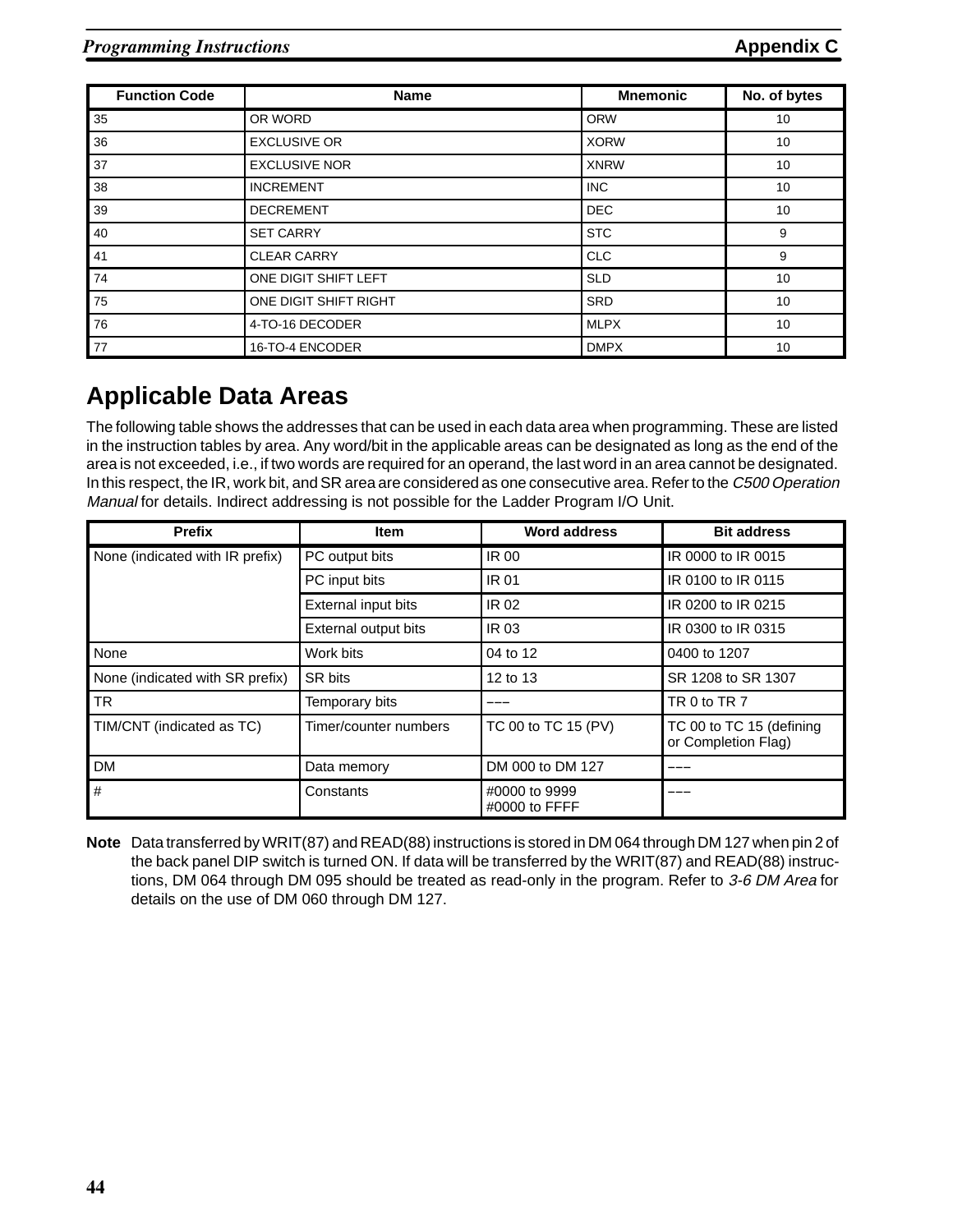## **Instruction Tables**

The following tables list all of the ladder diagram programming instructions for the Ladder Program I/O Unit. These are all the same as corresponding instructions for the C500, except that data areas differ and not all C500 instructions are supported (see table at the end of this appendix). Refer to the C500 Operation Manual for details.

#### **Basic Instructions**

| Name and<br><b>Mnemonic</b>      | Symbol       | <b>Function</b>                                                                                                                | <b>Operand Data Areas</b>                                            |
|----------------------------------|--------------|--------------------------------------------------------------------------------------------------------------------------------|----------------------------------------------------------------------|
| <b>LOAD</b><br>LD                | B            | Defines the status of bit B as the execution<br>condition for subsequent operations in the<br>instruction line.                | <b>B:</b><br>IR.<br><b>SR</b><br>Work bits<br><b>TC</b><br><b>TR</b> |
| <b>LOAD NOT</b><br>LD NOT        | B<br>Ж       | Defines the status of the inverse of bit B as the<br>execution condition for subsequent operations<br>in the instruction line. | B:<br>IR<br><b>SR</b><br>Work bits<br><b>TC</b>                      |
| <b>AND</b><br><b>AND</b>         | В<br>╽┢      | Logically ANDs the status of the designated bit<br>with the current execution condition.                                       | B:<br>IR.<br><b>SR</b><br>Work bits<br><b>TC</b>                     |
| <b>AND NOT</b><br><b>AND NOT</b> | $\sf B$<br>氺 | Logically ANDs the inverse of the designated bit<br>with the current execution condition.                                      | B:<br>IR.<br><b>SR</b><br>Work bits<br><b>TC</b>                     |
| <b>OR</b><br><b>OR</b>           | В            | Logically ORs the status of the designated bit<br>with the current execution condition.                                        | B:<br>IR.<br><b>SR</b><br>Work bits<br><b>TC</b>                     |
| <b>OR NOT</b><br>OR NOT          |              | Logically ORs the inverse of the designated bit<br>with the execution condition.                                               | <b>B:</b><br>IR<br><b>SR</b><br>Work bits<br><b>TC</b>               |
| <b>AND LOAD</b><br>AND LD        |              | ANDs<br>Logically<br>resultant<br>execution<br>the<br>conditions of the preceding logic blocks.                                | None                                                                 |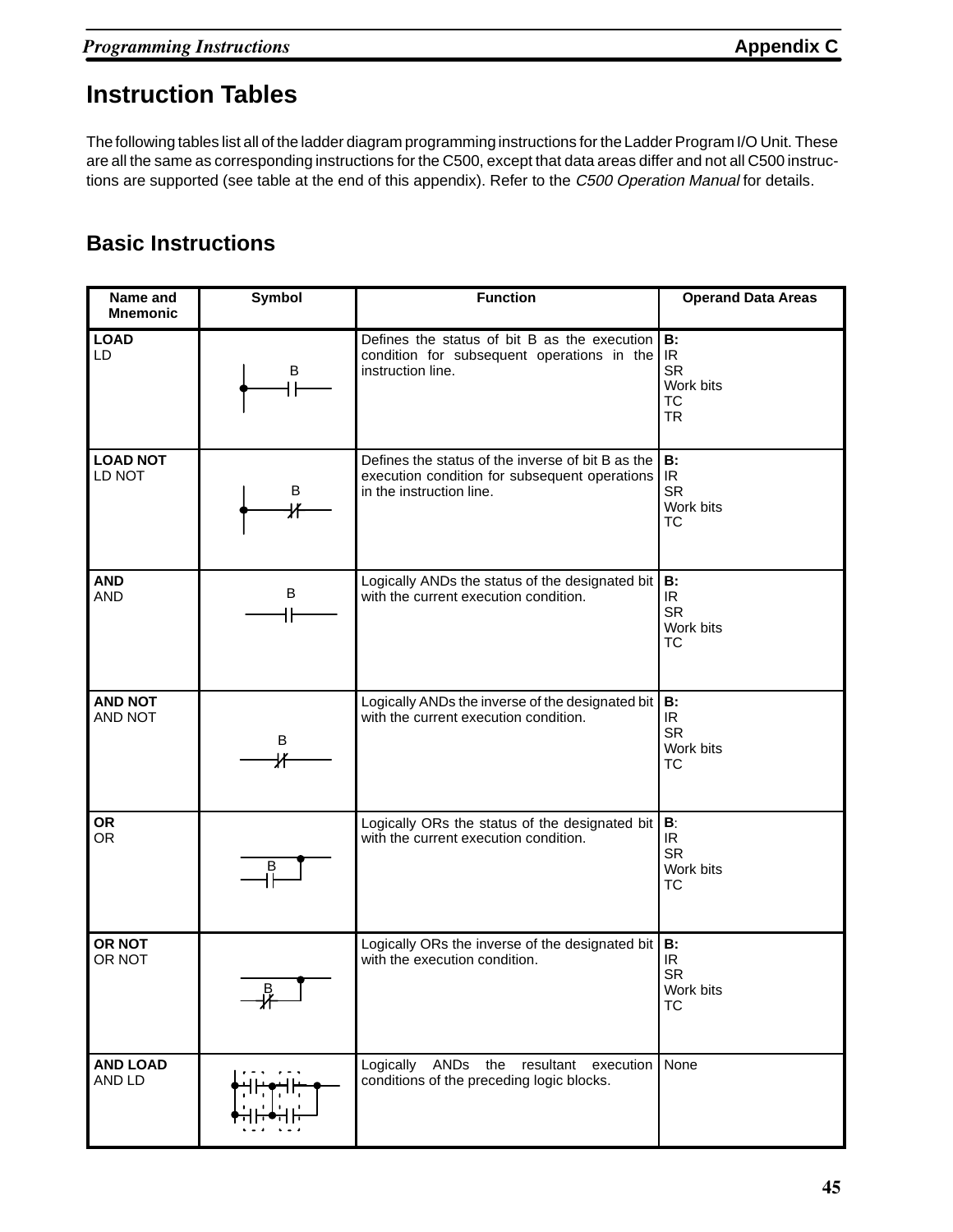**TIMER** TIM

#### **Programming Instructions Appendix C**

| Name and<br><b>Mnemonic</b>  | <b>Symbol</b>                                   | <b>Function</b>                                                                                                    | <b>Operand Data Areas</b>                                    |
|------------------------------|-------------------------------------------------|--------------------------------------------------------------------------------------------------------------------|--------------------------------------------------------------|
| <b>OR LOAD</b><br>OR LD      |                                                 | Logically ORs the resultant execution conditions<br>of the preceding logic blocks.                                 | None                                                         |
| <b>OUTPUT</b><br>OUT         | B                                               | Turns ON B for an ON execution condition; turns<br>OFF B for an OFF execution condition.                           | B:<br>IR (except IR 00 and IR 02)<br>Work bits<br><b>TR</b>  |
| <b>OUTPUT NOT</b><br>OUT NOT | B                                               | Turns OFF B for an ON execution condition:<br>turns ON B for an OFF execution condition.                           | B:<br>IR (except IR 00 and IR 02)<br>Work bits               |
| <b>COUNTER</b><br>CNT        | <b>CP</b><br>CNT <sub>N</sub><br>R<br><b>SV</b> | A decrementing counter. SV: 0 to 9999; CP:<br>count pulse; R: reset input. The TC bit is entered<br>as a constant. | N:<br>SV:<br><b>TC</b><br>IR.<br><b>SR</b><br>Work bits<br># |

ON-delay (decrementing) timer operation. Set value: 000.0 to 999.9 s. The same TC bit cannot be assigned to more than one timer/counter. The **N:** TC

**SV**: IR SR Work bits #

TC bit is entered as a constant.

## **Special Instructions**

TIM N SV

| <b>Name</b><br><b>Mnemonic</b> | Symbol  | <b>Function</b>                                                                                          | <b>Operand Data Areas</b> |
|--------------------------------|---------|----------------------------------------------------------------------------------------------------------|---------------------------|
| <b>NO OPERATION</b><br>NOP(00) | None    | Nothing<br>program   None<br>executed<br>is<br>and<br>operation moves to the next instruction.           |                           |
| <b>END</b><br>END(01)          | END(01) | Required at the end of each program. None<br>Instructions located after END(01) will not<br>be executed. |                           |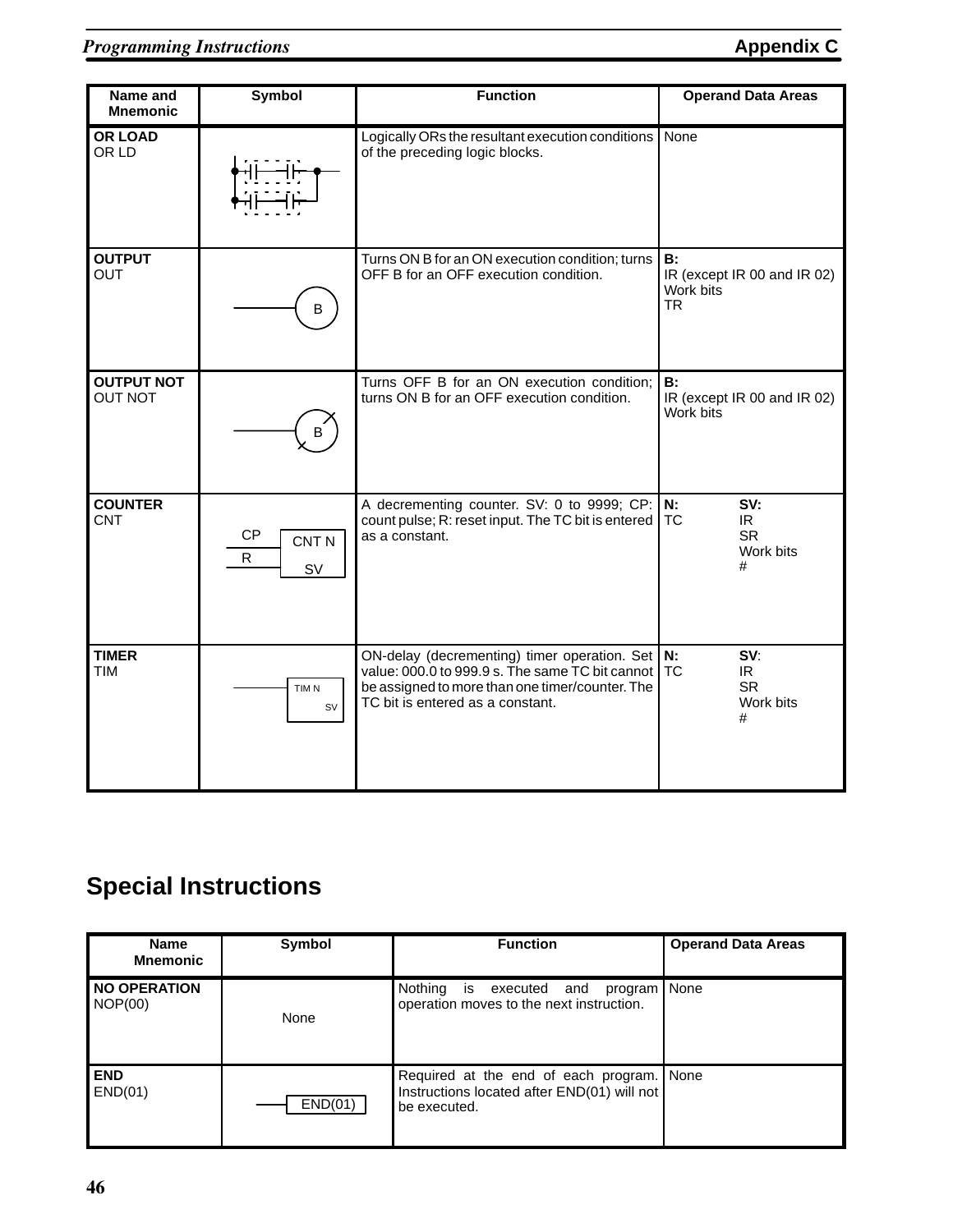| <b>Name</b><br><b>Mnemonic</b>                                                                   | <b>Symbol</b>                                     | <b>Function</b>                                                                                                                                                                                                                                                                                             | <b>Operand Data Areas</b>                                           |  |
|--------------------------------------------------------------------------------------------------|---------------------------------------------------|-------------------------------------------------------------------------------------------------------------------------------------------------------------------------------------------------------------------------------------------------------------------------------------------------------------|---------------------------------------------------------------------|--|
| <b>INTERLOCK</b><br>IL(02)<br><b>INTERLOCK</b><br><b>CLEAR</b><br>ILC(03)                        | IL(02)<br>ILC(03)                                 | If an interlock condition is OFF, all outputs<br>and all timer PVs between the current<br>IL(02) and the next ILC(03) are turned OFF<br>or reset, respectively. Other instructions<br>are treated as NOP. Counter PVs are<br>maintained. If the execution condition is<br>ON, execution continues normally. | None                                                                |  |
| <b>JUMP</b><br>JMP(04)<br><b>JUMP END</b><br>JME(05)                                             | JMP(04)<br>JME(05)                                | When the execution condition for the<br>JMP(04) instruction is ON, all instructions<br>between JMP(04) and the next JME(05)<br>are ignored or treated as NOP(00)                                                                                                                                            | None                                                                |  |
| <b>SHIFT REGISTER</b><br>SFT(10)                                                                 | L<br>SFT(10)<br>$\mathsf{P}$<br>St<br>R<br>E      | Creates a bit shift register for data from the<br>starting word (St) through to the ending<br>word (E). I: input bit; P: shift pulse; R: reset<br>input. St must be less than or equal to E. St<br>and E must be in the same data area.<br>00<br>15<br>00<br>15<br>ه IN<br>E<br>St                          | $St/E$ :<br>IR (except IR00 and IR02)<br>Work bits (except word 12) |  |
| <b>KEEP</b><br>KEEP(11)                                                                          | S<br>KEEP(11)<br>B<br>R                           | Defines a bit (B) as a latch, controlled by<br>the set $(S)$ and reset $(R)$ inputs.                                                                                                                                                                                                                        | <b>B:</b><br>IR (except IR00 and IR02)<br>Work bits                 |  |
| <b>REVERSIBLE</b><br><b>COUNTER</b><br><b>CNTR (12)</b>                                          | Ш<br>CNTR(12)<br>DI.<br>N<br>SV<br>R              | Increases or decreases the PV by one<br>whenever the increment input (II) or<br>decrement input (DI) signals, respectively,<br>go from OFF to ON. SV: 0 to 9999; R: reset<br>input. Each TC bit can be used for one<br>timer/counter only. The TC bit is entered as<br>a constant.                          | N:<br>SV:<br>TC<br>IR.<br><b>SR</b><br>Work bits<br>#               |  |
| <b>DIFFERENTIATE</b><br><b>UP</b><br>DIFU(13)<br><b>DIFFERENTIATE</b><br><b>DOWN</b><br>DIFD(14) | DIFU(13)<br>$\mathsf{B}$<br>DIFD(14)<br>$\vert$ B | DIFU(13) turns ON the designated bit (B)<br>for one scan on reception of the leading<br>(rising) edge of the input signal; DIFD(14)<br>turns ON the bit for one scan on reception<br>of the trailing (falling) edge. A maximum of<br>16 DIFFERENTIATE UP/DOWN instruc-<br>tions can be used                 | <b>B:</b><br>IR (except IR00 and IR02)<br>Work bits                 |  |
| <b>HIGH-SPEED</b><br><b>TIMER</b><br>TIMH(15)                                                    | <b>TIMH(15) N</b><br>SV                           | A high-speed, ON-delay (decrementing)<br>timer. SV: 00.02 to 99.99 s. Each TC bit can<br>be assigned to only one timer or counter.<br>The TC bit is entered as a constant.                                                                                                                                  | N:<br>SV:<br><b>TC</b><br>IR.<br>SR.<br>Work bits<br>#              |  |
| <b>WORD SHIFT</b><br>WSFT(16)                                                                    | WSFT(16)<br>St<br>E                               | The data in the words from the starting<br>word (St) through to the ending word $(E)$ , is<br>shifted left in word units, writing all zeros<br>into the starting word. St must be less than<br>or equal to E, and St and E must be in the<br>same data area.                                                | $St/E$ :<br>IR<br>Work bits (except word 12)                        |  |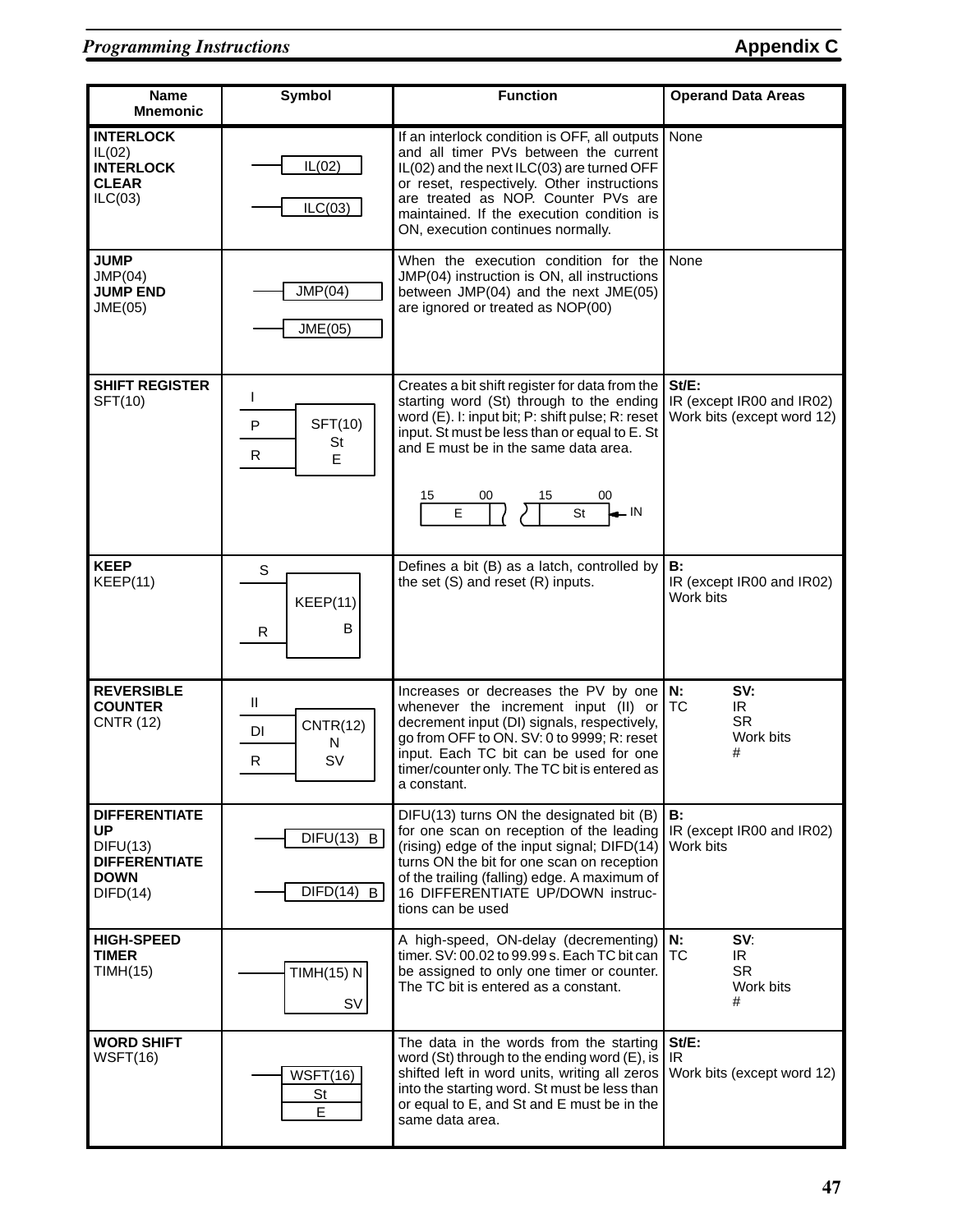| Name<br><b>Mnemonic</b>                           | Symbol                                   | <b>Function</b>                                                                                                                                                                                                                                                                                       | <b>Operand Data Areas</b>                                                                                                            |  |
|---------------------------------------------------|------------------------------------------|-------------------------------------------------------------------------------------------------------------------------------------------------------------------------------------------------------------------------------------------------------------------------------------------------------|--------------------------------------------------------------------------------------------------------------------------------------|--|
| <b>COMPARE</b><br>CMP(20)                         | CMP(20)<br>Cp1<br>Cp2                    | Compares the data in two<br>4-digit<br>hexadecimal words (Cp1 and Cp2) and<br>outputs result to the GR, EQ, or LE Flags.                                                                                                                                                                              | Cp1/Cp2:<br>IR<br><b>SR</b><br>Work bits<br><b>TC</b><br><b>DM</b><br>$\#$                                                           |  |
| <b>MOVE</b><br>MOV(21)                            | MOV(21)<br>$\mathbb S$<br>$\overline{D}$ | Transfers data from source word, (S) to<br>destination word (D).                                                                                                                                                                                                                                      | S:<br>D:<br>IR<br>IR.<br><b>SR</b><br>Work bits (ex-<br>Work<br>cept word 12)<br><b>DM</b><br>bits<br><b>TC</b><br><b>DM</b><br>$\#$ |  |
| <b>MOVE NOT</b><br>MVN(22)                        | <b>MVN(22)</b><br>S<br>D                 | Transfers the inverse of the data in the<br>source word (S) to destination word (D).                                                                                                                                                                                                                  | S:<br>D:<br>IR<br>IR<br><b>SR</b><br>Work bits (ex-<br>Work<br>cept word 12)<br><b>DM</b><br>bits<br><b>TC</b><br><b>DM</b><br>#     |  |
| <b>BCD TO BINARY</b><br><b>BIN(23)</b>            | <b>BIN(23)</b><br>S<br>${\sf R}$         | Converts 4-digit, BCD data in source word<br>(S) into 16-bit binary data, and outputs<br>converted data to result word (R).<br>S<br>R<br>(BCD)<br>(BIN)<br>$x16^0$<br>x10 <sup>0</sup><br>x10 <sup>1</sup><br>x16 <sup>1</sup><br>x16 <sup>2</sup><br>$x10^2$<br>x10 <sup>3</sup><br>x16 <sup>3</sup> | S:<br>R:<br>IR<br>IR.<br><b>SR</b><br>Work bits (ex-<br>Work<br>cept word 12)<br><b>DM</b><br>bits<br><b>TC</b><br><b>DM</b>         |  |
| <b>BINARY TO BCD</b><br>BCD(24)                   | BCD(24)<br>S<br>$\overline{R}$           | Converts binary data in source word (S)<br>into BCD, and outputs converted data to<br>result word (R).<br>S<br>$\mathsf{R}$<br>(BCD)<br>(BIN)<br>$x16^0$<br>x10 <sup>0</sup><br>x101<br>x16 <sup>1</sup><br>x16 <sup>2</sup><br>x10 <sup>2</sup><br>x10 <sup>3</sup><br>x16 <sup>3</sup>              | S:<br>R:<br>IR<br>IR<br><b>SR</b><br>Work bits (ex-<br>Work<br>cept word 12)<br><b>DM</b><br>bits<br><b>DM</b>                       |  |
| <b>ARITHMETIC</b><br><b>SHIFT LEFT</b><br>ASL(25) | ASL(25)<br>Wd                            | Each bit within a single word of data (Wd)<br>is shifted one bit to the left, with zero written<br>to bit 00 and bit 15 moving to CY.<br>15<br>00<br>СY<br>Wd<br>0                                                                                                                                    | Wd:<br>IR.<br>Work bits (except word 12)<br><b>DM</b>                                                                                |  |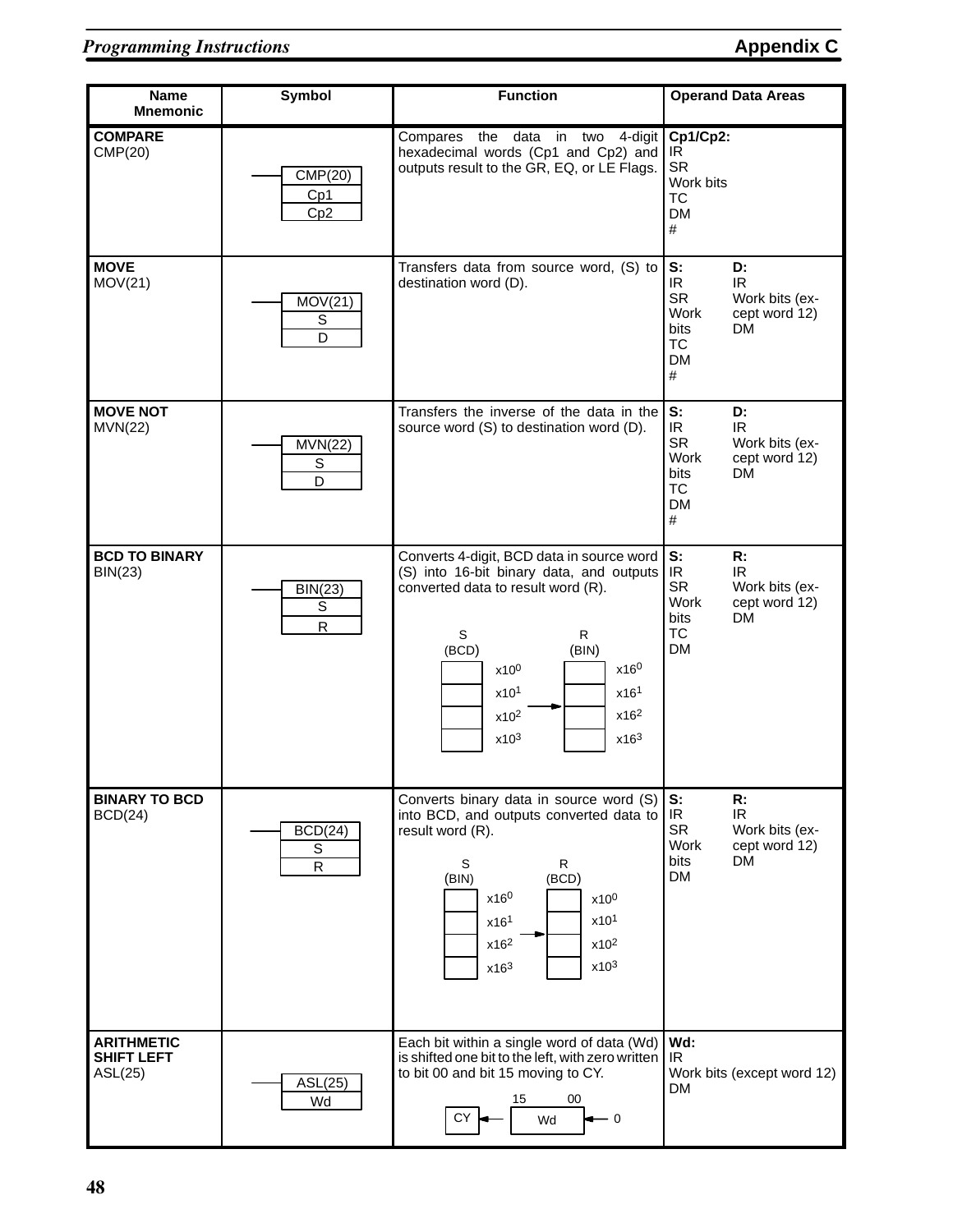| <b>Name</b><br><b>Mnemonic</b>                     | <b>Symbol</b>                       | <b>Function</b>                                                                                                                                                                                                            | <b>Operand Data Areas</b>                                                                                                                        |
|----------------------------------------------------|-------------------------------------|----------------------------------------------------------------------------------------------------------------------------------------------------------------------------------------------------------------------------|--------------------------------------------------------------------------------------------------------------------------------------------------|
| <b>ARITHMETIC</b><br><b>SHIFT RIGHT</b><br>ASR(26) | ASR(26)<br>Wd                       | Each bit within a single word of data (Wd)<br>is shifted one bit to the right, with zero<br>written to bit 15 and bit 00 moving to CY.<br>15<br>00<br>0<br>CY<br>Wd                                                        | Wd:<br>IR<br>Work bits (except word 12)<br>DM                                                                                                    |
| <b>ROTATE LEFT</b><br>ROL(27)                      | <b>ROL(27)</b><br>Wd                | Each bit within a single word of data (Wd)<br>is moved one bit to the left, with bit 15<br>moving to carry (CY), and CY moving to bit<br>00.<br>15<br>00<br>Wd<br>СY                                                       | Wd:<br>IR<br>Work bits (except word 12)<br>DM                                                                                                    |
| <b>ROTATE RIGHT</b><br>ROR(28)                     | <b>ROR(28)</b><br>Wd                | Each bit within a single word of data (Wd)<br>is moved one bit to the right, with bit 00<br>moving to carry (CY), and CY moving to bit<br>15.<br>15<br>00<br>Wd<br>СY                                                      | Wd:<br>IR<br>Work bits (except word 12)<br>DM                                                                                                    |
| <b>COMPLEMENT</b><br>COM(29)                       | COM(29)<br>Wd                       | Inverts bit status of one word (Wd) of data,<br>changing 0s to 1s, and vice versa.<br>$Wd \rightarrow Wd$                                                                                                                  | Wd:<br>IR.<br>Work bits (except word 12)<br>DM                                                                                                   |
| <b>BCD ADD</b><br>ADD(30)                          | ADD(30)<br>Au<br>Ad<br>$\mathsf{R}$ | Adds two 4-digit BCD values (Au and Ad)<br>and content of CY, and outputs the result to<br>the specified result word (R).<br>$Au + Ad +$<br>I CY.<br>CY<br>$\rightarrow R$                                                 | Au/Ad:<br>R:<br>IR.<br>IR.<br><b>SR</b><br>Work bits (ex-<br><b>Work</b><br>cept word 12)<br><b>DM</b><br>bits<br><b>TC</b><br><b>DM</b><br>$\#$ |
| <b>BCD SUBTRACT</b><br>SUB(31)                     | SUB(31)<br>Mi<br>Su<br>${\sf R}$    | Subtracts both the 4-digit BCD subtrahend   Mi/Su:<br>(Su) and content of CY, from the 4-digit   IR<br>BCD minuend (Mi) and outputs the result to<br>the specified result word (R).<br>$Mi-Su- CY $ $\rightarrow$ R $ CY $ | R:<br>IR<br><b>SR</b><br>Work bits (ex-<br>Work<br>cept word 12)<br><b>DM</b><br>bits<br>TC<br>DM<br>#                                           |
| <b>AND WORD</b><br>ANDW(34)                        | ANDW(34)<br>$\mathsf{I}$<br>12<br>R | Logically ANDs two 16-bit input words (I1<br>and I2) and sets the bits in the result word   IR<br>(R) if the corresponding bits in the input<br>words are both ON.                                                         | 11/12:<br>R:<br>IR.<br><b>SR</b><br>Work bits (ex-<br>Work<br>cept word 12)<br>bits<br>DM<br><b>TC</b><br><b>DM</b><br>#                         |
| OR WORD<br>ORW(35)                                 | ORW(35)<br>11<br>12<br>R            | Logically ORs two 16-bit input words (I1<br>and I2) and sets the bits in the result word<br>(R) when one or both of the corresponding<br>bits in the input words is/are ON.                                                | 11/12:<br>R:<br>IR<br>IR<br><b>SR</b><br>Work bits (ex-<br>Work<br>cept word 12)<br>DM<br>bits<br>TC<br><b>DM</b><br>#                           |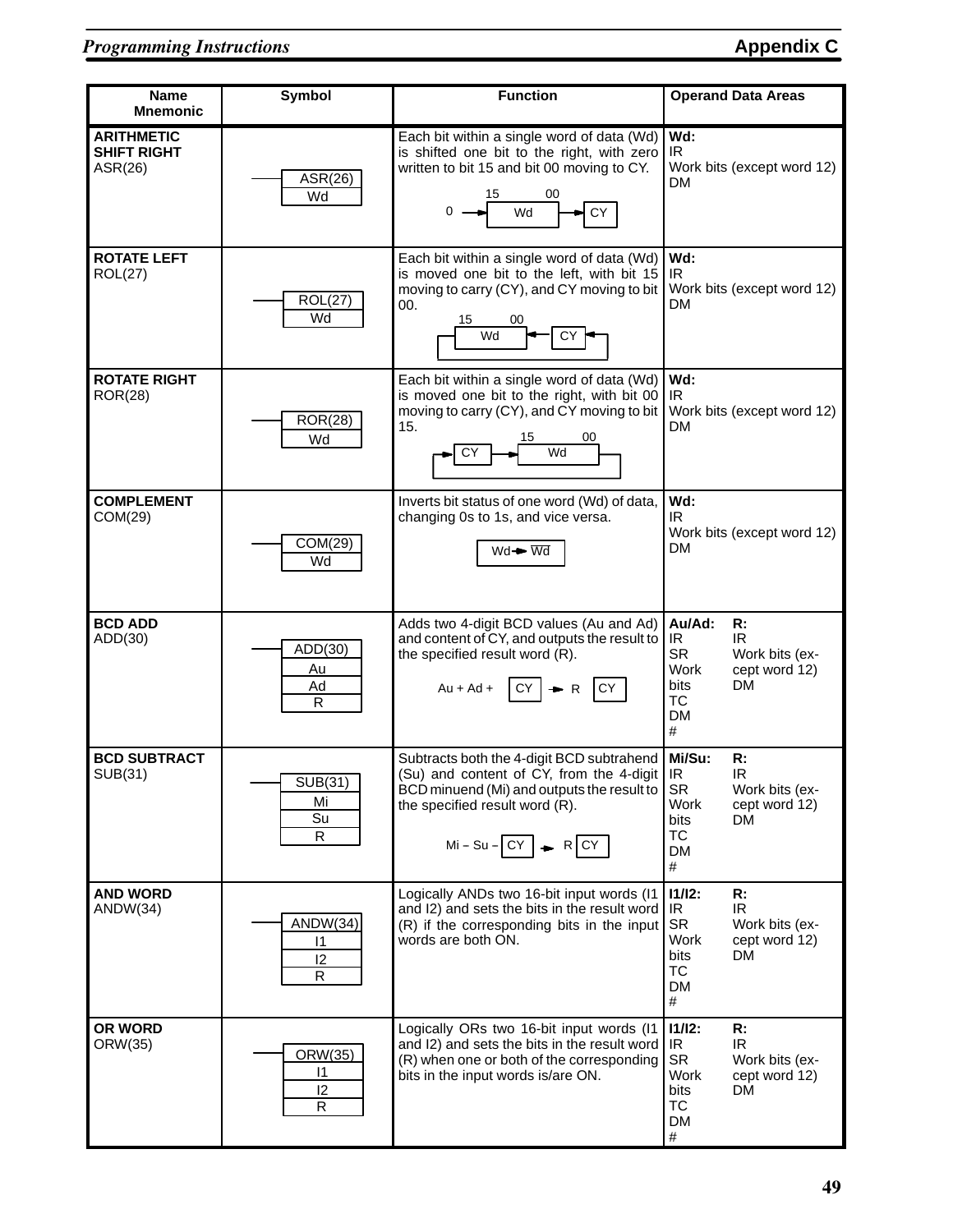| <b>Name</b><br><b>Mnemonic</b>                   | <b>Symbol</b>                                 | <b>Function</b>                                                                                                                                                                                                                                     | <b>Operand Data Areas</b>                                                                                                                   |
|--------------------------------------------------|-----------------------------------------------|-----------------------------------------------------------------------------------------------------------------------------------------------------------------------------------------------------------------------------------------------------|---------------------------------------------------------------------------------------------------------------------------------------------|
| <b>EXCLUSIVE OR</b><br>XORW(36)                  | XORW(36)<br>$\mathsf{I}$<br>12<br>${\sf R}$   | Exclusively ORs two 16-bit input words (I1<br>and I2) and sets the bits in the result word<br>(R) when the corresponding bits in input<br>words differ in status.                                                                                   | $11/12$ :<br>R:<br>IR<br>IR.<br><b>SR</b><br>Work bits (ex-<br>Work<br>cept word 12)<br><b>DM</b><br>bits<br><b>TC</b><br><b>DM</b><br>$\#$ |
| <b>EXCLUSIVE NOR</b><br>XNRW(37)                 | XNRW(37)<br>$\vert$ 1<br>12<br>$\overline{R}$ | Exclusively NORs two 16-bit input words<br>(I1 and I2) and sets the bits in the result<br>word (R) when the corresponding bits in<br>both input words have the same status.                                                                         | $11/12$ :<br>R:<br>IR<br>IR.<br><b>SR</b><br>Work bits (ex-<br>Work<br>cept word 12)<br>DМ<br>bits<br><b>TC</b><br><b>DM</b><br>#           |
| <b>INCREMENT</b><br>INC(38)                      | INC(38)<br>Wd                                 | Increments the value of a 4-digit BCD word<br>(Wd) by one, without affecting carry (CY).                                                                                                                                                            | Wd:<br>IR<br>Work bits (except word 12)<br><b>DM</b>                                                                                        |
| <b>DECREMENT</b><br>DEC(39)                      | DEC(39)<br>Wd                                 | Decrements the value of a 4-digit BCD<br>word by 1, without affecting carry (CY).                                                                                                                                                                   | Wd:<br>IR.<br>Work bits (except word 12)<br><b>DM</b>                                                                                       |
| <b>SET CARRY</b><br>STC(40)                      | STC(40)                                       | Sets the Carry Flag (i.e., turns CY ON).                                                                                                                                                                                                            | None                                                                                                                                        |
| <b>CLEAR CARRY</b><br>CLC(41)                    | CLC(41)                                       | Clears the Carry Flag (i.e, turns CY OFF).                                                                                                                                                                                                          | None                                                                                                                                        |
| <b>ONE DIGIT SHIFT</b><br><b>LEFT</b><br>SLD(74) | SLD(74)<br><b>St</b><br>E                     | Shifts all data, between the starting word<br>(St) and ending word (E), one digit (four<br>bits) to the left, writing zero into the<br>rightmost digit of the starting word. St and<br>E must be in the same data area.<br>St<br>0<br>$St + 1$<br>Е | $St/E$ :<br>IR<br>Work bits (except word 12)<br><b>DM</b>                                                                                   |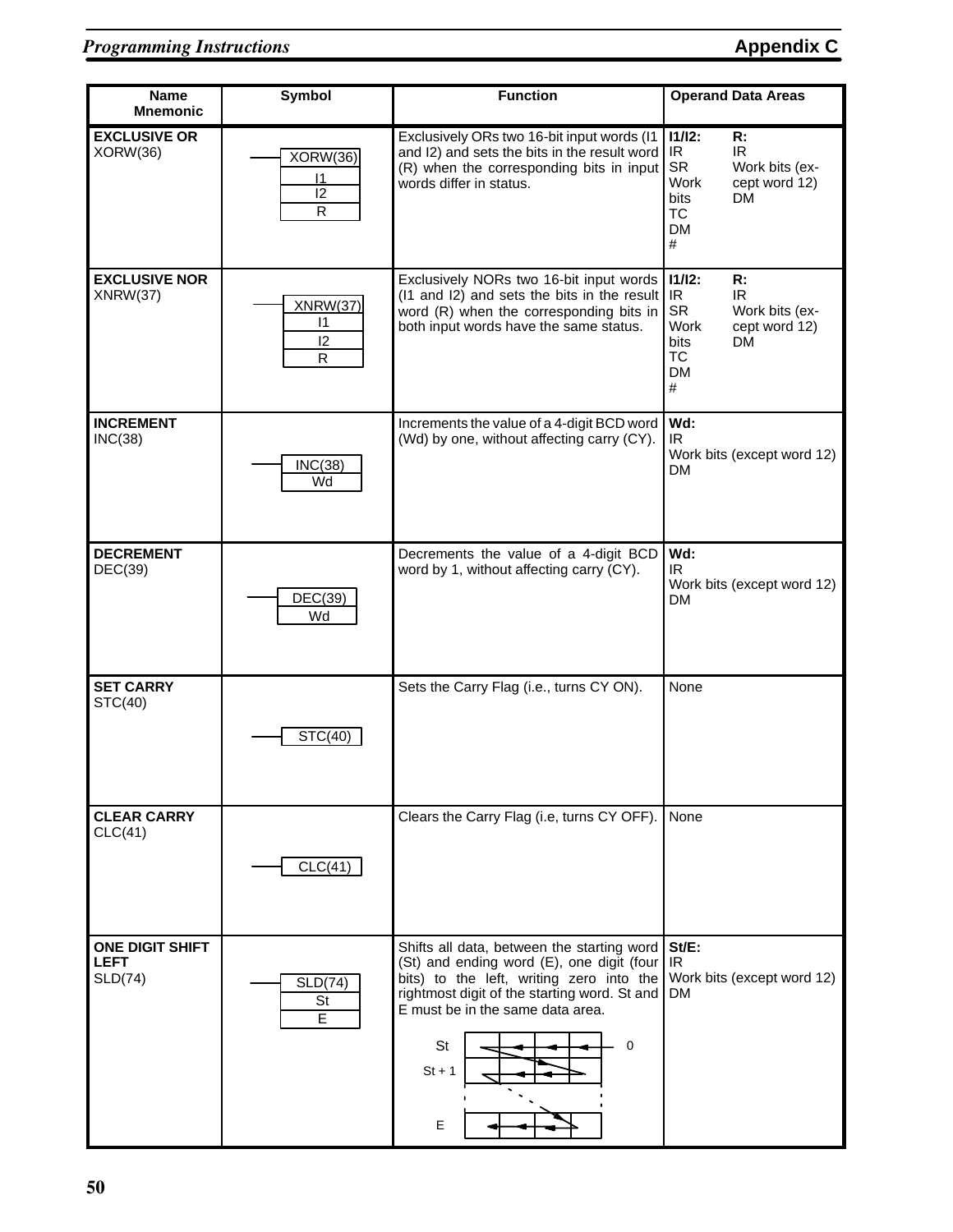#### **Programming Instructions Appendix C**

| <b>Name</b><br><b>Mnemonic</b>                    | <b>Symbol</b>                         | <b>Function</b>                                                                                                                                                                                                                                                                                                                                                                                                                                                                                                      | <b>Operand Data Areas</b>                                                                                                                                                                                                   |
|---------------------------------------------------|---------------------------------------|----------------------------------------------------------------------------------------------------------------------------------------------------------------------------------------------------------------------------------------------------------------------------------------------------------------------------------------------------------------------------------------------------------------------------------------------------------------------------------------------------------------------|-----------------------------------------------------------------------------------------------------------------------------------------------------------------------------------------------------------------------------|
| <b>ONE DIGIT SHIFT</b><br><b>RIGHT</b><br>SRD(75) | <b>SRD(75)</b><br>Е<br>St             | Shifts all data, between starting word (St)<br>and ending word (E), one digit (four bits) to<br>the right, writing zero into the leftmost digit<br>of the ending word. St and E must be in the<br>same data area.<br>E<br>$E - 1$<br>$0 \rightarrow$ s                                                                                                                                                                                                                                                               | $St/E$ :<br>IR.<br>Work bits (except word 12)<br>DM                                                                                                                                                                         |
| 4-TO-16<br><b>DECODER</b><br>MLPX(76)             | MLPX(76)<br>S<br>Di<br>$\overline{R}$ | Converts up to four hexadecimal digits in<br>the source word (S), into decimal values<br>from 0 to 15, and turns ON the<br>corresponding bit(s) in the result word(s)<br>(R). There is one result word for each<br>converted digit. Digits to be converted are<br>designated by Di. (The rightmost digit<br>specifies the first digit. The next digit to the<br>left gives the number of digits to be<br>converted minus 1. The two leftmost digits<br>are not used.)<br>S<br>$0$ to $F$<br>R<br>15<br>00            | R:<br>S:<br>Di:<br>IR.<br>IR.<br>IR.<br><b>SR</b><br><b>Work</b><br>Work<br>Work<br>bits (ex-<br><b>bits</b><br>bits<br>cept<br>(ex-<br><b>TC</b><br>word<br>cept<br><b>DM</b><br>12)<br>word<br>ТC<br>12)<br>DM<br>DM<br># |
| 16-TO-4<br><b>ENCODER</b><br>DMPX(77)             | DMPX(77)<br>S<br>$\overline{R}$<br>Di | Determines the position of the leftmost ON<br>bit in the source word(s) (starting word: S)<br>and turns ON the corresponding bit(s) in<br>the specified digit of the result word (R).<br>One digit is used for each source word.<br>Digits to receive the converted values are<br>designated by Di. (The rightmost digit<br>specifies the first digit. The next digit to left<br>gives the number of words to be converted<br>minus 1. The two leftmost digits are not<br>used.)<br>15<br>00<br>S<br>R<br>$0$ to $F$ | S:<br>Di:<br>R:<br>IR.<br>IR.<br>IR.<br><b>SR</b><br>Work<br>Work<br>Work<br>bits (ex-<br><b>bits</b><br>bits<br>cept<br>$(ex-$<br>ТC<br>word<br>cept<br>DM<br>12)<br>word<br>DM<br>12)<br>ТC<br><b>DM</b><br>#             |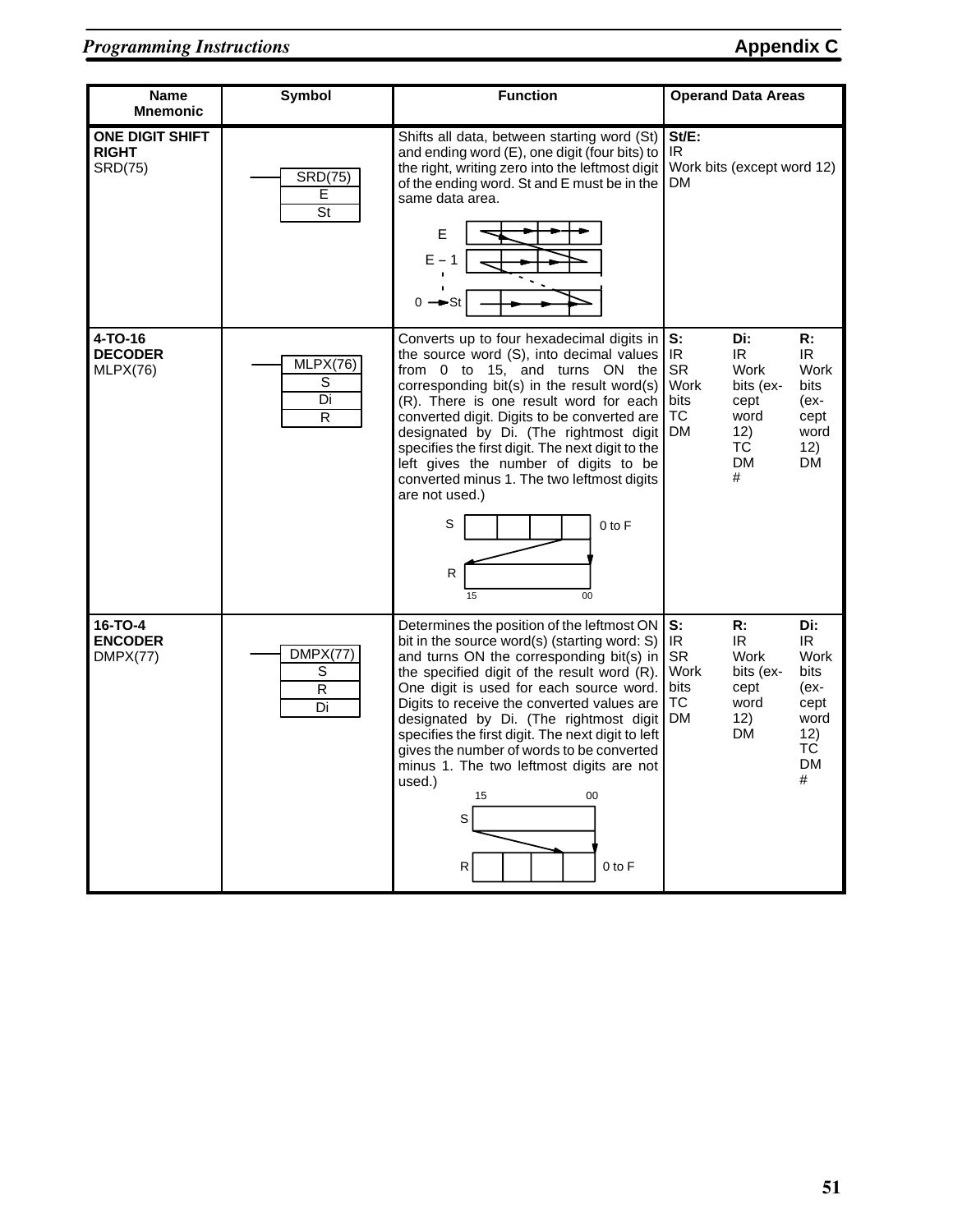## **Unsupported Instructions**

The following C500 instructions are not supported by the Ladder Programming I/O Unit and will be treated as NOP if used. WRIT(87) and READ(88) are used internally only and cannot be programmed by the user in the Ladder Program I/O Unit.

| <b>Name</b>                      | <b>Mnemonic</b> |
|----------------------------------|-----------------|
| <b>FAILURE ALARM</b>             | <b>FAL(06)</b>  |
| <b>SEVERE FAILURE ALARM</b>      | <b>FALS(07)</b> |
| <b>BCD MULTIPLY</b>              | MUL(32)         |
| <b>BCD DIVIDE</b>                | DIV(33)         |
| <b>BLOCK TRANSFER</b>            | XFER(70)        |
| <b>BLOCK SET</b>                 | <b>BSET(71)</b> |
| <b>SQUARE ROOT</b>               | <b>ROOT(72)</b> |
| <b>DATA EXCHANGE</b>             | XCHG(73)        |
| <b>7-SEGMENT DECODER</b>         | SDEC(78)        |
| <b>FLOATING POINT DIVIDE</b>     | <b>FDIV(79)</b> |
| <b>SINGLE WORD DISTRIBUTE</b>    | <b>DIST(80)</b> |
| <b>DATA COLLECT</b>              | COLL(81)        |
| <b>MOVE BIT</b>                  | MOVB(82)        |
| <b>MOVE DIGIT</b>                | MOVD(83)        |
| <b>REVERSIBLE SHIFT REGISTER</b> | SFTR(84)        |
| <b>TABLE COMPARE</b>             | <b>TCMP(85)</b> |
| <b>I/O WRITE</b>                 | <b>WRIT(87)</b> |
| <b>I/O READ</b>                  | READ(88)        |
| <b>NETWORK SEND</b>              | <b>SEND(90)</b> |
| <b>SUBROUTINE START</b>          | SBN(92)         |
| <b>WATCHDOG TIMER REFRESH</b>    | WDT(94)         |
| <b>I/O REFRESH</b>               | <b>IORF(97)</b> |
| <b>NETWORK RECEIVE</b>           | RECV(98)        |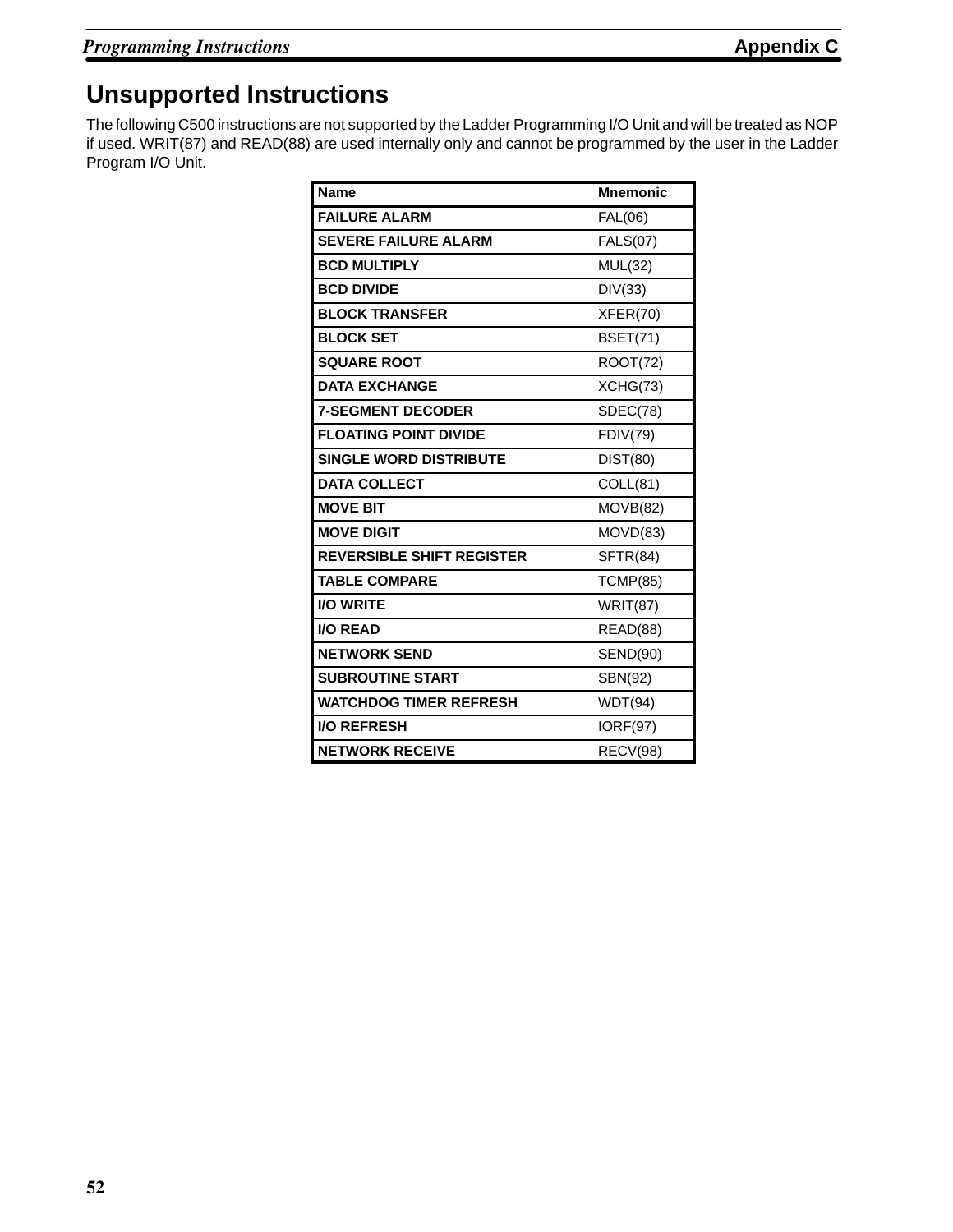# **Appendix D Error and Arithmetic Flag Operation**

The following table shows the instructions that affect the Error (ER), Carry (CY), Greater Than (GT), Equals (EQ), and Less Than (LT) Flags. Vertical arrows in the table indicate the flags that are turned ON and OFF according to the result of the instruction. Instructions not shown do not affect any of the flags in the table.

In general, ER indicates that operand data is not within requirements. CY indicates arithmetic or data shift results. GT indicates that a compared value is larger than some standard, LT that it is smaller, and EQ, that it is the same. The status of these flags is maintained until another instruction that affects the flag is executed.

Although ladder diagram instructions, TIM, TIMH(15), CNT, and CNTR(12) are executed when ER is ON, other instructions with a vertical arrow under the ER column are not executed if ER is ON. All of the other flags in the following table will also not operate when ER is ON.

The status of these flags cannot be monitored from the Programming Device, because the flags are turned OFF when the END(01) instruction is executed.

| <b>Instructions</b> | 1303 (ER)  | 1304 (CY)  | 1305 (GR)  | 1306 (EQ)  | 1307 (LE)  |
|---------------------|------------|------------|------------|------------|------------|
| <b>TIM</b>          |            | Unaffected | Unaffected | Unaffected | Unaffected |
| <b>CNT</b>          |            |            |            |            |            |
| END(01)             | <b>OFF</b> | <b>OFF</b> | <b>OFF</b> | <b>OFF</b> | <b>OFF</b> |
| CNTR(12)            |            | Unaffected | Unaffected | Unaffected | Unaffected |
| TIMH(15)            |            |            |            |            |            |
| CMP(20)             | Unaffected | Unaffected |            | ŧ          |            |
| MOV(21)             | Unaffected | Unaffected | Unaffected |            | Unaffected |
| MVN(22)             |            |            |            |            |            |
| BIN(23)             |            | Unaffected | Unaffected |            | Unaffected |
| BCD(24)             |            |            |            |            |            |
| ASL(25)             | Unaffected |            | Unaffected | ŧ          | Unaffected |
| ASR(26)             |            |            |            |            |            |
| <b>ROL(27)</b>      |            |            |            |            |            |
| <b>ROR(28)</b>      |            |            |            |            |            |
| COM(29)             | Unaffected | Unaffected | Unaffected | ŧ          | Unaffected |
| ADD(30)             |            |            | Unaffected |            | Unaffected |
| <b>SUB(31)</b>      |            |            |            |            |            |
| ANDW(34)            | Unaffected | Unaffected | Unaffected | ŧ          | Unaffected |
| ORW(35)             |            |            |            |            |            |
| XORW(36)            |            |            |            |            |            |
| XNRW(37)            |            |            |            |            |            |
| INC(38)             |            | Unaffected | Unaffected | ŧ          | Unaffected |
| DEC(39)             |            |            |            |            |            |
| STC(40)             | Unaffected | ON         | Unaffected | Unaffected | Unaffected |
| CLC(41)             | Unaffected | <b>OFF</b> | Unaffected | Unaffected | Unaffected |
| SLD(74)             |            | Unaffected | Unaffected | Unaffected | Unaffected |
| <b>SRD(75)</b>      |            |            |            |            |            |
| MLPX(76)            |            |            |            |            |            |
| DMPX(77)            |            |            |            |            |            |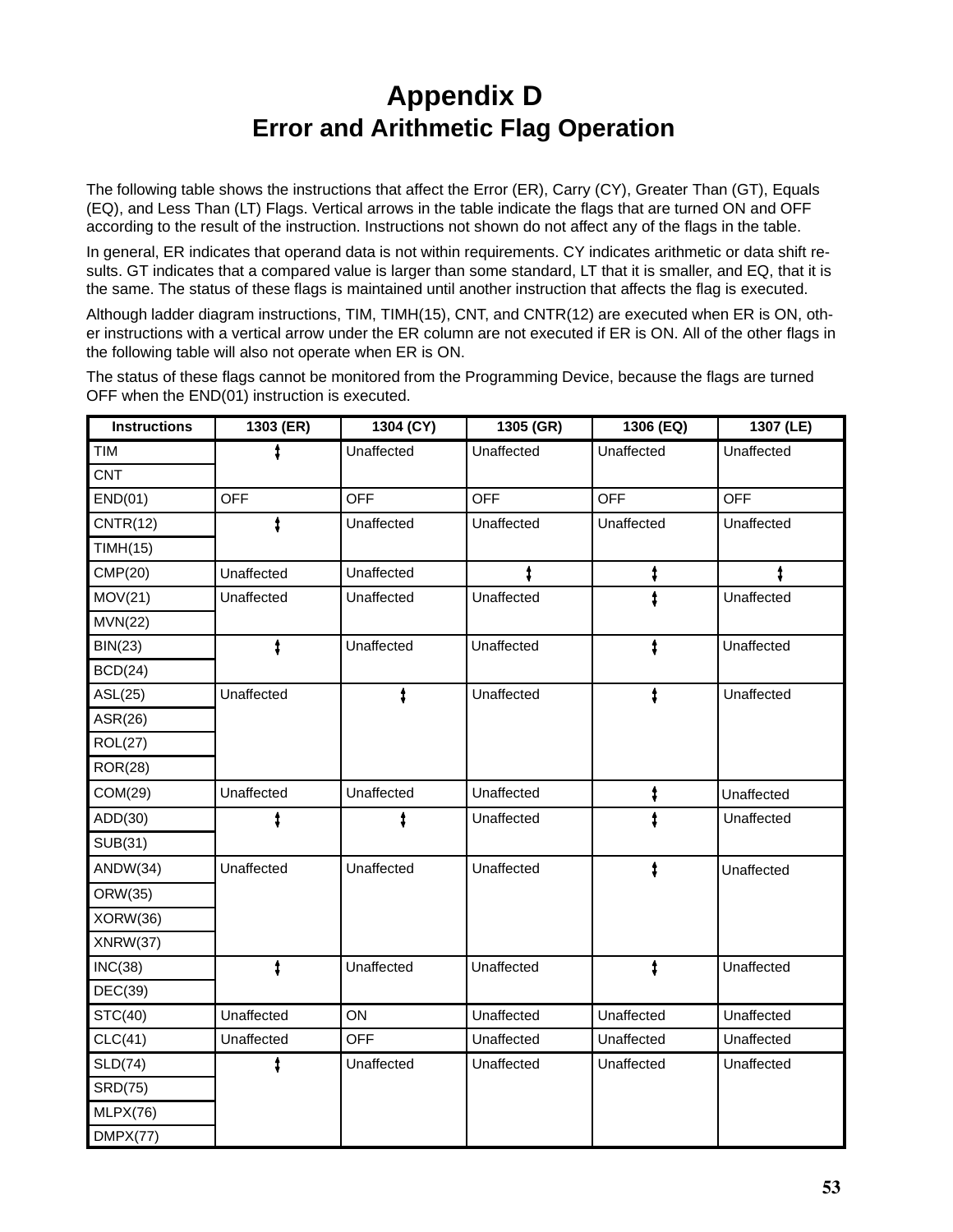## **Index**

# $\mathbf C$

clock data, DM area, 18 configuration, example, 2 connectors GPC/FIT/LSS, 4 installation, 44

counters. See data areas

### D

data areas DM,  $18 - 19$ IR, 14 special relay area arithmetic flags, operation, 55 error flag, operation, 55 SR area, 18 TC, 18 TR bits, 18 work bits, 17

data transfer, DIP switch setting, 11

DIP switch I/O operation settings, 15 settings, 6, 11

DM area. See data areas

#### E

errors long scan time, 29 troubleshooting, 36

#### F

features. 2 comparison with C500-LDP01, 3 FIT, 23

fuse, 37

## G

GPC, 23

#### $\bf H$

high-speed inputs, 34 high-speed input, DIP switch setting, 11

# $\mathbf I$

 $I/O$ normal operation, 15 operation via WRIT(87)/READ(88), 16 I/O refresh, 28 I/O refresh period, 32 I/O response time,  $32$ independent operation, 23 indicators error messages, 36 selecting operation,  $7-10$ input OFF delay, I/O response time, 33 input ON delay, I/O response time, 33 installation, connectors, 44 instruction set READ(88), I/O operation, 16 relation with C500, 2 WRIT(87), I/O operation, 16 instructions, execution times, 29 IR area. See data areas

# L

linked operation, 22 DIP switch setting, 11 LSS, 23

# M

maintenance, 37 memory capacity, 22 modes, changing selectors, 6 MONITOR mode, 22

#### N

nomenclature, 4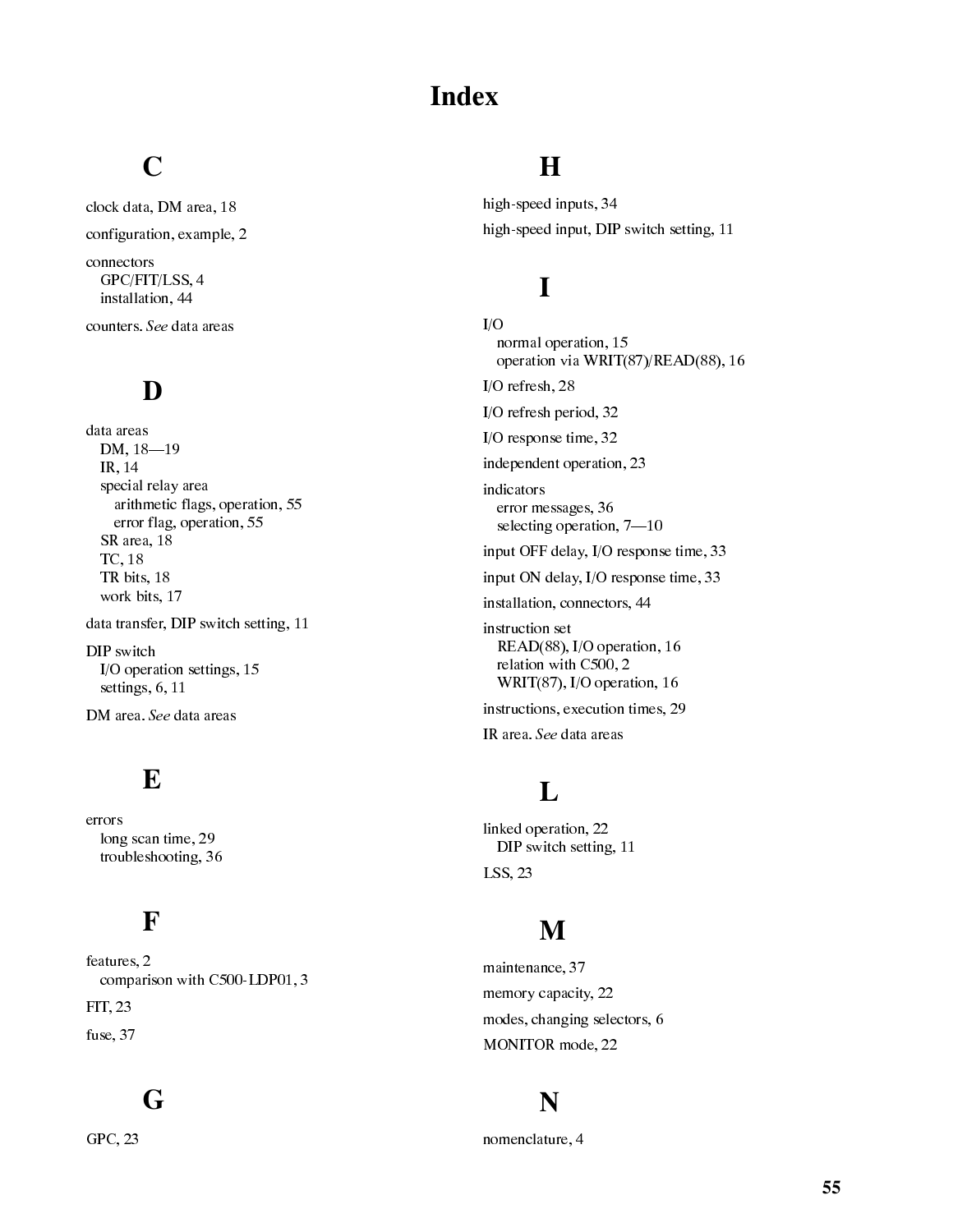**Index** 

## $\mathbf{O}$

online operations. See Programming Devices operating modes, 22, 28 changing, 22

independent operation, 23 linked operation, 22

operation, CPU processing, 28 outputs, external, switching capacity, 44

## $\mathbf{P}$

program addresses, 22 program capacity, 22 PROGRAM mode, 22 Programming Devices, 23

online operation, precautions, 26 online operations FIT/LSS, 25 GPC, 24 servicing, 28

# $\mathbf R$

reset switch, 6 RS-485. See connectors RUN mode, 22

## S

scan, 28 scan time, 28 errors, 29 I/O response time, 33 instruction execution times, 29 selectors, setting, 6 specification, external I/O, 42 specifications, 41 SR area. See data areas

# T

TC area. See data areas timers. See data areas TR bits. See data areas

## W

work bits. See data areas  $WRIT(87)/READ(88)$ See also instruction set effect on scan time, 29